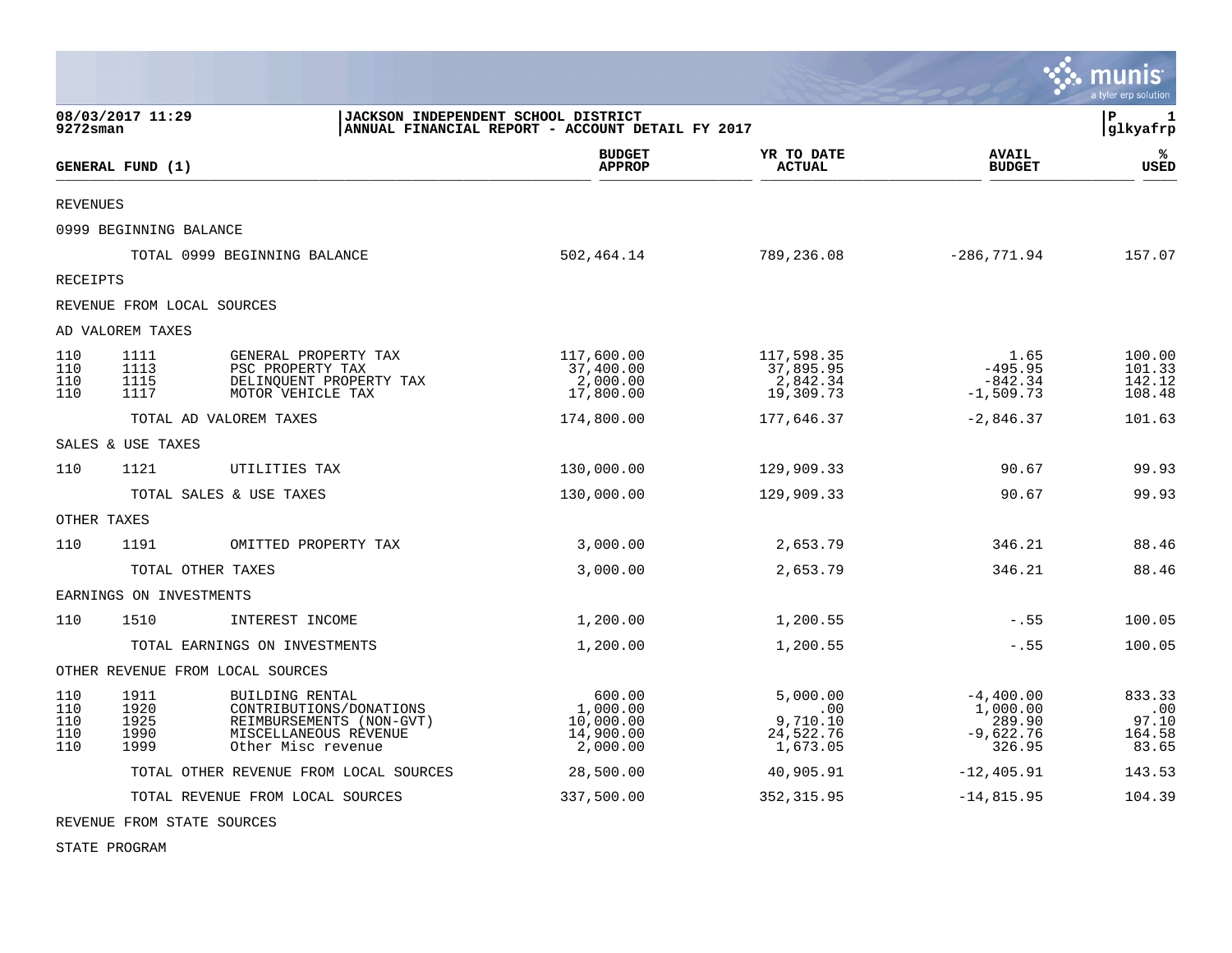|             |                                                                                       |                                                  |                             |                                | munis<br>a tyler erp solution  |
|-------------|---------------------------------------------------------------------------------------|--------------------------------------------------|-----------------------------|--------------------------------|--------------------------------|
| $9272$ sman | 08/03/2017 11:29<br>JACKSON INDEPENDENT SCHOOL DISTRICT                               | ANNUAL FINANCIAL REPORT - ACCOUNT DETAIL FY 2017 |                             |                                | $\mathbf{2}$<br>P<br> glkyafrp |
|             | GENERAL FUND (1)                                                                      | <b>BUDGET</b><br><b>APPROP</b>                   | YR TO DATE<br><b>ACTUAL</b> | <b>AVAIL</b><br><b>BUDGET</b>  | ℁<br><b>USED</b>               |
| 110         | SEEK PROGRAM<br>3111                                                                  | 1,614,185.00                                     | 1,614,185.00                | .00                            | 100.00                         |
|             | TOTAL STATE PROGRAM                                                                   | 1,614,185.00                                     | 1,614,185.00                | .00                            | 100.00                         |
|             | OTHER STATE FUNDING                                                                   |                                                  |                             |                                |                                |
| 110         | 3123<br>STATE VOCATIONAL SCHOOL                                                       | 4,500.00                                         | 4,338.00                    | 162.00                         | 96.40                          |
|             | TOTAL OTHER STATE FUNDING                                                             | 4,500.00                                         | 4,338.00                    | 162.00                         | 96.40                          |
|             | EXPENDITURE REIMBURSEMENTS                                                            |                                                  |                             |                                |                                |
| 110<br>110  | 3130<br>NBCTSS REIMBURSEMENT<br>3131<br>STATE MISCELLANEOUS REIMBURSE                 | 1,297.00<br>980.00                               | 1,297.00<br>.00             | .00<br>980.00                  | 100.00<br>.00                  |
|             | TOTAL EXPENDITURE REIMBURSEMENTS                                                      | 2,277.00                                         | 1,297.00                    | 980.00                         | 56.96                          |
|             | REVENUE FOR ON BEHALF PAYMENTS                                                        |                                                  |                             |                                |                                |
| 110<br>110  | 3900<br>ON-BEHALF PAYMENTS/VOCA/EDUCAT<br>3900<br>16MX ON-BEHALF PAYMENTS/VOCA/EDUCAT | .00<br>.00                                       | 500,529.56<br>40,052.85     | $-500, 529.56$<br>$-40,052.85$ | .00<br>.00                     |
|             | TOTAL REVENUE FOR ON BEHALF PAYMENTS                                                  | .00                                              | 540,582.41                  | $-540,582.41$                  | .00                            |
|             | TOTAL REVENUE FROM STATE SOURCES                                                      | 1,620,962.00                                     | 2,160,402.41                | $-539, 440.41$                 | 133.28                         |
|             | REVENUE FROM FEDERAL SOURCES                                                          |                                                  |                             |                                |                                |
|             | FEDERAL REIMBURSEMENT                                                                 |                                                  |                             |                                |                                |
| 110         | MEDICAID REIMBURSEMENTS<br>4810                                                       | 2,680.00                                         | 3,235.01                    | $-555.01$                      | 120.71                         |
|             | TOTAL FEDERAL REIMBURSEMENT                                                           | 2,680.00                                         | 3,235.01                    | $-555.01$                      | 120.71                         |
|             | TOTAL REVENUE FROM FEDERAL SOURCES                                                    | 2,680.00                                         | 3,235.01                    | $-555.01$                      | 120.71                         |
|             | TOTAL RECEIPTS                                                                        | 1,961,142.00                                     | 2,515,953.37                | $-554, 811.37$                 | 128.29                         |
|             | TOTAL REVENUES                                                                        | 2,463,606.14                                     | 3,305,189.45                | $-841,583.31$                  | 134.16                         |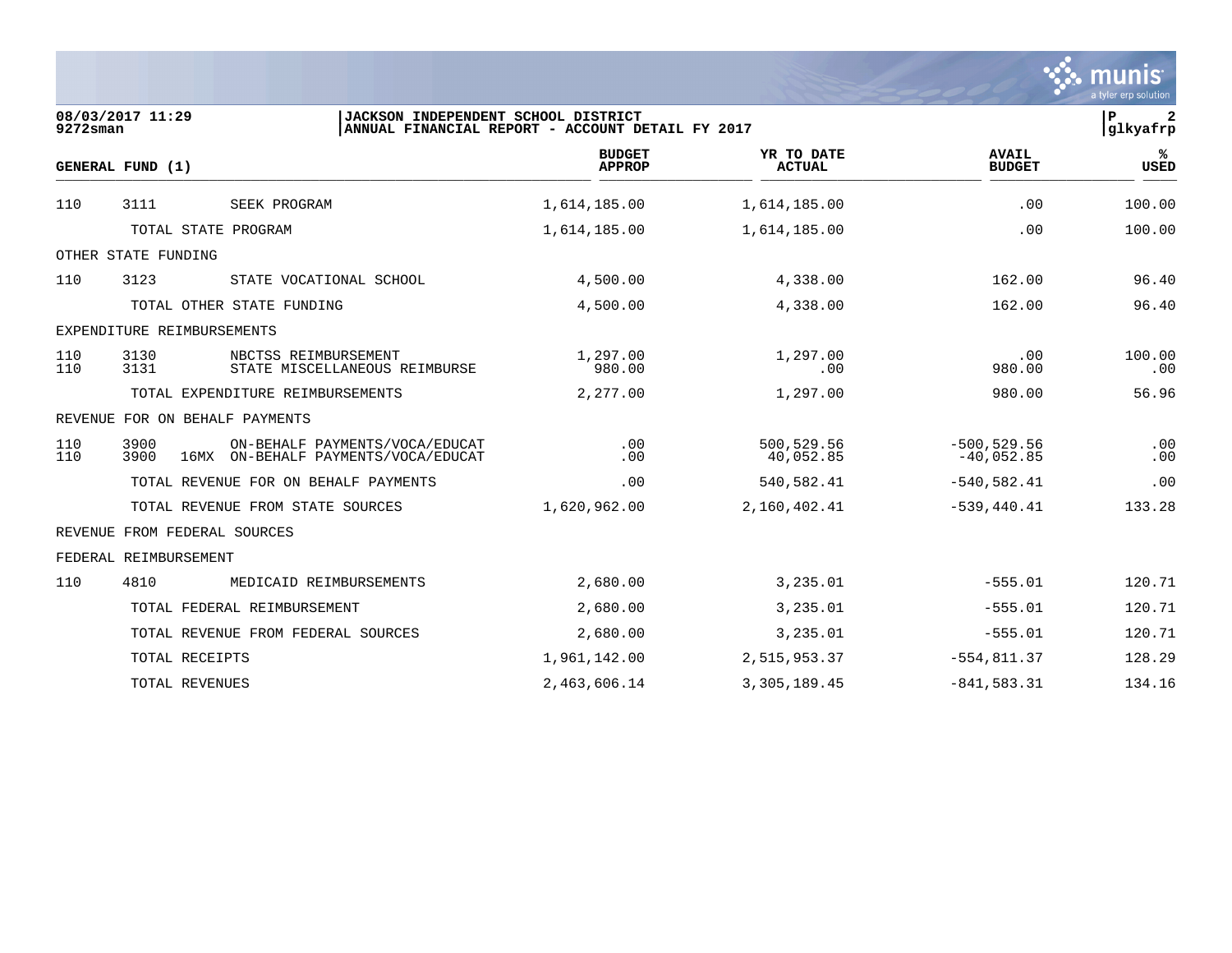|                                                                                                                                                                                                                              |                                                                                                                                                                                                                                                                                                                                                                                                                                                                                                                          |                                                                                                                                        |                                                                                                                                                                                                |                                                                                                                                                                            | munis <sup>®</sup><br>a tyler erp solution                                                                                   |
|------------------------------------------------------------------------------------------------------------------------------------------------------------------------------------------------------------------------------|--------------------------------------------------------------------------------------------------------------------------------------------------------------------------------------------------------------------------------------------------------------------------------------------------------------------------------------------------------------------------------------------------------------------------------------------------------------------------------------------------------------------------|----------------------------------------------------------------------------------------------------------------------------------------|------------------------------------------------------------------------------------------------------------------------------------------------------------------------------------------------|----------------------------------------------------------------------------------------------------------------------------------------------------------------------------|------------------------------------------------------------------------------------------------------------------------------|
| 08/03/2017 11:29<br>$9272$ sman                                                                                                                                                                                              | JACKSON INDEPENDENT SCHOOL DISTRICT                                                                                                                                                                                                                                                                                                                                                                                                                                                                                      | ANNUAL FINANCIAL REPORT - ACCOUNT DETAIL FY 2017                                                                                       |                                                                                                                                                                                                |                                                                                                                                                                            | -3<br>l P<br>glkyafrp                                                                                                        |
| GENERAL FUND (1)                                                                                                                                                                                                             |                                                                                                                                                                                                                                                                                                                                                                                                                                                                                                                          | <b>BUDGET</b><br><b>APPROP</b>                                                                                                         | YR TO DATE<br><b>ACTUAL</b>                                                                                                                                                                    | <b>AVAIL</b><br><b>BUDGET</b>                                                                                                                                              | ℁<br>USED                                                                                                                    |
| EXPENDITURES                                                                                                                                                                                                                 |                                                                                                                                                                                                                                                                                                                                                                                                                                                                                                                          |                                                                                                                                        |                                                                                                                                                                                                |                                                                                                                                                                            |                                                                                                                              |
| 1000 INSTRUCTION                                                                                                                                                                                                             |                                                                                                                                                                                                                                                                                                                                                                                                                                                                                                                          |                                                                                                                                        |                                                                                                                                                                                                |                                                                                                                                                                            |                                                                                                                              |
| 0100 SALARIES PERSONNEL SERVICES                                                                                                                                                                                             |                                                                                                                                                                                                                                                                                                                                                                                                                                                                                                                          |                                                                                                                                        |                                                                                                                                                                                                |                                                                                                                                                                            |                                                                                                                              |
| 0001121 0110<br>0111118 0110<br>0001121 0111<br>0111118 0111<br>0001022 0112<br>0001025 0112<br>0001137 0112<br>0111118 0112<br>0111118 0113<br>0001118 0120<br>0001118 0130<br>0111118 0130<br>0001118 0150<br>0111118 0150 | CERTIFIED PERMANENT SALARY<br>CERTIFIED PERMANENT SALARY<br>10,250.00<br>EXTENDED DAY 1,001.00<br>EXTENDED DAY 1,001.00<br>EXTENDED DAY 1,001.00<br>EXTRA SERVICE 22,500.00<br>EXTRA SERVICE 27,976.78<br>EXTRA SERVICE 1,338.00<br>CXTRA SERVICE 1,338.00<br>OTHER CERTIFIED STAFF 2.00<br>CERTIFIED SUBSTI                                                                                                                                                                                                             | 18,700.00<br>$18$ , $700.00$<br>$10$ , $250.00$<br>$1$ , $001.00$<br>$22,500.00$<br>$27,976.78$<br>$1,338.00$<br>$13,983.00$<br>$2.00$ | 18,735.20<br>780,521.95<br>10,254.72<br>1,000.78<br>22,512.00<br>25,799.94<br>$1,337.50$<br>$1,337.50$<br>$13,860.29$<br>$.00$<br>$47,197.87$<br>24,517.28<br>96,104.48<br>2.82302<br>2,823.02 | $-35.20$<br>$-59.36$<br>$-4.72$<br>.22<br>$-12.00$<br>2,176.84<br>$\begin{array}{c} 122.50 \\ 122.71 \end{array}$<br>2.00<br>$-122.87$<br>$-17.28$<br>9.52<br>10.00<br>.98 | 100.19<br>100.01<br>100.05<br>99.98<br>100.05<br>92.22<br>99.96<br>99.12<br>.00<br>100.26<br>100.07<br>99.99<br>.00<br>99.97 |
|                                                                                                                                                                                                                              | TOTAL 0100 SALARIES PERSONNEL SERVICES 1,046,736.37                                                                                                                                                                                                                                                                                                                                                                                                                                                                      |                                                                                                                                        | 1,044,665.03                                                                                                                                                                                   | 2,071.34                                                                                                                                                                   | 99.80                                                                                                                        |
| 0200 EMPLOYEE BENEFITS                                                                                                                                                                                                       |                                                                                                                                                                                                                                                                                                                                                                                                                                                                                                                          |                                                                                                                                        |                                                                                                                                                                                                |                                                                                                                                                                            |                                                                                                                              |
| 0001025 0221<br>0001118 0221<br>0111118 0221<br>0001022 0222<br>0001025 0222<br>0001118 0222<br>0001121 0222<br>0001137 0222<br>0111118 0222<br>0001118 0231<br>0111118 0231<br>0001025 0232<br>0111118 0232                 | EMPLOYER FICA CONTRIBUTION 38.00<br>EMPLOYER FICA CONTRIBUTION 1,450.00<br>EMPLOYER FICA CONTRIBUTION 2,575.00<br>EMPLOYER MEDICARE CONTRIBUTION 1.00<br>MENTOYER MEDICARE CONTRIBUTION 1.00<br>EMPLOYER MEDICARE CONTRIBUTION<br>EMPLOYER MEDICARE CONTRIBUTION<br>EMPLOYER MEDICARE CONTRIBUTION<br>EMPLOYER MEDICARE CONTRIBUTION<br>KTRS EMPLOYER CONTRIBUTION<br>KTRS EMPLOYER CONTRIBUTION<br>KTRS EMPLOYER CONTRIBUTION<br>CERS EMPLOYER CONTRIBUTION<br>CERS EMPLOYER CONTRIBUTION<br>CERS EMPLOYER CONTRIBUTION | $\frac{1.00}{282}$<br>282.00<br>990.00<br>1000<br>100.00<br>100.00<br>100.00<br>100.00<br>2,800.00<br>39,500.00<br>123.00<br>14,967.00 | 36.38<br>1,458.55<br>2,574.67<br>2,574.67<br>.00<br>273.25<br>992.93<br>401.43<br>19.02<br>19.02<br>11,094.01<br>2,836.22<br>39,587.78<br>39,587.78<br>112.08<br>14,955.39                     | 1.62<br>$-8.55$<br>.33<br>1.00<br>8.75<br>$-2.93$<br>$-1.43$<br>$-0.02$<br>15.99<br>$-36.22$<br>$-87.78$<br>10.92<br>11.61                                                 | 95.74<br>100.59<br>99.99<br>$\ldots$<br>96.90<br>100.30<br>100.36<br>100.11<br>99.86<br>101.29<br>100.22<br>91.12<br>99.92   |
|                                                                                                                                                                                                                              | TOTAL 0200 EMPLOYEE BENEFITS                                                                                                                                                                                                                                                                                                                                                                                                                                                                                             | 74,255.00                                                                                                                              | 74,341.71                                                                                                                                                                                      | $-86.71$                                                                                                                                                                   | 100.12                                                                                                                       |
| 0280 ON-BEHALF                                                                                                                                                                                                               |                                                                                                                                                                                                                                                                                                                                                                                                                                                                                                                          |                                                                                                                                        |                                                                                                                                                                                                |                                                                                                                                                                            |                                                                                                                              |
| 0001118 0280                                                                                                                                                                                                                 | ON-BEHALF PAYMENTS/VOCA/EDUCAT                                                                                                                                                                                                                                                                                                                                                                                                                                                                                           | .00                                                                                                                                    | 348,796.03                                                                                                                                                                                     | $-348,796.03$                                                                                                                                                              | .00                                                                                                                          |
|                                                                                                                                                                                                                              | TOTAL 0280 ON-BEHALF                                                                                                                                                                                                                                                                                                                                                                                                                                                                                                     | .00                                                                                                                                    | 348,796.03                                                                                                                                                                                     | $-348,796.03$                                                                                                                                                              | .00                                                                                                                          |
| 0300 PURCHASED PROF AND TECH SERV                                                                                                                                                                                            |                                                                                                                                                                                                                                                                                                                                                                                                                                                                                                                          |                                                                                                                                        |                                                                                                                                                                                                |                                                                                                                                                                            |                                                                                                                              |
| 0001022 0338<br>0001025 0338<br>0001118 0338<br>0111118 0349                                                                                                                                                                 | REGISTRATION FEES<br>REGISTRATION FEES<br>REGISTRATION FEES<br>OTHER PROFESSIONAL SERVICES                                                                                                                                                                                                                                                                                                                                                                                                                               | 7,213.00<br>2,523.00<br>450.00<br>6,550.00                                                                                             | 7,212.03<br>1,781.99<br>413.96<br>6,589.08                                                                                                                                                     | .97<br>741.01<br>36.04<br>$-39.08$                                                                                                                                         | 99.99<br>70.63<br>91.99<br>100.60                                                                                            |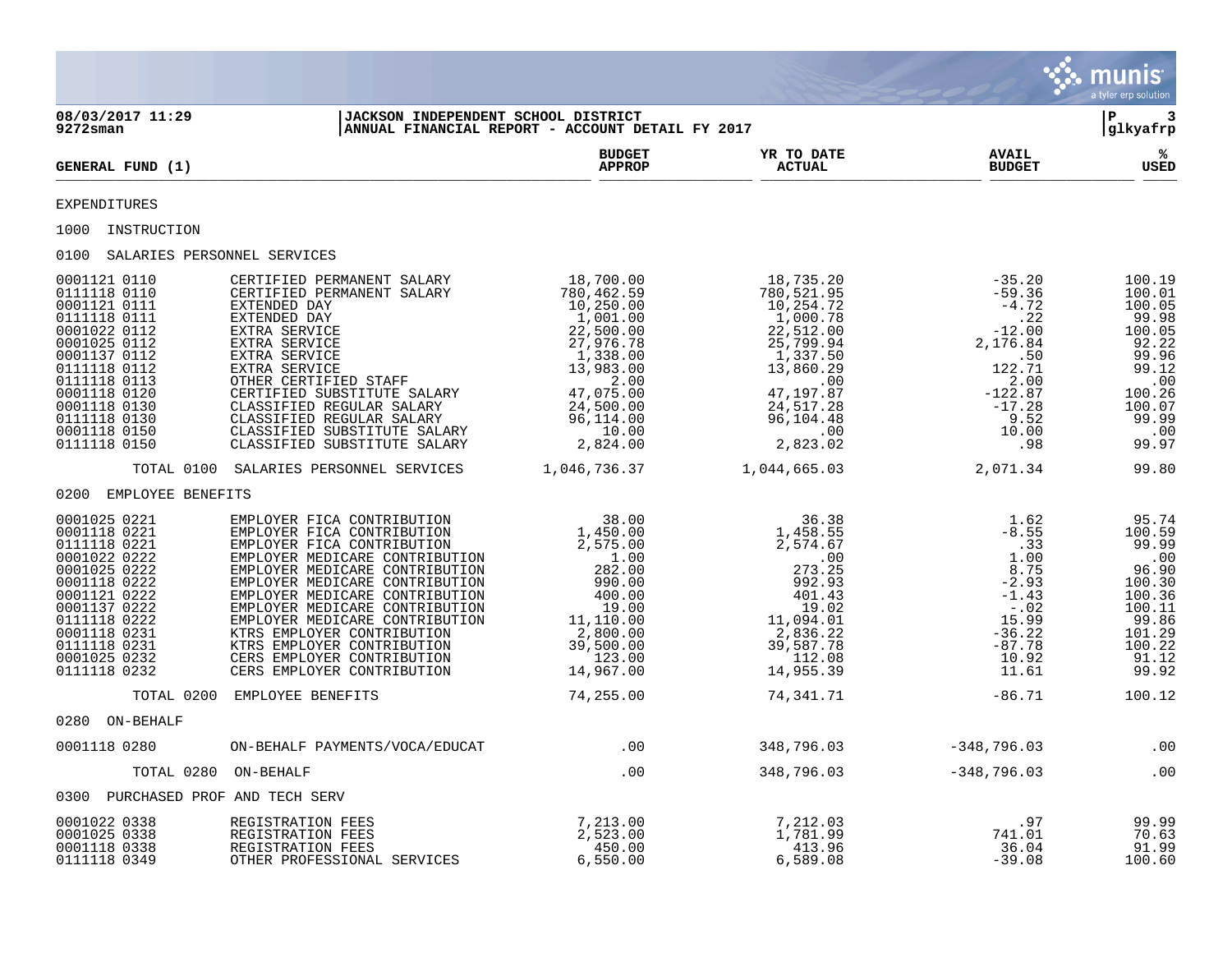|                                                                                                                                              |                                                                                                                                                                       |                                                                                                    |                                                                                                        |                                                                               | munis<br>a tyler erp solution                                                     |
|----------------------------------------------------------------------------------------------------------------------------------------------|-----------------------------------------------------------------------------------------------------------------------------------------------------------------------|----------------------------------------------------------------------------------------------------|--------------------------------------------------------------------------------------------------------|-------------------------------------------------------------------------------|-----------------------------------------------------------------------------------|
| 08/03/2017 11:29<br>9272sman                                                                                                                 | JACKSON INDEPENDENT SCHOOL DISTRICT                                                                                                                                   | ANNUAL FINANCIAL REPORT - ACCOUNT DETAIL FY 2017                                                   |                                                                                                        |                                                                               | l P<br> glkyafrp                                                                  |
| GENERAL FUND (1)                                                                                                                             |                                                                                                                                                                       | <b>BUDGET</b><br><b>APPROP</b>                                                                     | YR TO DATE<br><b>ACTUAL</b>                                                                            | <b>AVAIL</b><br><b>BUDGET</b>                                                 | %<br><b>USED</b>                                                                  |
|                                                                                                                                              | TOTAL 0300 PURCHASED PROF AND TECH SERV                                                                                                                               | 16,736.00                                                                                          | 15,997.06                                                                                              | 738.94                                                                        | 95.58                                                                             |
| 0500 OTHER PURCHASED SERVICES                                                                                                                |                                                                                                                                                                       |                                                                                                    |                                                                                                        |                                                                               |                                                                                   |
| 0001022 0580<br>0001025 0580<br>0111118 0580                                                                                                 | TRAVEL<br>TRAVEL<br>TRAVEL                                                                                                                                            | 778.00<br>500.00<br>833.00                                                                         | 778.70<br>500.00<br>833.48                                                                             | $-.70$<br>.00<br>$-.48$                                                       | 100.09<br>100.00<br>100.06                                                        |
|                                                                                                                                              | TOTAL 0500 OTHER PURCHASED SERVICES                                                                                                                                   | 2,111.00                                                                                           | 2,112.18                                                                                               | $-1.18$                                                                       | 100.06                                                                            |
| 0600 SUPPLIES                                                                                                                                |                                                                                                                                                                       |                                                                                                    |                                                                                                        |                                                                               |                                                                                   |
| 0001022 0610<br>0001025 0610<br>0001118 0610<br>0111118 0610<br>0001118 0644<br>0111118 0644<br>0111118 0646<br>0111118 0650<br>0111118 0679 | GENERAL SUPPLIES<br>GENERAL SUPPLIES<br>GENERAL SUPPLIES<br>GENERAL SUPPLIES<br><b>TEXTBOOKS</b><br><b>TEXTBOOKS</b><br>TESTS<br>SUPPLIES-TECHNOLOGY RELATED<br>OTHER | 1,071.00<br>2,787.00<br>11,800.00<br>1,695.00<br>70.00<br>2,048.00<br>444.00<br>3,419.00<br>300.00 | 1,070.87<br>$\sim$ 00<br>11,842.49<br>1,695.23<br>67.47<br>2,047.76<br>444.00<br>3,418.08<br>$-299.95$ | .13<br>2,787.00<br>$-42.49$<br>$-0.23$<br>2.53<br>.24<br>.00<br>.92<br>599.95 | 99.99<br>.00<br>100.36<br>100.01<br>96.39<br>99.99<br>100.00<br>99.97<br>$-99.98$ |
| TOTAL 0600                                                                                                                                   | SUPPLIES                                                                                                                                                              | 23,634.00                                                                                          | 20,285.95                                                                                              | 3,348.05                                                                      | 85.83                                                                             |
| 0700 PROPERTY                                                                                                                                |                                                                                                                                                                       |                                                                                                    |                                                                                                        |                                                                               |                                                                                   |
| 0001118 0734                                                                                                                                 | COMPUTERS & RELATED EQUIPMENT                                                                                                                                         | 23,700.00                                                                                          | 11,212.90                                                                                              | 12,487.10                                                                     | 47.31                                                                             |
| TOTAL 0700 PROPERTY                                                                                                                          |                                                                                                                                                                       | 23,700.00                                                                                          | 11,212.90                                                                                              | 12,487.10                                                                     | 47.31                                                                             |
| TOTAL 1000                                                                                                                                   | INSTRUCTION                                                                                                                                                           | 1,187,172.37                                                                                       | 1,517,410.86                                                                                           | $-330, 238.49$                                                                | 127.82                                                                            |
| 2200                                                                                                                                         | INSTRUCTIONAL STAFF SUPP SERV                                                                                                                                         |                                                                                                    |                                                                                                        |                                                                               |                                                                                   |
| 0100<br>SALARIES PERSONNEL SERVICES                                                                                                          |                                                                                                                                                                       |                                                                                                    |                                                                                                        |                                                                               |                                                                                   |
| 0111059 0110<br>0111059 0111                                                                                                                 | CERTIFIED PERMANENT SALARY<br>EXTENDED DAY                                                                                                                            | 48,730.30<br>2,438.00                                                                              | 48,729.36<br>2,438.16                                                                                  | .94<br>$-.16$                                                                 | 100.00<br>100.01                                                                  |
|                                                                                                                                              | TOTAL 0100 SALARIES PERSONNEL SERVICES                                                                                                                                | 51,168.30                                                                                          | 51,167.52                                                                                              | .78                                                                           | 100.00                                                                            |
| 0200 EMPLOYEE BENEFITS                                                                                                                       |                                                                                                                                                                       |                                                                                                    |                                                                                                        |                                                                               |                                                                                   |
| 0111059 0222<br>0111059 0231                                                                                                                 | EMPLOYER MEDICARE CONTRIBUTION<br>KTRS EMPLOYER CONTRIBUTION                                                                                                          | 680.00<br>1,545.00                                                                                 | 679.28<br>1,545.34                                                                                     | .72<br>$-.34$                                                                 | 99.89<br>100.02                                                                   |
|                                                                                                                                              | TOTAL 0200 EMPLOYEE BENEFITS                                                                                                                                          | 2,225.00                                                                                           | 2,224.62                                                                                               | .38                                                                           | 99.98                                                                             |
| 0280 ON-BEHALF                                                                                                                               |                                                                                                                                                                       |                                                                                                    |                                                                                                        |                                                                               |                                                                                   |
| 0111052 0280                                                                                                                                 | ON-BEHALF PAYMENTS/VOCA/EDUCAT                                                                                                                                        | .00                                                                                                | 15,616.56                                                                                              | $-15,616.56$                                                                  | .00                                                                               |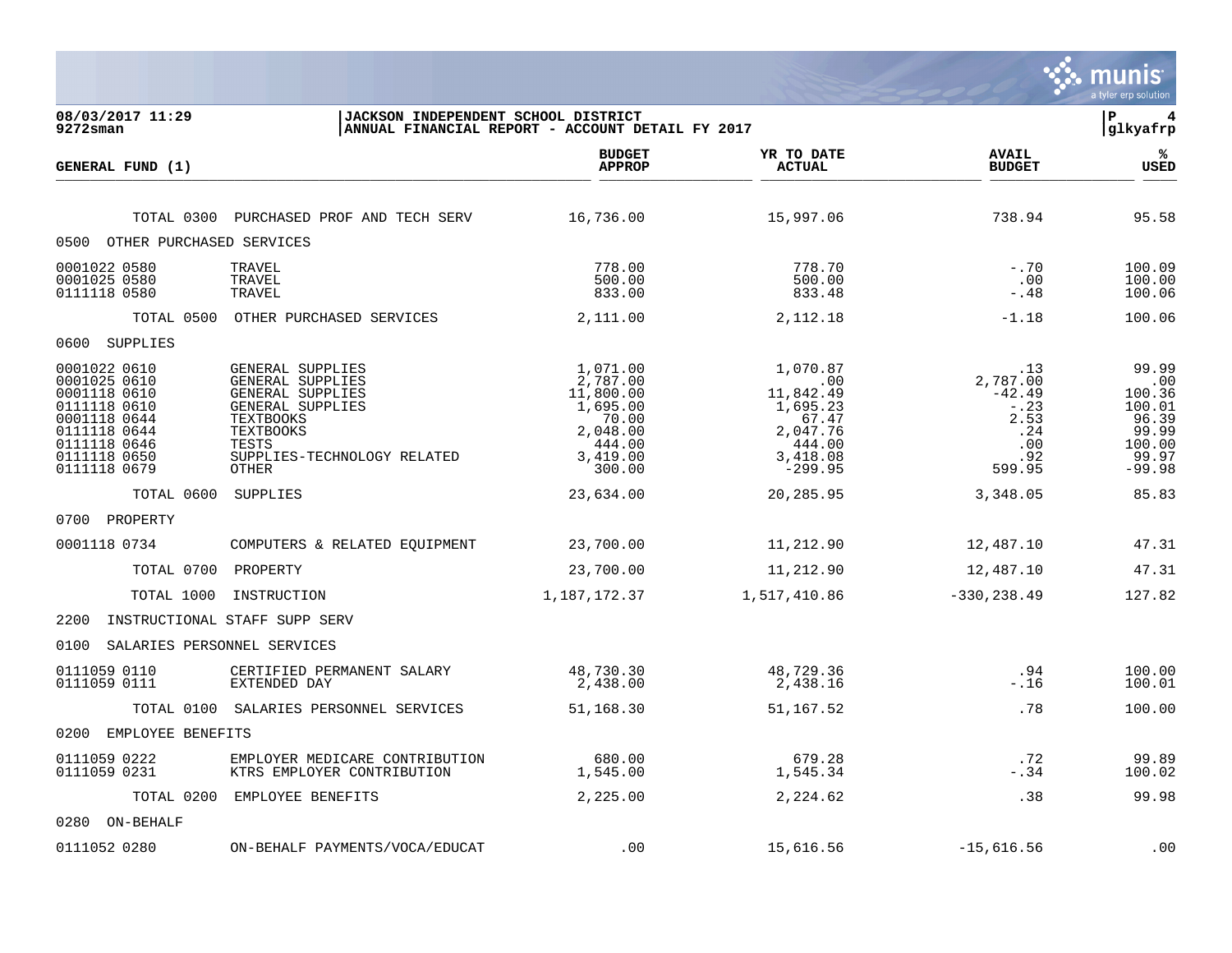|                                                                                                                              |                                                                                                                                       |                                                                                           |                                                                                   |                                                                                                  | munis<br>a tyler erp solution                                                        |
|------------------------------------------------------------------------------------------------------------------------------|---------------------------------------------------------------------------------------------------------------------------------------|-------------------------------------------------------------------------------------------|-----------------------------------------------------------------------------------|--------------------------------------------------------------------------------------------------|--------------------------------------------------------------------------------------|
| 08/03/2017 11:29<br>$9272$ sman                                                                                              | JACKSON INDEPENDENT SCHOOL DISTRICT                                                                                                   | ANNUAL FINANCIAL REPORT - ACCOUNT DETAIL FY 2017                                          |                                                                                   |                                                                                                  | l P<br>5<br>glkyafrp                                                                 |
| GENERAL FUND (1)                                                                                                             |                                                                                                                                       | <b>BUDGET</b><br><b>APPROP</b>                                                            | YR TO DATE<br><b>ACTUAL</b>                                                       | <b>AVAIL</b><br><b>BUDGET</b>                                                                    | ℁<br><b>USED</b>                                                                     |
| TOTAL 0280                                                                                                                   | ON-BEHALF                                                                                                                             | .00                                                                                       | 15,616.56                                                                         | $-15,616.56$                                                                                     | .00                                                                                  |
| TOTAL 2200                                                                                                                   | INSTRUCTIONAL STAFF SUPP SERV 53,393.30                                                                                               |                                                                                           | 69,008.70                                                                         | $-15,615.40$                                                                                     | 129.25                                                                               |
| 2300 DISTRICT ADMIN SUPPORT                                                                                                  |                                                                                                                                       |                                                                                           |                                                                                   |                                                                                                  |                                                                                      |
| 0100 SALARIES PERSONNEL SERVICES                                                                                             |                                                                                                                                       |                                                                                           |                                                                                   |                                                                                                  |                                                                                      |
| 0011075 0110<br>0011075 0111<br>0011075 0112<br>0011075 0130                                                                 | CERTIFIED PERMANENT SALARY<br>EXTENDED DAY<br>EXTRA SERVICE<br>CLASSIFIED REGULAR SALARY                                              | 56, 116.30<br>11, 233.17<br>2, 854.00<br>-7, 295.30                                       | 56,116.88<br>11,232.87<br>2,840.79<br>77,295.12                                   | $- 0.58$<br>.30<br>13.21<br>$\ldots$                                                             | 100.00<br>100.00<br>99.54<br>100.00                                                  |
|                                                                                                                              | TOTAL 0100 SALARIES PERSONNEL SERVICES                                                                                                | 147,498.77                                                                                | 147,485.66                                                                        | 13.11                                                                                            | 99.99                                                                                |
| 0200 EMPLOYEE BENEFITS                                                                                                       |                                                                                                                                       |                                                                                           |                                                                                   |                                                                                                  |                                                                                      |
| 0011075 0221<br>0011075 0222<br>0011075 0231<br>0011075 0232<br>0011071 0253<br>0011071 0260<br>0011071 0291                 |                                                                                                                                       |                                                                                           | 4,436.54<br>2,246.81<br>$13,850.58$<br>$14,438.87$<br>$00$<br>$21,306.56$<br>$00$ | $- 0.54$<br>$-0.81$<br>$-1.58$<br>1.13<br>$1.13$<br>5,700.00<br>518.56<br>$-518.56$<br>30,000.00 | 100.01<br>100.04<br>100.01<br>99.99<br>.00<br>102.49<br>$\overline{\phantom{0}}$ .00 |
|                                                                                                                              | TOTAL 0200 EMPLOYEE BENEFITS                                                                                                          | 91,459.00                                                                                 | 56,279.36                                                                         | 35,179.64                                                                                        | 61.54                                                                                |
| 0280 ON-BEHALF                                                                                                               |                                                                                                                                       |                                                                                           |                                                                                   |                                                                                                  |                                                                                      |
| 0011071 0280                                                                                                                 | ON-BEHALF PAYMENTS/VOCA/EDUCAT                                                                                                        | $\sim$ 00                                                                                 | 31,887.92                                                                         | $-31,887.92$                                                                                     | .00                                                                                  |
| TOTAL 0280 ON-BEHALF                                                                                                         |                                                                                                                                       | .00                                                                                       | 31,887.92                                                                         | $-31,887.92$                                                                                     | .00                                                                                  |
| 0300 PURCHASED PROF AND TECH SERV                                                                                            |                                                                                                                                       |                                                                                           |                                                                                   |                                                                                                  |                                                                                      |
| 0011071 0338<br>0011075 0338<br>0011071 0342<br>0011075 0343                                                                 | REGISTRATION FEES<br>REGISTRATION FEES<br>AUDITING SERVICES<br>LEGAL SERVICES                                                         | 8,969.00<br>4,330.00<br>7,200.00<br>1489.00                                               | 16,972.76<br>4,330.23<br>7,200.00<br>488.35                                       | $-8,003.76$<br>$-0.23$<br>.00<br>.65                                                             | 189.24<br>100.01<br>100.00<br>99.87                                                  |
|                                                                                                                              | TOTAL 0300 PURCHASED PROF AND TECH SERV 20,988.00                                                                                     |                                                                                           | 28,991.34                                                                         | $-8,003.34$                                                                                      | 138.13                                                                               |
| 0500 OTHER PURCHASED SERVICES                                                                                                |                                                                                                                                       |                                                                                           |                                                                                   |                                                                                                  |                                                                                      |
| 0011071 0523<br>0011071 0529<br>0011075 0531<br>0011075 0532<br>0011075 0542<br>0011075 0559<br>0011071 0580<br>0011075 0580 | FIDELITY BOND<br>OTHER INSURANCE<br>POSTAGE & PO BOX RENT<br>TELEPHONE<br>NEWSPAPER ADVERTISING<br>OTHER PRINTING<br>TRAVEL<br>TRAVEL | 568.00<br>35,250.00<br>1,999.00<br>12.00<br>2, 365.00<br>1,217.00<br>2,801.00<br>5,052.00 | .00<br>35,208.41<br>1,998.83<br>.00<br>2,360.25<br>1,217.20<br>801.05<br>5,704.52 | 568.00<br>41.59<br>$\cdot$ 17<br>12.00<br>4.75<br>$-0.20$<br>1,999.95<br>$-652.52$               | .00<br>99.88<br>99.99<br>$\cdot$ 00<br>99.80<br>100.02<br>28.60<br>112.92            |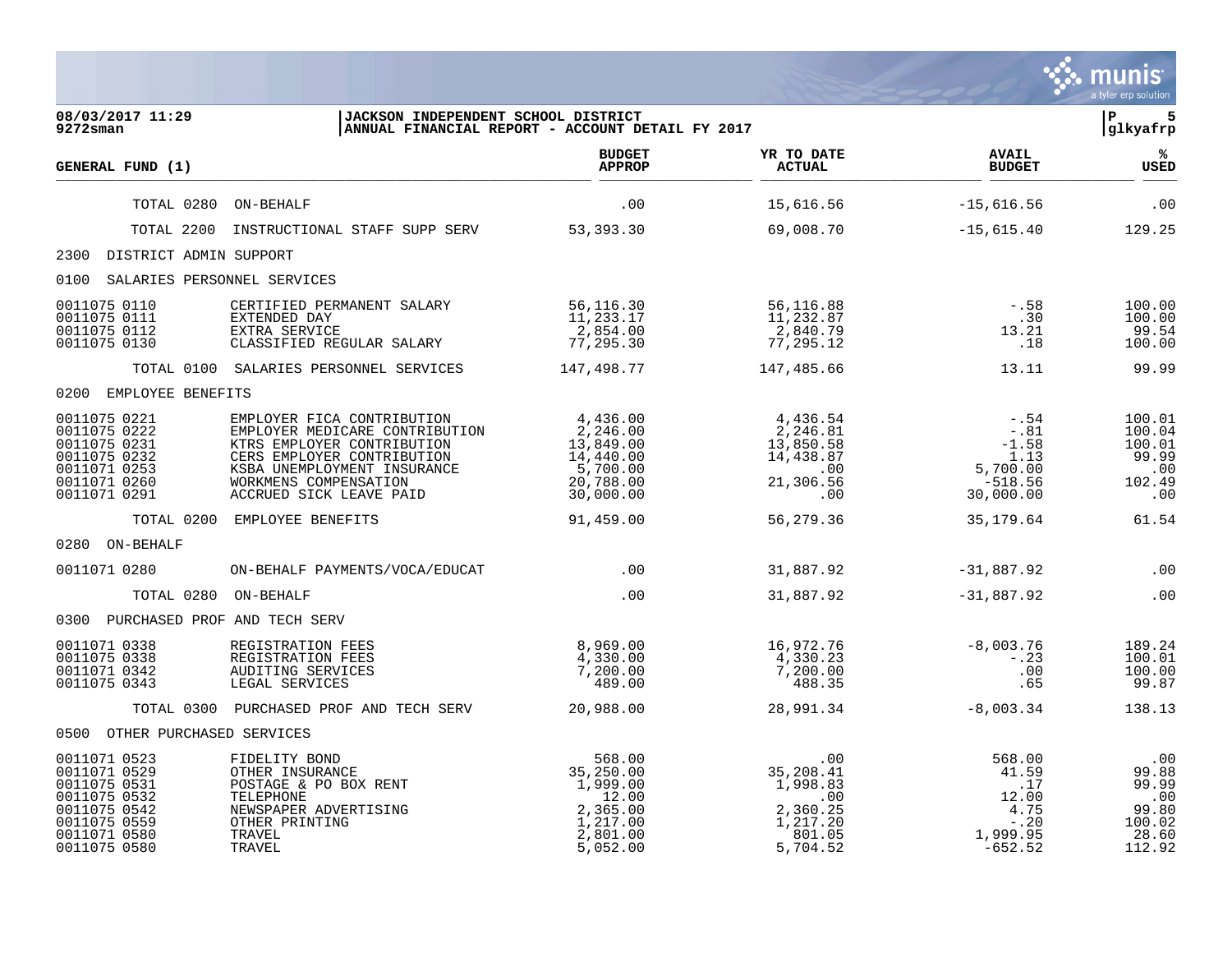|                                                                                                                              |                                                                                                                                                                                                                             |                                                                            |                                                                        |                                                                          | a tyler erp solution                                         |
|------------------------------------------------------------------------------------------------------------------------------|-----------------------------------------------------------------------------------------------------------------------------------------------------------------------------------------------------------------------------|----------------------------------------------------------------------------|------------------------------------------------------------------------|--------------------------------------------------------------------------|--------------------------------------------------------------|
| 08/03/2017 11:29<br>9272sman                                                                                                 | JACKSON INDEPENDENT SCHOOL DISTRICT                                                                                                                                                                                         | ANNUAL FINANCIAL REPORT - ACCOUNT DETAIL FY 2017                           |                                                                        |                                                                          | l P<br> glkyafrp                                             |
| GENERAL FUND (1)                                                                                                             |                                                                                                                                                                                                                             | <b>BUDGET</b><br><b>APPROP</b>                                             | YR TO DATE<br><b>ACTUAL</b>                                            | <b>AVAIL</b><br><b>BUDGET</b>                                            | ℁<br><b>USED</b>                                             |
|                                                                                                                              | TOTAL 0500 OTHER PURCHASED SERVICES                                                                                                                                                                                         | 49,264.00                                                                  | 47,290.26                                                              | 1,973.74                                                                 | 95.99                                                        |
| 0600 SUPPLIES                                                                                                                |                                                                                                                                                                                                                             |                                                                            |                                                                        |                                                                          |                                                              |
| 0011075 0610                                                                                                                 | GENERAL SUPPLIES                                                                                                                                                                                                            | 21,269.00                                                                  | 21,269.87                                                              | $-.87$                                                                   | 100.00                                                       |
| TOTAL 0600 SUPPLIES                                                                                                          |                                                                                                                                                                                                                             | 21,269.00                                                                  | 21,269.87                                                              | $-.87$                                                                   | 100.00                                                       |
| 0700 PROPERTY                                                                                                                |                                                                                                                                                                                                                             |                                                                            |                                                                        |                                                                          |                                                              |
| 0011075 0734                                                                                                                 | COMPUTERS & RELATED EQUIPMENT                                                                                                                                                                                               | 3,364.00                                                                   | 3,363.77                                                               | .23                                                                      | 99.99                                                        |
| TOTAL 0700 PROPERTY                                                                                                          |                                                                                                                                                                                                                             | 3,364.00                                                                   | 3,363.77                                                               | .23                                                                      | 99.99                                                        |
| 0800 DEBT SERVICE AND MISCELLANEOUS                                                                                          |                                                                                                                                                                                                                             |                                                                            |                                                                        |                                                                          |                                                              |
| 0011075 0891                                                                                                                 | GRADUATION EXPENSES                                                                                                                                                                                                         | 973.00                                                                     | 973.43                                                                 | $-.43$                                                                   | 100.04                                                       |
|                                                                                                                              | TOTAL 0800 DEBT SERVICE AND MISCELLANEOU                                                                                                                                                                                    | 973.00                                                                     | 973.43                                                                 | $-.43$                                                                   | 100.04                                                       |
| 0840 CONTINGENCY                                                                                                             |                                                                                                                                                                                                                             |                                                                            |                                                                        |                                                                          |                                                              |
| 0011071 0840                                                                                                                 | CONTINGENCY                                                                                                                                                                                                                 | 100,000.00                                                                 | .00                                                                    | 100,000.00                                                               | .00                                                          |
|                                                                                                                              | TOTAL 0840 CONTINGENCY                                                                                                                                                                                                      | 100,000.00                                                                 | .00                                                                    | 100,000.00                                                               | .00                                                          |
| TOTAL 2300                                                                                                                   | DISTRICT ADMIN SUPPORT                                                                                                                                                                                                      | 434,815.77                                                                 | 337,541.61                                                             | 97,274.16                                                                | 77.63                                                        |
| 2400<br>SCHOOL ADMIN SUPPORT                                                                                                 |                                                                                                                                                                                                                             |                                                                            |                                                                        |                                                                          |                                                              |
| SALARIES PERSONNEL SERVICES<br>0100                                                                                          |                                                                                                                                                                                                                             |                                                                            |                                                                        |                                                                          |                                                              |
| 0111077 0110<br>0111077 0111<br>0111077 0112<br>0001148 0130<br>0111077 0130                                                 | CERTIFIED PERMANENT SALARY<br>EXTENDED DAY<br>EXTRA SERVICE<br>9001 CLASSIFIED REGULAR SALARY<br>CLASSIFIED REGULAR SALARY                                                                                                  | 57,242.00<br>11,973.00<br>3,893.00<br>1,000.60<br>20,052.00                | 57, 243. 26<br>11,973.74<br>3,893.00<br>829.92<br>20,052.24            | $-1.26$<br>$-.74$<br>.00<br>170.68<br>-.24                               | 100.00<br>100.01<br>100.00<br>82.94<br>100.00                |
|                                                                                                                              | TOTAL 0100 SALARIES PERSONNEL SERVICES                                                                                                                                                                                      | 94,160.60                                                                  | 93,992.16                                                              | 168.44                                                                   | 99.82                                                        |
| 0200 EMPLOYEE BENEFITS                                                                                                       |                                                                                                                                                                                                                             |                                                                            |                                                                        |                                                                          |                                                              |
| 0001148 0221<br>9001<br>0111077 0221<br>0001148 0222<br>0111077 0222<br>0111077 0231<br>0001148 0232<br>9001<br>0111077 0232 | EMPLOYER FICA CONTRIBUTION<br>EMPLOYER FICA CONTRIBUTION<br>9001 EMPLOYER MEDICARE CONTRIBUTION<br>EMPLOYER MEDICARE CONTRIBUTION<br>KTRS EMPLOYER CONTRIBUTION<br>CERS EMPLOYER CONTRIBUTION<br>CERS EMPLOYER CONTRIBUTION | 671.00<br>873.00<br>156.00<br>1,176.00<br>2,675.00<br>1,750.00<br>3,745.00 | 46.15<br>873.25<br>10.84<br>1,176.26<br>2,678.02<br>155.04<br>3,745.68 | 624.85<br>$- 0.25$<br>145.16<br>$-0.26$<br>$-3.02$<br>1,594.96<br>$-.68$ | 6.88<br>100.03<br>6.95<br>100.02<br>100.11<br>8.86<br>100.02 |
|                                                                                                                              | TOTAL 0200 EMPLOYEE BENEFITS                                                                                                                                                                                                | 11,046.00                                                                  | 8,685.24                                                               | 2,360.76                                                                 | 78.63                                                        |

0280 ON-BEHALF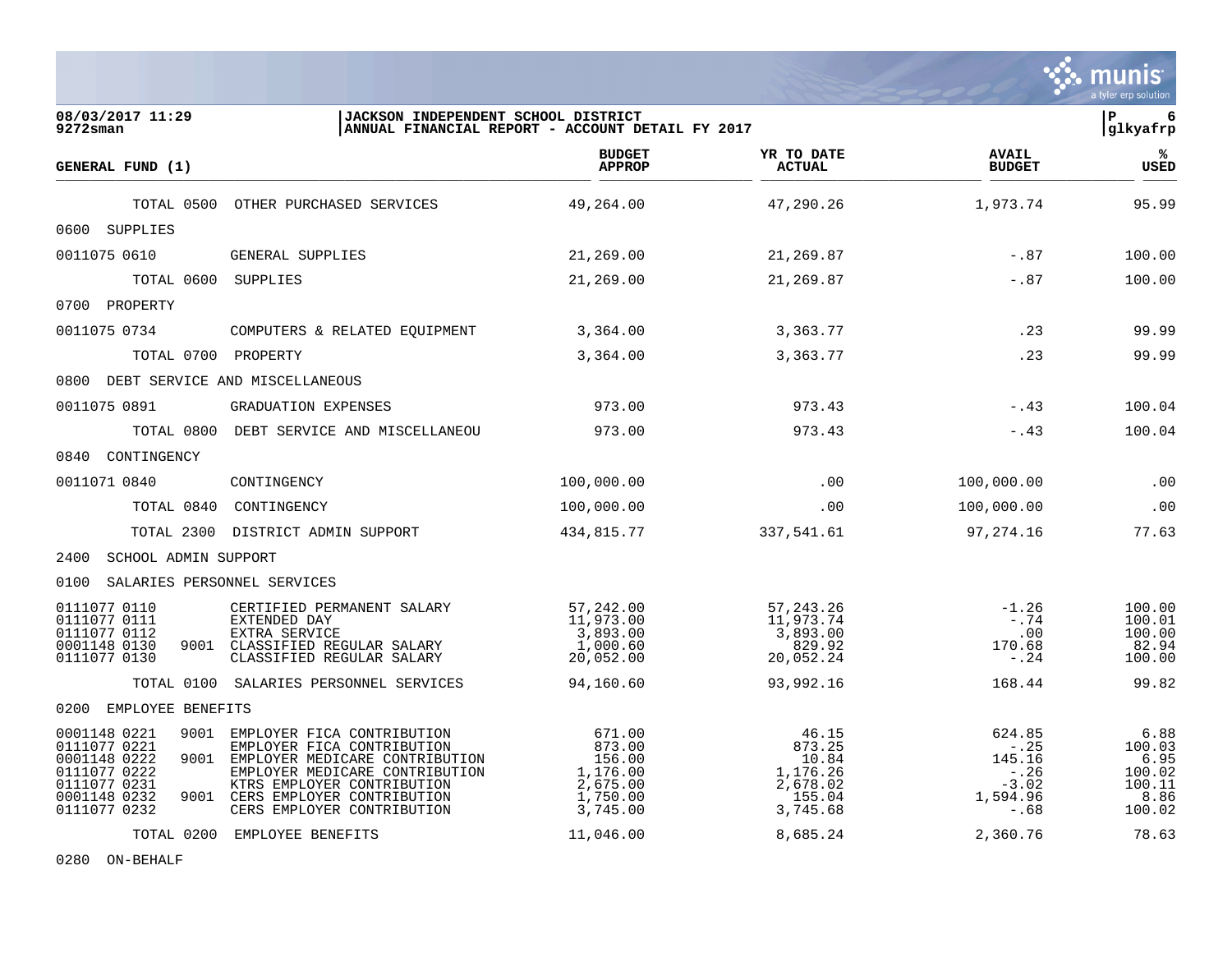|                                              |                                                                                            |                                                  |                                |                               | munis<br>a tyler erp solution |
|----------------------------------------------|--------------------------------------------------------------------------------------------|--------------------------------------------------|--------------------------------|-------------------------------|-------------------------------|
| 08/03/2017 11:29<br>$9272$ sman              | JACKSON INDEPENDENT SCHOOL DISTRICT                                                        | ANNUAL FINANCIAL REPORT - ACCOUNT DETAIL FY 2017 |                                |                               | 7<br>ΙP<br>glkyafrp           |
| GENERAL FUND (1)                             |                                                                                            | <b>BUDGET</b><br><b>APPROP</b>                   | YR TO DATE<br><b>ACTUAL</b>    | <b>AVAIL</b><br><b>BUDGET</b> | ℁<br><b>USED</b>              |
| 0111077 0280                                 | ON-BEHALF PAYMENTS/VOCA/EDUCAT                                                             | .00                                              | 35, 203. 77                    | $-35, 203, 77$                | .00                           |
| TOTAL 0280                                   | ON-BEHALF                                                                                  | .00                                              | 35, 203. 77                    | $-35, 203.77$                 | .00                           |
| 0300                                         | PURCHASED PROF AND TECH SERV                                                               |                                                  |                                |                               |                               |
| 0001148 0338<br>9001                         | REGISTRATION FEES                                                                          | 2,400.00                                         | 2,059.60                       | 340.40                        | 85.82                         |
| TOTAL 0300                                   | PURCHASED PROF AND TECH SERV                                                               | 2,400.00                                         | 2,059.60                       | 340.40                        | 85.82                         |
| PURCHASED PROPERTY SERVICES<br>0400          |                                                                                            |                                                  |                                |                               |                               |
| 0001148 0444<br>0001148 0444<br>9001         | COMPUTER RENT<br>COMPUTER RENT                                                             | .00<br>11,322.00                                 | $-1, 299.19$<br>15,705.07      | 1,299.19<br>$-4,383.07$       | .00<br>138.71                 |
| TOTAL 0400                                   | PURCHASED PROPERTY SERVICES                                                                | 11,322.00                                        | 14,405.88                      | $-3,083.88$                   | 127.24                        |
| SUPPLIES<br>0600                             |                                                                                            |                                                  |                                |                               |                               |
| 0001148 0610<br>9001<br>0111148 0610<br>9001 | GENERAL SUPPLIES<br>GENERAL SUPPLIES                                                       | 100.00<br>21,501.00                              | 5,506.51<br>7,901.21           | $-5,406.51$<br>13,599.79      | 999.99<br>36.75               |
| TOTAL 0600                                   | <b>SUPPLIES</b>                                                                            | 21,601.00                                        | 13,407.72                      | 8,193.28                      | 62.07                         |
| TOTAL 2400                                   | SCHOOL ADMIN SUPPORT                                                                       | 140,529.60                                       | 167,754.37                     | $-27, 224.77$                 | 119.37                        |
| BUSINESS SUPPORT SERVICES<br>2500            |                                                                                            |                                                  |                                |                               |                               |
| 0100<br>SALARIES PERSONNEL SERVICES          |                                                                                            |                                                  |                                |                               |                               |
| 0011080 0130                                 | CLASSIFIED REGULAR SALARY                                                                  | 47,962.00                                        | 47,962.08                      | $-.08$                        | 100.00                        |
| TOTAL 0100                                   | SALARIES PERSONNEL SERVICES                                                                | 47,962.00                                        | 47,962.08                      | $-.08$                        | 100.00                        |
| 0200<br>EMPLOYEE BENEFITS                    |                                                                                            |                                                  |                                |                               |                               |
| 0011080 0221<br>0011080 0222<br>0011080 0232 | EMPLOYER FICA CONTRIBUTION<br>EMPLOYER MEDICARE CONTRIBUTION<br>CERS EMPLOYER CONTRIBUTION | 2,893.00<br>676.00<br>8,959.00                   | 2,893.12<br>676.67<br>8,959.21 | $-.12$<br>$-.67$<br>$-.21$    | 100.00<br>100.10<br>100.00    |
| TOTAL 0200                                   | EMPLOYEE BENEFITS                                                                          | 12,528.00                                        | 12,529.00                      | $-1.00$                       | 100.01                        |
| 0280 ON-BEHALF                               |                                                                                            |                                                  |                                |                               |                               |
| 0011080 0280                                 | ON-BEHALF PAYMENTS/VOCA/EDUCAT                                                             | .00                                              | 20, 211.58                     | $-20, 211.58$                 | .00                           |
| TOTAL 0280                                   | ON-BEHALF                                                                                  | .00                                              | 20, 211.58                     | $-20, 211.58$                 | .00                           |
| 0300                                         | PURCHASED PROF AND TECH SERV                                                               |                                                  |                                |                               |                               |
| 0011080 0338                                 | REGISTRATION FEES                                                                          | 1,003.00                                         | 1,003.50                       | $-.50$                        | 100.05                        |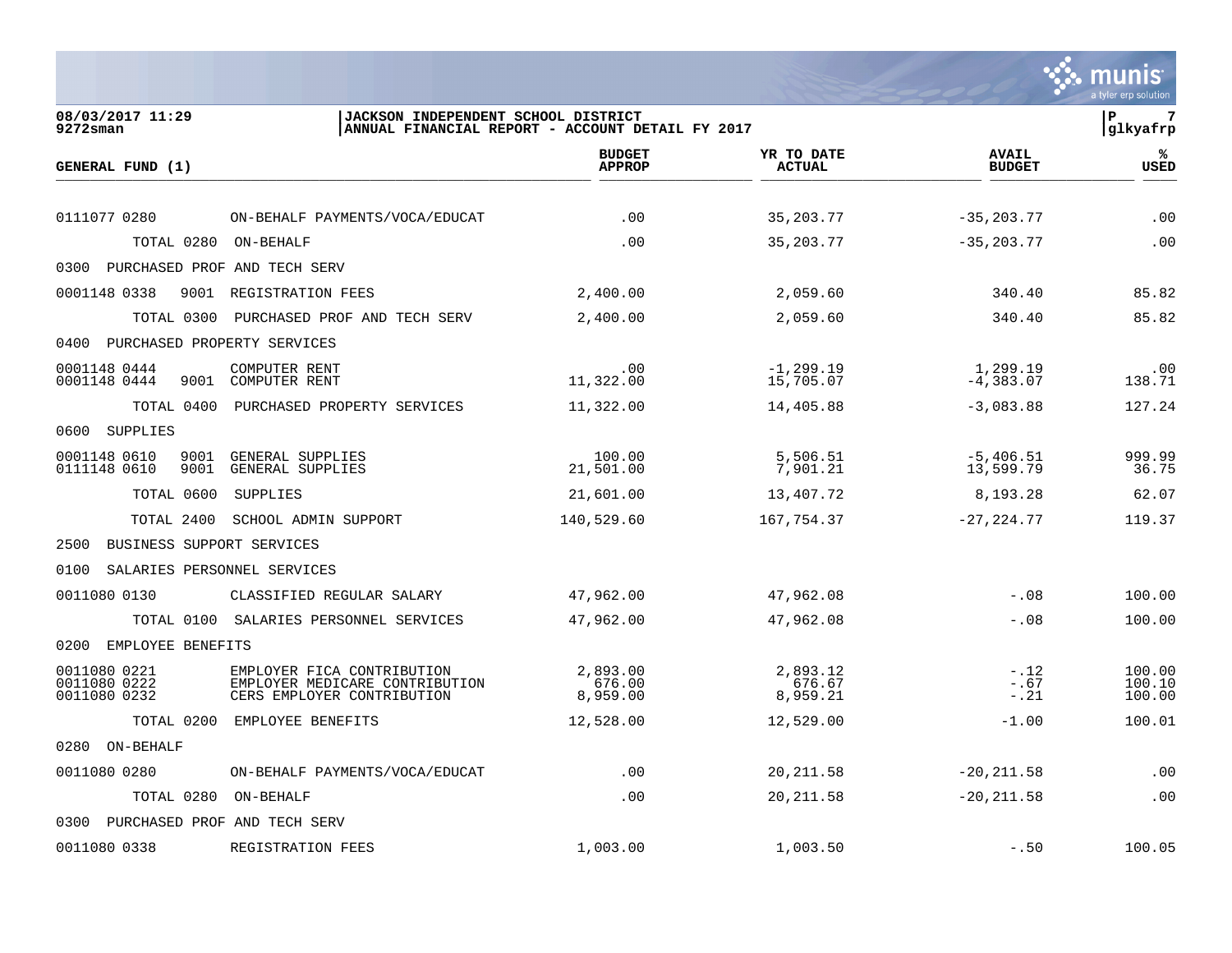|                                                                                              |                                                                                                                                                         |                                                                         |                                                                      |                                                          | munis<br>a tyler erp solution                           |
|----------------------------------------------------------------------------------------------|---------------------------------------------------------------------------------------------------------------------------------------------------------|-------------------------------------------------------------------------|----------------------------------------------------------------------|----------------------------------------------------------|---------------------------------------------------------|
| 08/03/2017 11:29<br>9272sman                                                                 | JACKSON INDEPENDENT SCHOOL DISTRICT                                                                                                                     | ANNUAL FINANCIAL REPORT - ACCOUNT DETAIL FY 2017                        |                                                                      |                                                          | l P<br> glkyafrp                                        |
| GENERAL FUND (1)                                                                             |                                                                                                                                                         | <b>BUDGET</b><br><b>APPROP</b>                                          | YR TO DATE<br><b>ACTUAL</b>                                          | <b>AVAIL</b><br><b>BUDGET</b>                            | %<br><b>USED</b>                                        |
| TOTAL 0300                                                                                   | PURCHASED PROF AND TECH SERV                                                                                                                            | 1,003.00                                                                | 1,003.50                                                             | $-.50$                                                   | 100.05                                                  |
| 0500<br>OTHER PURCHASED SERVICES                                                             |                                                                                                                                                         |                                                                         |                                                                      |                                                          |                                                         |
| 0011199 0533                                                                                 | 16MX ON-LINE NETWORK                                                                                                                                    | .00                                                                     | 40,052.85                                                            | $-40,052.85$                                             | .00                                                     |
| TOTAL 0500                                                                                   | OTHER PURCHASED SERVICES                                                                                                                                | .00                                                                     | 40,052.85                                                            | $-40,052.85$                                             | .00                                                     |
| TOTAL 2500                                                                                   | BUSINESS SUPPORT SERVICES                                                                                                                               | 61,493.00                                                               | 121,759.01                                                           | $-60, 266.01$                                            | 198.00                                                  |
| 2600                                                                                         | PLANT OPERATIONS & MAINTENANCE                                                                                                                          |                                                                         |                                                                      |                                                          |                                                         |
| 0100<br>SALARIES PERSONNEL SERVICES                                                          |                                                                                                                                                         |                                                                         |                                                                      |                                                          |                                                         |
| 0001087 0130<br>0001087 0140<br>0001087 0150                                                 | CLASSIFIED REGULAR SALARY<br>CLASSIFIED OVERTIME SALARY<br>CLASSIFIED SUBSTITUTE SALARY                                                                 | 147, 175.30<br>2,415.00<br>$-1,167.00$                                  | 147, 174. 31<br>2, 415.33<br>716.35                                  | .99<br>$-.33$<br>$-1,883.35$                             | 100.00<br>100.01<br>$-61.38$                            |
|                                                                                              | TOTAL 0100 SALARIES PERSONNEL SERVICES                                                                                                                  | 148,423.30                                                              | 150,305.99                                                           | $-1,882.69$                                              | 101.27                                                  |
| 0200 EMPLOYEE BENEFITS                                                                       |                                                                                                                                                         |                                                                         |                                                                      |                                                          |                                                         |
| 0001087 0221<br>0001087 0222<br>0001087 0232                                                 | EMPLOYER FICA CONTRIBUTION<br>EMPLOYER MEDICARE CONTRIBUTION<br>CERS EMPLOYER CONTRIBUTION                                                              | 8,402.00<br>1,965.00<br>28,039.00                                       | 8,401.14<br>1,964.78<br>28,039.07                                    | .86<br>.22<br>$-.07$                                     | 99.99<br>99.99<br>100.00                                |
|                                                                                              | TOTAL 0200 EMPLOYEE BENEFITS                                                                                                                            | 38,406.00                                                               | 38,404.99                                                            | 1.01                                                     | 100.00                                                  |
| 0280 ON-BEHALF                                                                               |                                                                                                                                                         |                                                                         |                                                                      |                                                          |                                                         |
| 0001087 0280                                                                                 | ON-BEHALF PAYMENTS/VOCA/EDUCAT                                                                                                                          | .00                                                                     | 33, 277.87                                                           | $-33, 277.87$                                            | .00                                                     |
| TOTAL 0280                                                                                   | ON-BEHALF                                                                                                                                               | .00                                                                     | 33, 277.87                                                           | $-33, 277.87$                                            | .00                                                     |
| 0300 PURCHASED PROF AND TECH SERV                                                            |                                                                                                                                                         |                                                                         |                                                                      |                                                          |                                                         |
| 0001087 0349                                                                                 | OTHER PROFESSIONAL SERVICES                                                                                                                             | 7,825.00                                                                | 7,826.94                                                             | $-1.94$                                                  | 100.02                                                  |
|                                                                                              | TOTAL 0300 PURCHASED PROF AND TECH SERV                                                                                                                 | 7,825.00                                                                | 7,826.94                                                             | $-1.94$                                                  | 100.02                                                  |
| 0400 PURCHASED PROPERTY SERVICES                                                             |                                                                                                                                                         |                                                                         |                                                                      |                                                          |                                                         |
| 0001087 0411<br>0001087 0419<br>0001087 0431<br>0001087 0433<br>0001087 0435<br>0001087 0439 | WATER/SEWAGE<br>OTHER UTILITIES<br>HVAC/ELECTRIC REPAIR & MAINT.<br>EQUIPMENT REPAIR & MAINT<br>VEHICLE REPAIR & MAINT<br>OTHER REPAIRS AND MAINTENANCE | 19,063.00<br>114,880.00<br>11,913.50<br>3,219.00<br>100.00<br>14,950.00 | 19,049.96<br>114,906.05<br>12,027.60<br>3,218.38<br>.00<br>14,917.43 | 13.04<br>$-26.05$<br>$-114.10$<br>.62<br>100.00<br>32.57 | 99.93<br>100.02<br>100.96<br>99.98<br>$\ldots$<br>99.78 |
|                                                                                              | TOTAL 0400 PURCHASED PROPERTY SERVICES                                                                                                                  | 164, 125.50                                                             | 164, 119.42                                                          | 6.08                                                     | 100.00                                                  |

0500 OTHER PURCHASED SERVICES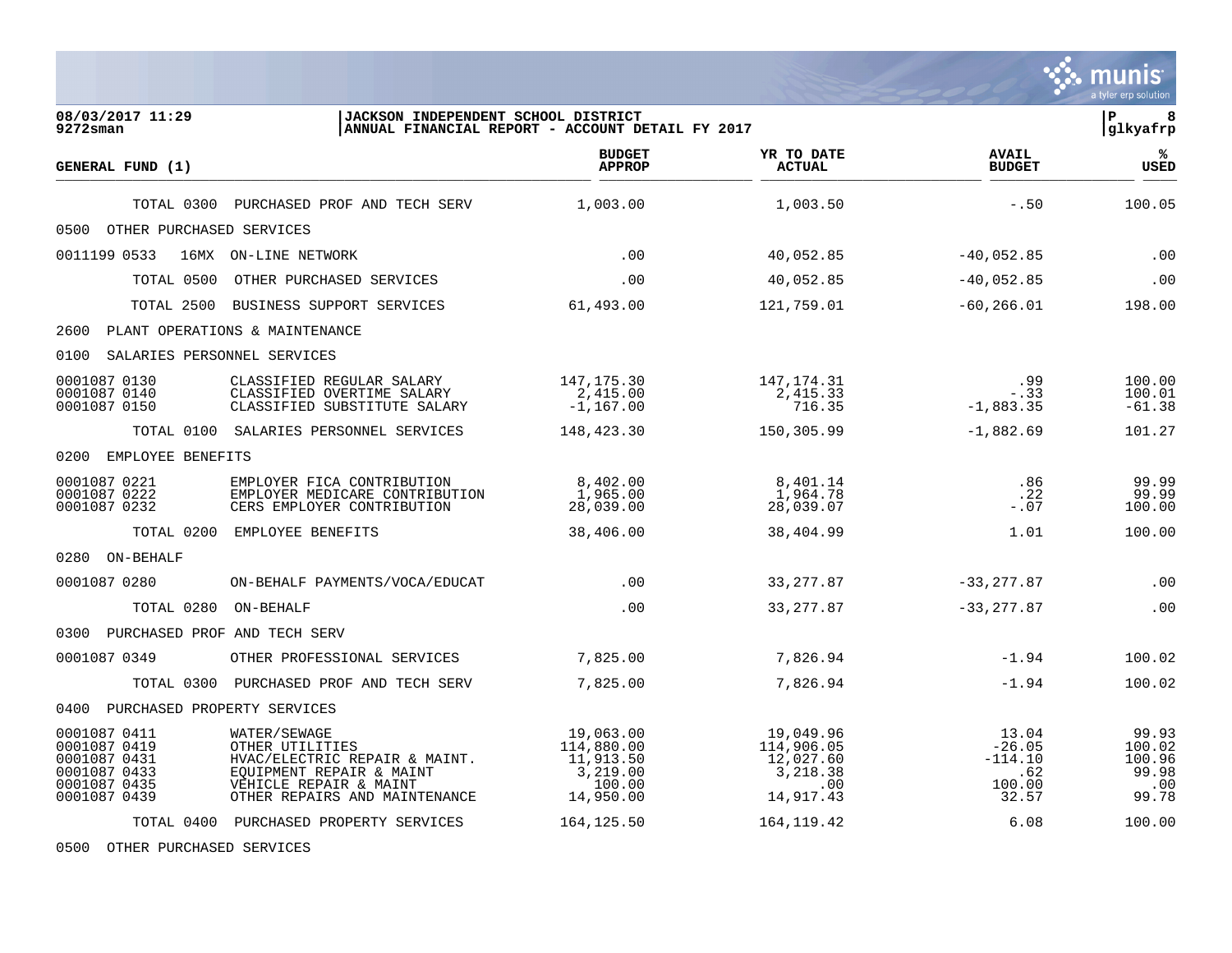|                                              |                                                                                            |                                                  |                                |                               | a tyler erp solution     |
|----------------------------------------------|--------------------------------------------------------------------------------------------|--------------------------------------------------|--------------------------------|-------------------------------|--------------------------|
| 08/03/2017 11:29<br>$9272$ sman              | JACKSON INDEPENDENT SCHOOL DISTRICT                                                        | ANNUAL FINANCIAL REPORT - ACCOUNT DETAIL FY 2017 |                                |                               | ΙP<br>9<br> glkyafrp     |
| GENERAL FUND (1)                             |                                                                                            | <b>BUDGET</b><br><b>APPROP</b>                   | YR TO DATE<br><b>ACTUAL</b>    | <b>AVAIL</b><br><b>BUDGET</b> | ℁<br>USED                |
| 0001087 0532                                 | TELEPHONE                                                                                  | 22,445.00                                        | 22,467.18                      | $-22.18$                      | 100.10                   |
| TOTAL 0500                                   | OTHER PURCHASED SERVICES                                                                   | 22,445.00                                        | 22,467.18                      | $-22.18$                      | 100.10                   |
| 0600<br>SUPPLIES                             |                                                                                            |                                                  |                                |                               |                          |
| 0001087 0610                                 | GENERAL SUPPLIES                                                                           | 16,365.00                                        | 16,297.40                      | 67.60                         | 99.59                    |
| TOTAL 0600                                   | SUPPLIES                                                                                   | 16,365.00                                        | 16,297.40                      | 67.60                         | 99.59                    |
| 0700<br>PROPERTY                             |                                                                                            |                                                  |                                |                               |                          |
| 0001087 0710<br>0001087 0720                 | LAND & IMPROVEMENTS<br><b>BUILDINGS</b>                                                    | 500.00<br>1,000.00                               | .00<br>.00                     | 500.00<br>1,000.00            | .00<br>.00               |
| TOTAL 0700                                   | PROPERTY                                                                                   | 1,500.00                                         | .00                            | 1,500.00                      | .00                      |
| TOTAL 2600                                   | PLANT OPERATIONS & MAINTENANCE                                                             | 399,089.80                                       | 432,699.79                     | $-33,609.99$                  | 108.42                   |
| 2700<br>STUDENT TRANSPORTATION               |                                                                                            |                                                  |                                |                               |                          |
| 0100<br>SALARIES PERSONNEL SERVICES          |                                                                                            |                                                  |                                |                               |                          |
| 9011092 0130<br>9011092 0150                 | CLASSIFIED REGULAR SALARY<br>CLASSIFIED SUBSTITUTE SALARY                                  | 46,200.00<br>2,200.00                            | 46, 214.43<br>2,196.42         | $-14.43$<br>3.58              | 100.03<br>99.84          |
|                                              | TOTAL 0100 SALARIES PERSONNEL SERVICES                                                     | 48,400.00                                        | 48,410.85                      | $-10.85$                      | 100.02                   |
| 0200<br>EMPLOYEE BENEFITS                    |                                                                                            |                                                  |                                |                               |                          |
| 9011092 0221<br>9011092 0222<br>9011092 0232 | EMPLOYER FICA CONTRIBUTION<br>EMPLOYER MEDICARE CONTRIBUTION<br>CERS EMPLOYER CONTRIBUTION | 2,500.00<br>590.00<br>8,600.00                   | 2,494.27<br>584.77<br>8,605.69 | 5.73<br>5.23<br>$-5.69$       | 99.77<br>99.11<br>100.07 |
| TOTAL 0200                                   | EMPLOYEE BENEFITS                                                                          | 11,690.00                                        | 11,684.73                      | 5.27                          | 99.95                    |
| 0280 ON-BEHALF                               |                                                                                            |                                                  |                                |                               |                          |
| 9011092 0280                                 | ON-BEHALF PAYMENTS/VOCA/EDUCAT                                                             | .00                                              | 15,535.83                      | $-15, 535.83$                 | .00                      |
| TOTAL 0280                                   | ON-BEHALF                                                                                  | .00                                              | 15,535.83                      | $-15, 535.83$                 | .00                      |
| 0300 PURCHASED PROF AND TECH SERV            |                                                                                            |                                                  |                                |                               |                          |
| 9011092 0341<br>9011096 0349                 | DRUG TESTING<br>OTHER PROFESSIONAL SERVICES                                                | 120.00<br>700.00                                 | 120.00<br>30.00                | .00<br>670.00                 | 100.00<br>4.29           |
| TOTAL 0300                                   | PURCHASED PROF AND TECH SERV                                                               | 820.00                                           | 150.00                         | 670.00                        | 18.29                    |
| PURCHASED PROPERTY SERVICES<br>0400          |                                                                                            |                                                  |                                |                               |                          |
| 9011092 0435<br>9011096 0435                 | VEHICLE REPAIR & MAINT<br>VEHICLE REPAIR & MAINT                                           | 7,668.00<br>28,450.00                            | 5,673.46<br>30, 294. 77        | 1,994.54<br>$-1,844.77$       | 73.99<br>106.48          |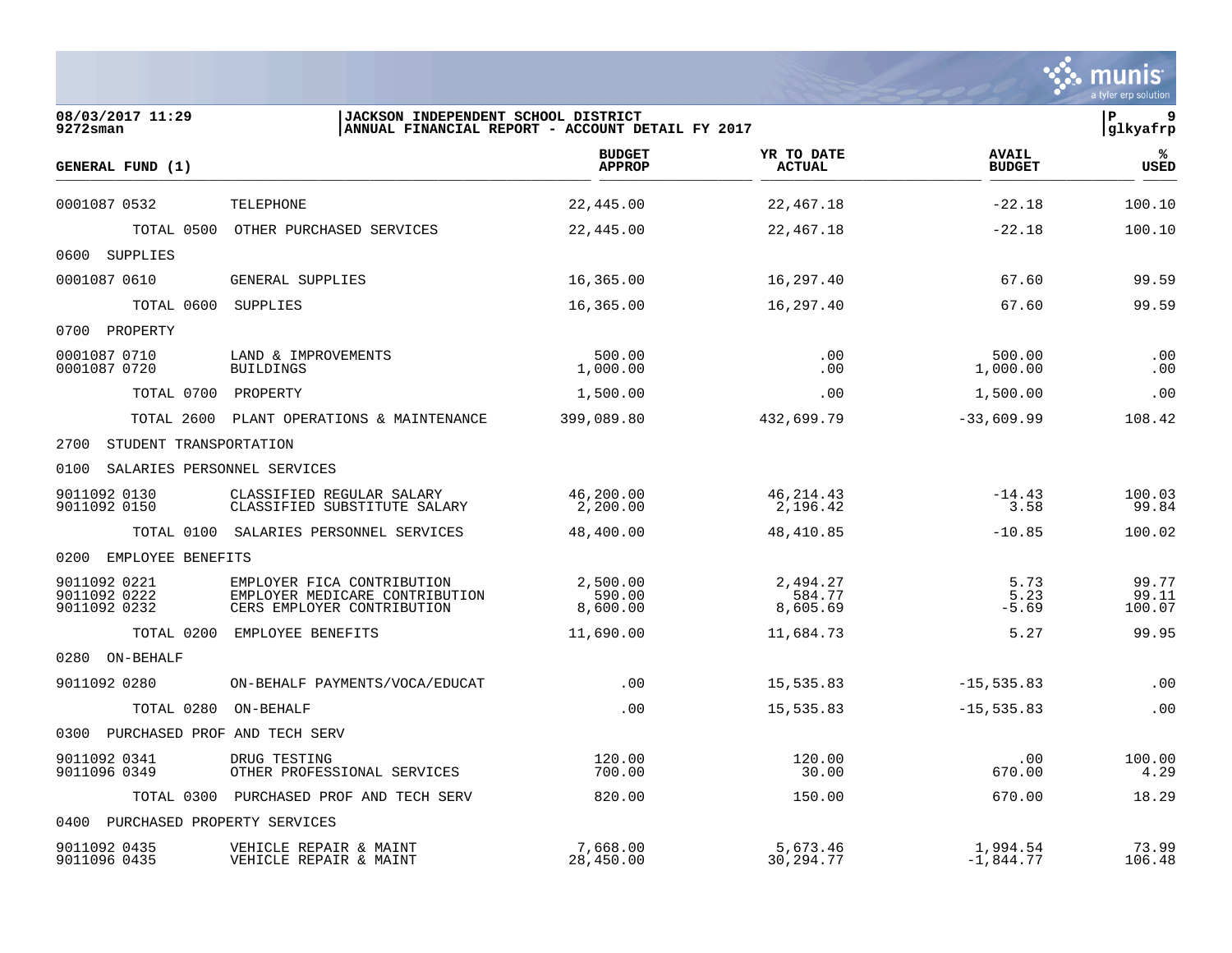|                                                              |                                                                    |                                                  |                                              |                                        | mu<br>a tyler erp solution          |
|--------------------------------------------------------------|--------------------------------------------------------------------|--------------------------------------------------|----------------------------------------------|----------------------------------------|-------------------------------------|
| 08/03/2017 11:29<br>$9272$ sman                              | JACKSON INDEPENDENT SCHOOL DISTRICT                                | ANNUAL FINANCIAL REPORT - ACCOUNT DETAIL FY 2017 |                                              |                                        | P<br>10<br> glkyafrp                |
| GENERAL FUND (1)                                             |                                                                    | <b>BUDGET</b><br><b>APPROP</b>                   | YR TO DATE<br><b>ACTUAL</b>                  | <b>AVAIL</b><br><b>BUDGET</b>          | ℁<br><b>USED</b>                    |
| TOTAL 0400                                                   | PURCHASED PROPERTY SERVICES                                        | 36,118.00                                        | 35,968.23                                    | 149.77                                 | 99.59                               |
| OTHER PURCHASED SERVICES<br>0500                             |                                                                    |                                                  |                                              |                                        |                                     |
| 9011092 0532<br>9011092 0580<br>9011096 0580                 | TELEPHONE<br>TRAVEL<br>TRAVEL                                      | 1.00<br>505.00<br>160.00                         | .00<br>506.64<br>159.36                      | 1.00<br>$-1.64$<br>.64                 | .00<br>100.32<br>99.60              |
| TOTAL 0500                                                   | OTHER PURCHASED SERVICES                                           | 666.00                                           | 666.00                                       | .00                                    | 100.00                              |
| 0600<br>SUPPLIES                                             |                                                                    |                                                  |                                              |                                        |                                     |
| 9011092 0610<br>9011096 0610<br>9011092 0627<br>9011096 0627 | GENERAL SUPPLIES<br>GENERAL SUPPLIES<br>DIESEL FUEL<br>DIESEL FUEL | 179.00<br>500.00<br>5,040.00<br>16,067.00        | 178.12<br>149.94<br>$-5,039.69$<br>14,372.79 | .88<br>350.06<br>10,079.69<br>1,694.21 | 99.51<br>29.99<br>$-99.99$<br>89.46 |
| TOTAL 0600                                                   | SUPPLIES                                                           | 21,786.00                                        | 9,661.16                                     | 12,124.84                              | 44.35                               |
| 0800                                                         | DEBT SERVICE AND MISCELLANEOUS                                     |                                                  |                                              |                                        |                                     |
| 0111019 0894                                                 | INSTRUCTIONAL FIELD TRIPS                                          | .30                                              | .00                                          | .30                                    | .00                                 |
| TOTAL 0800                                                   | DEBT SERVICE AND MISCELLANEOU                                      | .30                                              | .00                                          | .30                                    | .00                                 |
| TOTAL 2700                                                   | STUDENT TRANSPORTATION                                             | 119,480.30                                       | 122,076.80                                   | $-2,596.50$                            | 102.17                              |
| 5100<br>DEBT SERVICE                                         |                                                                    |                                                  |                                              |                                        |                                     |
| 0800                                                         | DEBT SERVICE AND MISCELLANEOUS                                     |                                                  |                                              |                                        |                                     |
| 0001112 0831<br>0001112 0832<br>0001112 0834                 | REDEMPTION OF PRINCIPAL<br>INTEREST<br><b>BANK CHARGES</b>         | 25,460.00<br>3,000.00<br>6,609.00                | 8,645.51<br>756.94<br>.00                    | 16,814.49<br>2,243.06<br>6,609.00      | 33.96<br>25.23<br>.00               |
| TOTAL 0800                                                   | DEBT SERVICE AND MISCELLANEOU                                      | 35,069.00                                        | 9,402.45                                     | 25,666.55                              | 26.81                               |
| TOTAL 5100                                                   | DEBT SERVICE                                                       | 35,069.00                                        | 9,402.45                                     | 25,666.55                              | 26.81                               |
| 5200<br><b>FUND TRANSFERS</b>                                |                                                                    |                                                  |                                              |                                        |                                     |
| 0900<br>OTHER ITEMS                                          |                                                                    |                                                  |                                              |                                        |                                     |
| 0001113 0910                                                 | DEBT REDEMPTION                                                    | 32,563.00                                        | 11,564.00                                    | 20,999.00                              | 35.51                               |
| TOTAL 0900                                                   | OTHER ITEMS                                                        | 32,563.00                                        | 11,564.00                                    | 20,999.00                              | 35.51                               |
| TOTAL 5200                                                   | FUND TRANSFERS                                                     | 32,563.00                                        | 11,564.00                                    | 20,999.00                              | 35.51                               |
| TOTAL EXPENDITURES                                           |                                                                    | 2,463,606.14                                     | 2,789,217.59                                 | $-325, 611.45$                         | 113.22                              |
|                                                              | TOTAL FOR GENERAL FUND (1)                                         | .00                                              | 515,971.86                                   | $-515,971.86$                          | .00                                 |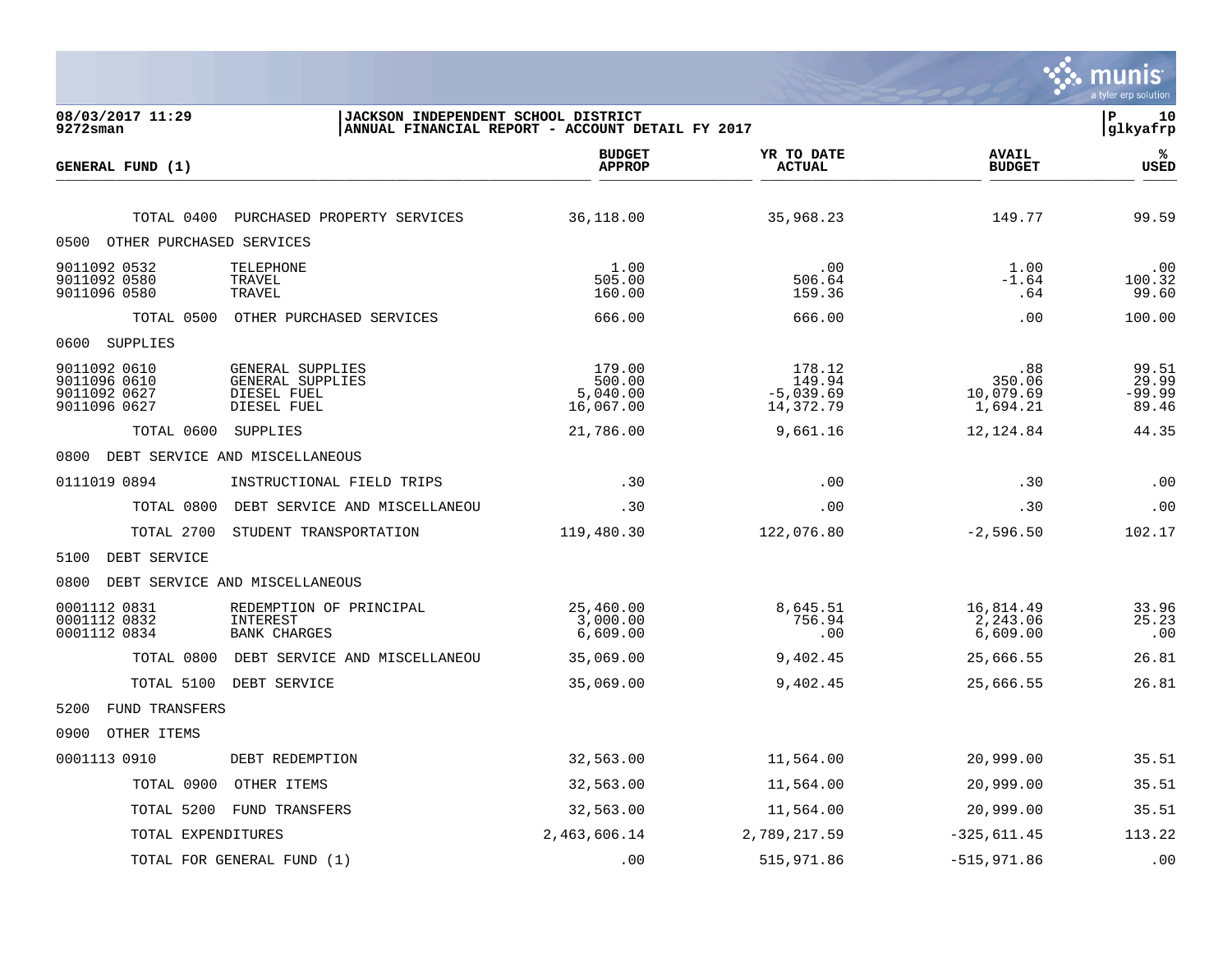|                                                                                                                                                                                                                                                                                                                                                                                                                                                                                                                                                                                                                                                                                                                                                                                                                                                                                                                                                                                                                           |                                     |                                                  |                                                                                                                                                                                                                                                                              |                               | munis<br>a tyler erp solution                   |
|---------------------------------------------------------------------------------------------------------------------------------------------------------------------------------------------------------------------------------------------------------------------------------------------------------------------------------------------------------------------------------------------------------------------------------------------------------------------------------------------------------------------------------------------------------------------------------------------------------------------------------------------------------------------------------------------------------------------------------------------------------------------------------------------------------------------------------------------------------------------------------------------------------------------------------------------------------------------------------------------------------------------------|-------------------------------------|--------------------------------------------------|------------------------------------------------------------------------------------------------------------------------------------------------------------------------------------------------------------------------------------------------------------------------------|-------------------------------|-------------------------------------------------|
| 08/03/2017 11:29<br>$9272$ sman                                                                                                                                                                                                                                                                                                                                                                                                                                                                                                                                                                                                                                                                                                                                                                                                                                                                                                                                                                                           | JACKSON INDEPENDENT SCHOOL DISTRICT | ANNUAL FINANCIAL REPORT - ACCOUNT DETAIL FY 2017 |                                                                                                                                                                                                                                                                              |                               | l P<br>11<br>glkyafrp                           |
| SPECIAL REVENUE (2)                                                                                                                                                                                                                                                                                                                                                                                                                                                                                                                                                                                                                                                                                                                                                                                                                                                                                                                                                                                                       |                                     | <b>BUDGET</b><br><b>APPROP</b>                   | YR TO DATE<br><b>ACTUAL</b>                                                                                                                                                                                                                                                  | <b>AVAIL</b><br><b>BUDGET</b> | USED                                            |
| <b>REVENUES</b>                                                                                                                                                                                                                                                                                                                                                                                                                                                                                                                                                                                                                                                                                                                                                                                                                                                                                                                                                                                                           |                                     |                                                  |                                                                                                                                                                                                                                                                              |                               |                                                 |
| RECEIPTS                                                                                                                                                                                                                                                                                                                                                                                                                                                                                                                                                                                                                                                                                                                                                                                                                                                                                                                                                                                                                  |                                     |                                                  |                                                                                                                                                                                                                                                                              |                               |                                                 |
| REVENUE FROM STATE SOURCES                                                                                                                                                                                                                                                                                                                                                                                                                                                                                                                                                                                                                                                                                                                                                                                                                                                                                                                                                                                                |                                     |                                                  |                                                                                                                                                                                                                                                                              |                               |                                                 |
| RESTRICTED                                                                                                                                                                                                                                                                                                                                                                                                                                                                                                                                                                                                                                                                                                                                                                                                                                                                                                                                                                                                                |                                     |                                                  |                                                                                                                                                                                                                                                                              |                               |                                                 |
| 220<br>3200<br>220<br>3200<br>220<br>3200<br>220<br>3200<br>220<br>3200<br>3200<br>220<br>220<br>3200<br>220<br>3200<br>220<br>3200<br>3200<br>220<br>3200<br>220<br>220<br>3200<br>220<br>3200<br>3200<br>220<br>220<br>3200                                                                                                                                                                                                                                                                                                                                                                                                                                                                                                                                                                                                                                                                                                                                                                                             |                                     |                                                  |                                                                                                                                                                                                                                                                              |                               |                                                 |
| TOTAL RESTRICTED                                                                                                                                                                                                                                                                                                                                                                                                                                                                                                                                                                                                                                                                                                                                                                                                                                                                                                                                                                                                          |                                     | 259,873.51 252,190.21                            |                                                                                                                                                                                                                                                                              | 7,683.30 97.04                |                                                 |
| TOTAL REVENUE FROM STATE SOURCES                                                                                                                                                                                                                                                                                                                                                                                                                                                                                                                                                                                                                                                                                                                                                                                                                                                                                                                                                                                          |                                     | 259,873.51 252,190.21                            |                                                                                                                                                                                                                                                                              | 7,683.30                      | 97.04                                           |
| REVENUE FROM FEDERAL SOURCES                                                                                                                                                                                                                                                                                                                                                                                                                                                                                                                                                                                                                                                                                                                                                                                                                                                                                                                                                                                              |                                     |                                                  |                                                                                                                                                                                                                                                                              |                               |                                                 |
| RESTRICTED THROUGH THE STATE                                                                                                                                                                                                                                                                                                                                                                                                                                                                                                                                                                                                                                                                                                                                                                                                                                                                                                                                                                                              |                                     |                                                  |                                                                                                                                                                                                                                                                              |                               |                                                 |
| 220<br>4500<br>310A RESTRICTED FED THRU STATE<br>4500<br>220<br>310B RESTRICTED FED THRU STATE<br>310C RESTRICTED FED THRU STATE<br>220<br>4500<br>337B RESTRICTED FED THRU STATE<br>220<br>4500<br>4500<br>337C RESTRICTED FED THRU STATE<br>220<br>4500<br>220<br>343B RESTRICTED FED THRU STATE<br>4500<br>343C RESTRICTED FED THRU STATE<br>220<br>379B<br>220<br>4500<br>RESTRICTED FED THRU STATE<br>4500<br>RESTRICTED FED THRU STATE<br>220<br>379C<br>4500<br>37AB RESTRICTED FED THRU STATE<br>220<br>220<br>4500<br>37AC RESTRICTED FED THRU STATE<br>37PB RESTRICTED FED THRU STATE<br>4500<br>220<br>4500<br>220<br>37PC RESTRICTED FED THRU STATE<br>4500<br>220<br>401C RESTRICTED FED THRU STATE<br>4101A RESTRICTED FED THRU STATE<br>220<br>4500<br>436C RESTRICTED FED THRU STATE<br>220<br>4500<br>4500<br>550A RESTRICTED FED THRU STATE<br>220<br>220<br>4500<br>550AU RESTRICTED FED THRU STATE<br>220<br>4500<br>550B RESTRICTED FED THRU STATE<br>550BJ RESTRICTED FED THRU STATE<br>4500<br>220 |                                     |                                                  | $\begin{array}{cccccc} .00 & 419.00 & -419.00 & 0.0 & 0.0 \\ 119.184.00 & 69.881.77 & -32.796.52 & 0.00 \\ 119.184.00 & 69.881.77 & 49.302.23 & 58.63 \\ 77.364.00 & 72.193.78 & -1.159.72 & 9.323 & 58.63 \\ 4.370.00 & 4.370.00 & 4.370.00 & -5.170.22 & 93.32 \\ 4.370.0$ |                               | $\begin{array}{c} . & 00 \\ . & 00 \end{array}$ |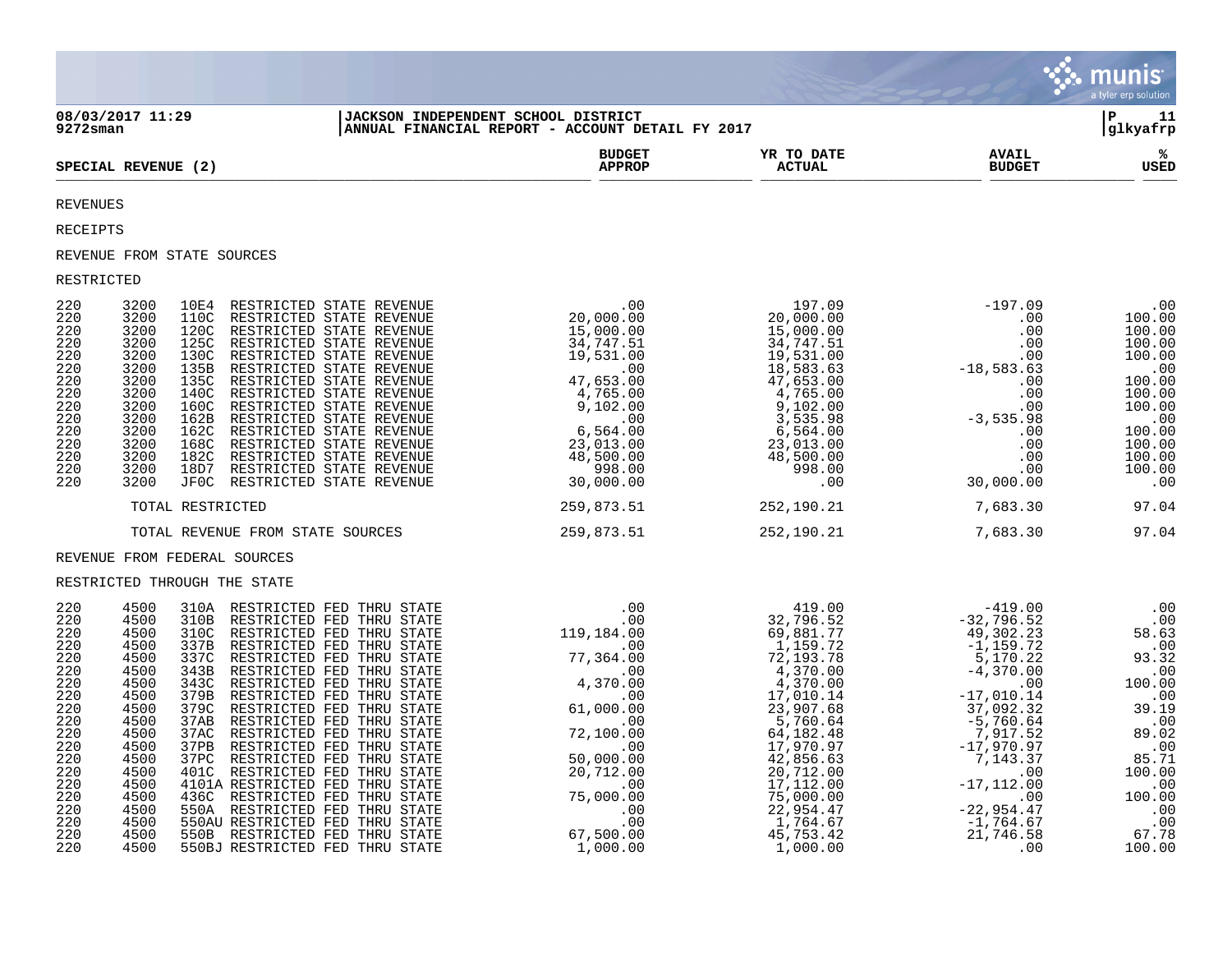|             |                                                                |                                                                                         |                             |                               | <b>munis</b><br>a tyler erp solution |
|-------------|----------------------------------------------------------------|-----------------------------------------------------------------------------------------|-----------------------------|-------------------------------|--------------------------------------|
| $9272$ sman | 08/03/2017 11:29                                               | JACKSON INDEPENDENT SCHOOL DISTRICT<br>ANNUAL FINANCIAL REPORT - ACCOUNT DETAIL FY 2017 |                             |                               | 12<br>P<br>glkyafrp                  |
|             | SPECIAL REVENUE (2)                                            | <b>BUDGET</b><br><b>APPROP</b>                                                          | YR TO DATE<br><b>ACTUAL</b> | <b>AVAIL</b><br><b>BUDGET</b> | %ะ<br>USED                           |
|             | TOTAL RESTRICTED THROUGH THE STATE                             | 548,230.00                                                                              | 541,175.89                  | 7,054.11                      | 98.71                                |
|             | TOTAL REVENUE FROM FEDERAL SOURCES                             | 548,230.00                                                                              | 541,175.89                  | 7,054.11                      | 98.71                                |
|             | OTHER RECEIPTS                                                 |                                                                                         |                             |                               |                                      |
|             | INTERFUND TRANSFERS                                            |                                                                                         |                             |                               |                                      |
| 220<br>220  | 5210<br>110C<br>FUND TRANSFER<br>5210<br>162C<br>FUND TRANSFER | 5,000.00<br>6,564.00                                                                    | 5,000.00<br>6,564.00        | .00<br>.00                    | 100.00<br>100.00                     |
|             | TOTAL INTERFUND TRANSFERS                                      | 11,564.00                                                                               | 11,564.00                   | .00                           | 100.00                               |
|             | TOTAL OTHER RECEIPTS                                           | 11,564.00                                                                               | 11,564.00                   | .00                           | 100.00                               |
|             | TOTAL RECEIPTS                                                 | 819,667.51                                                                              | 804,930.10                  | 14,737.41                     | 98.20                                |
|             | TOTAL REVENUES                                                 | 819,667.51                                                                              | 804,930.10                  | 14,737.41                     | 98.20                                |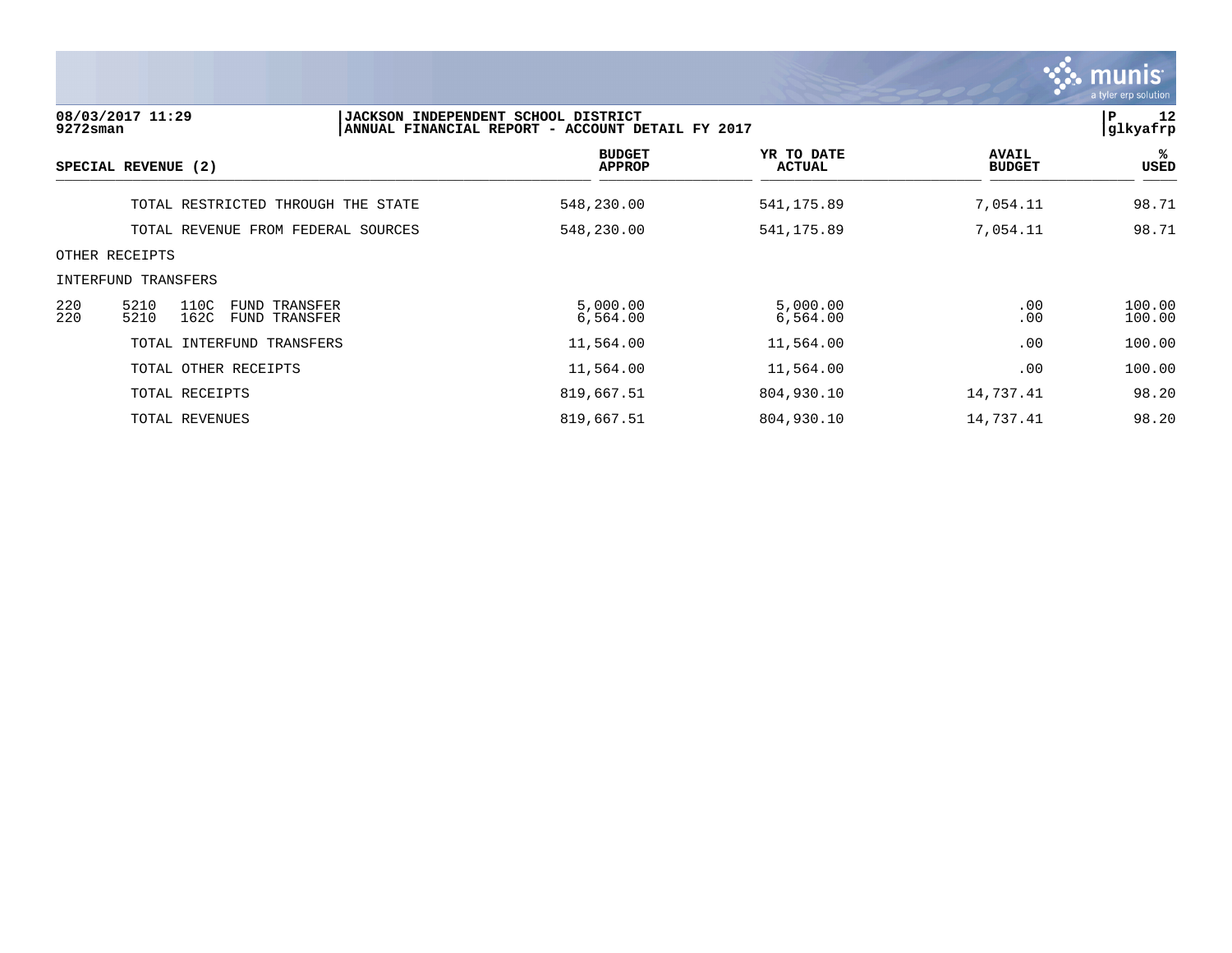|                                                                                                                                                                                                                                                                                      |                                |               |               | <b>Cole HIUHIS</b><br>a tyler erp solution |
|--------------------------------------------------------------------------------------------------------------------------------------------------------------------------------------------------------------------------------------------------------------------------------------|--------------------------------|---------------|---------------|--------------------------------------------|
| 08/03/2017 11:29<br> JACKSON INDEPENDENT SCHOOL DISTRICT<br> ANNUAL FINANCIAL REPORT - ACCOUNT DETAIL FY 2017<br>$9272$ sman                                                                                                                                                         |                                |               |               | l P<br>13<br> glkyafrp                     |
| SPECIAL REVENUE (2)                                                                                                                                                                                                                                                                  | <b>BUDGET</b><br><b>APPROP</b> | <b>ACTUAL</b> | <b>BUDGET</b> | ್ಯ<br>USED                                 |
| EXPENDITURES                                                                                                                                                                                                                                                                         |                                |               |               |                                            |
| 1000 INSTRUCTION                                                                                                                                                                                                                                                                     |                                |               |               |                                            |
| 0100 SALARIES PERSONNEL SERVICES                                                                                                                                                                                                                                                     |                                |               |               |                                            |
| $\begin{array}{cccccccccccc} 0.12 & 0.4 & 0.14 & 0 & 0.2 & 0.02 & 0.02 & 0.02 & 0.02 & 0.02 & 0.02 & 0.02 & 0.02 & 0.02 & 0.02 & 0.02 & 0.02 & 0.02 & 0.02 & 0.02 & 0.02 & 0.02 & 0.02 & 0.02 & 0.02 & 0.02 & 0.02 & 0.02 & 0.02 & 0.02 & 0.02 & 0.02 & 0.02 & 0.02 & 0.02 & 0.02 &$ |                                |               |               |                                            |
| TOTAL 0100 SALARIES PERSONNEL SERVICES                                                                                                                                                                                                                                               | 509,424.00                     | 481,072.65    | 28,351.35     | 94.43                                      |

 $\mathcal{L}$ 

0200 EMPLOYEE BENEFITS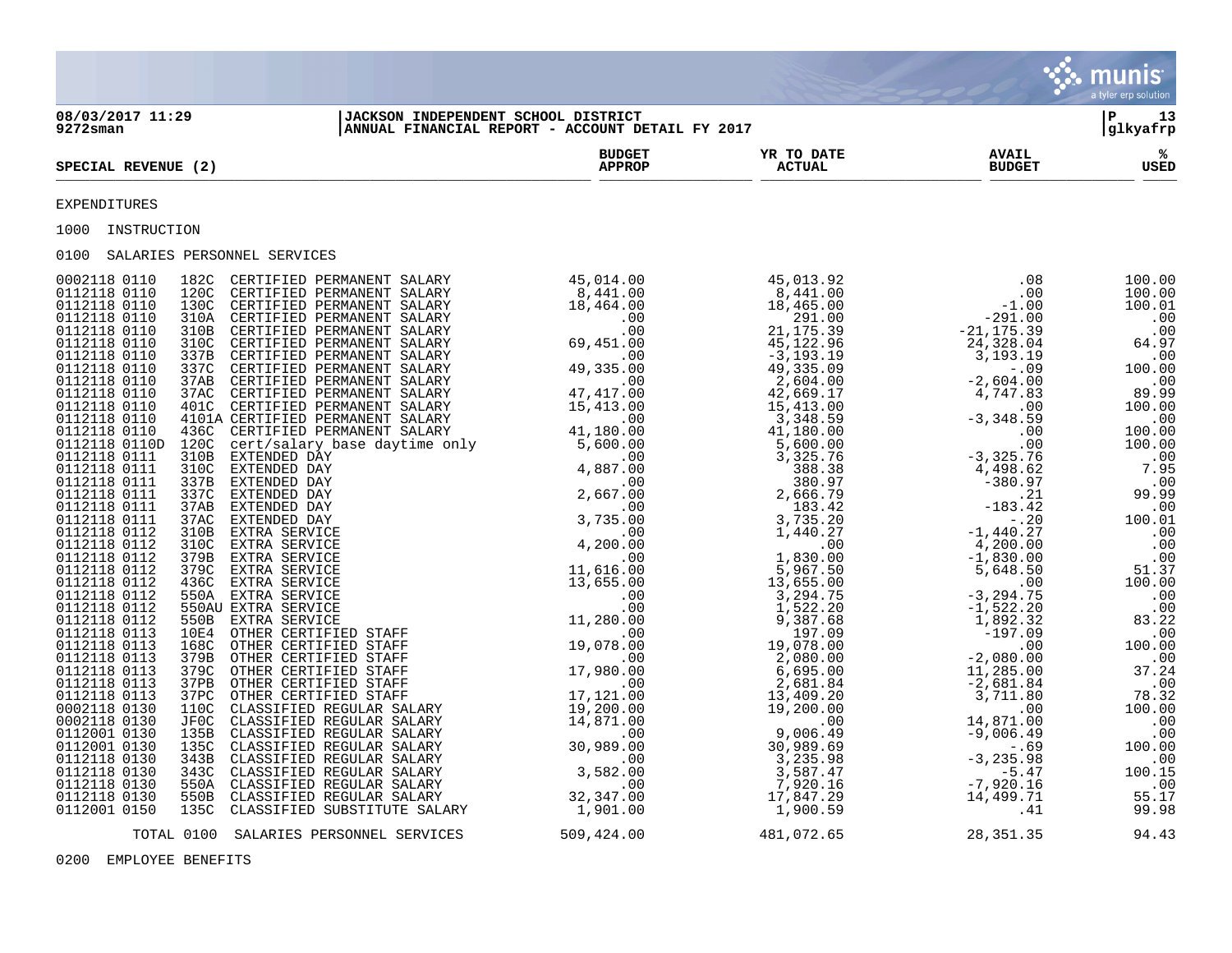

**08/03/2017 11:29 |JACKSON INDEPENDENT SCHOOL DISTRICT |P 14 9272sman |ANNUAL FINANCIAL REPORT - ACCOUNT DETAIL FY 2017 |glkyafrp**

| SPECIAL REVENUE (2)          | <b>BUDGET</b><br><b>APPROP</b> | YR TO DATE<br><b>ACTUAL</b> | <b>AVAIL</b><br><b>BUDGET</b> | ℁<br>USED |
|------------------------------|--------------------------------|-----------------------------|-------------------------------|-----------|
|                              |                                |                             |                               |           |
| 0002118 0221                 |                                |                             |                               |           |
| 0002118 0221                 |                                |                             |                               |           |
| 0112001 0221                 |                                |                             |                               |           |
| 0112001 0221                 |                                |                             |                               |           |
| 0112118 0221<br>0112118 0221 |                                |                             |                               |           |
| 0112118 0221                 |                                |                             |                               |           |
| 0112118 0221                 |                                |                             |                               |           |
| 0112118 0221                 |                                |                             |                               |           |
| 0002118 0222                 |                                |                             |                               |           |
| 0002118 0222                 |                                |                             |                               |           |
| 0002118 0222                 |                                |                             |                               |           |
| 0112001 0222                 |                                |                             |                               |           |
| 0112001 0222                 |                                |                             |                               |           |
| 0112118 0222<br>0112118 0222 |                                |                             |                               |           |
| 0112118 0222                 |                                |                             |                               |           |
| 0112118 0222                 |                                |                             |                               |           |
| 0112118 0222                 |                                |                             |                               |           |
| 0112118 0222                 |                                |                             |                               |           |
| 0112118 0222                 |                                |                             |                               |           |
| 0112118 0222                 |                                |                             |                               |           |
| 0112118 0222                 |                                |                             |                               |           |
| 0112118 0222<br>0112118 0222 |                                |                             |                               |           |
| 0112118 0222                 |                                |                             |                               |           |
| 0112118 0222                 |                                |                             |                               |           |
| 0112118 0222                 |                                |                             |                               |           |
| 0112118 0222                 |                                |                             |                               |           |
| 0112118 0222                 |                                |                             |                               |           |
| 0112118 0222                 |                                |                             |                               |           |
| 0112118 0222<br>0112118 0222 |                                |                             |                               |           |
| 0002118 0231                 |                                |                             |                               |           |
| 0112118 0231                 |                                |                             |                               |           |
| 0112118 0231                 |                                |                             |                               |           |
| 0112118 0231                 |                                |                             |                               |           |
| 0112118 0231                 |                                |                             |                               |           |
| 0112118 0231                 |                                |                             |                               |           |
| 0112118 0231                 |                                |                             |                               |           |
| 0112118 0231<br>0112118 0231 |                                |                             |                               |           |
| 0112118 0231                 |                                |                             |                               |           |
| 0112118 0231                 |                                |                             |                               |           |
| 0112118 0231                 |                                |                             |                               |           |
| 0112118 0231                 |                                |                             |                               |           |
| 0112118 0231                 |                                |                             |                               |           |
| 0112118 0231                 |                                |                             |                               |           |
| 0112118 0231                 |                                |                             |                               |           |
| 0112118 0231<br>0112118 0231 |                                |                             |                               |           |
| 0112118 0231                 |                                |                             |                               |           |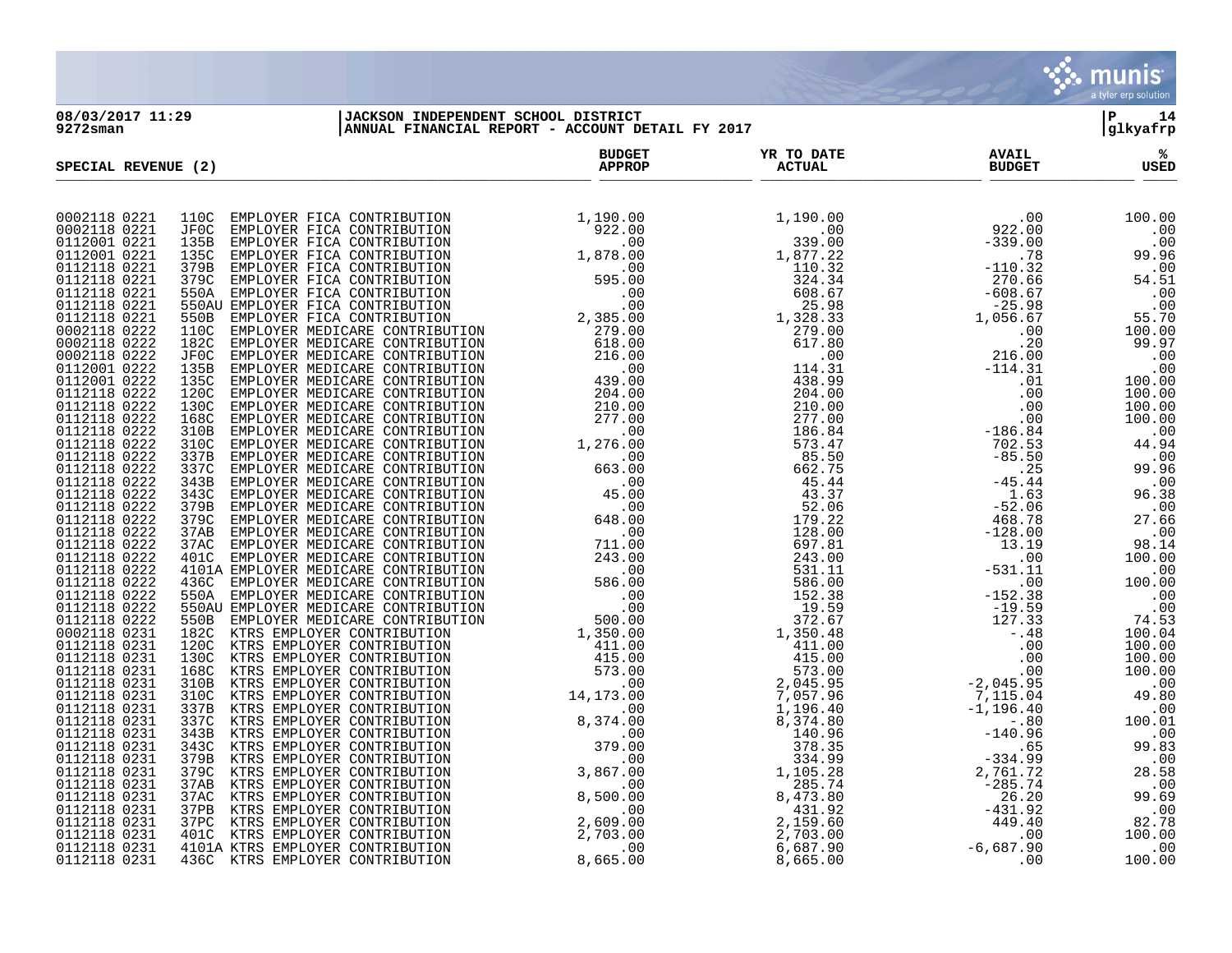

## **08/03/2017 11:29 |JACKSON INDEPENDENT SCHOOL DISTRICT |P 15 9272sman |ANNUAL FINANCIAL REPORT - ACCOUNT DETAIL FY 2017 |glkyafrp**

| SPECIAL REVENUE (2) | <b>BUDGET</b><br><b>APPROP</b> | YR TO DATE<br><b>ACTUAL</b> | <b>AVAIL</b><br><b>BUDGET</b> | ℁<br>USED |
|---------------------|--------------------------------|-----------------------------|-------------------------------|-----------|
| 0112118 0231        |                                |                             |                               |           |
| 0112118 0231        |                                |                             |                               |           |
| 0112118 0231        |                                |                             |                               |           |
| 0002118 0232        |                                |                             |                               |           |
| 0002118 0232        |                                |                             |                               |           |
| 0112001 0232        |                                |                             |                               |           |
| 0112001 0232        |                                |                             |                               |           |
| 0112118 0232        |                                |                             |                               |           |
| 0112118 0232        |                                |                             |                               |           |
| 0112118 0232        |                                |                             |                               |           |
| 0002118 0253        |                                |                             |                               |           |
| 0002118 0253        |                                |                             |                               |           |
| 0112001 0253        |                                |                             |                               |           |
| 0112001 0253        |                                |                             |                               |           |
| 0112118 0253        |                                |                             |                               |           |
| 0112118 0253        |                                |                             |                               |           |
| 0112118 0253        |                                |                             |                               |           |
| 0112118 0253        |                                |                             |                               |           |
| 0112118 0253        |                                |                             |                               |           |
| 0112118 0253        |                                |                             |                               |           |
| 0112118 0253        |                                |                             |                               |           |
| 0112118 0253        |                                |                             |                               |           |
| 0112118 0253        |                                |                             |                               |           |
| 0112118 0253        |                                |                             |                               |           |
| 0112118 0253        |                                |                             |                               |           |
| 0112118 0253        |                                |                             |                               |           |
| 0112118 0253        |                                |                             |                               |           |
| 0112118 0253        |                                |                             |                               |           |
| 0112118 0253        |                                |                             |                               |           |
| 0002118 0260        |                                |                             |                               |           |
| 0002118 0260        |                                |                             |                               |           |
| 0002118 0260        |                                |                             |                               |           |
| 0112001 0260        |                                |                             |                               |           |
| 0112001 0260        |                                |                             |                               |           |
| 0112118 0260        |                                |                             |                               |           |
| 0112118 0260        |                                |                             |                               |           |
| 0112118 0260        |                                |                             |                               |           |
| 0112118 0260        |                                |                             |                               |           |
| 0112118 0260        |                                |                             |                               |           |
| 0112118 0260        |                                |                             |                               |           |
| 0112118 0260        |                                |                             |                               |           |
| 0112118 0260        |                                |                             |                               |           |
| 0112118 0260        |                                |                             |                               |           |
| 0112118 0260        |                                |                             |                               |           |
| 0112118 0260        |                                |                             |                               |           |
| 0112118 0260        |                                |                             |                               |           |
| 0112118 0260        |                                |                             |                               |           |
| 0112118 0260        |                                |                             |                               |           |
| 0112118 0294        |                                |                             |                               |           |
| 0112118 0294        |                                |                             |                               |           |
| 0112118 0294        |                                |                             |                               |           |
| 0112118 0294        |                                |                             |                               |           |
| 0112118 0294        |                                |                             |                               |           |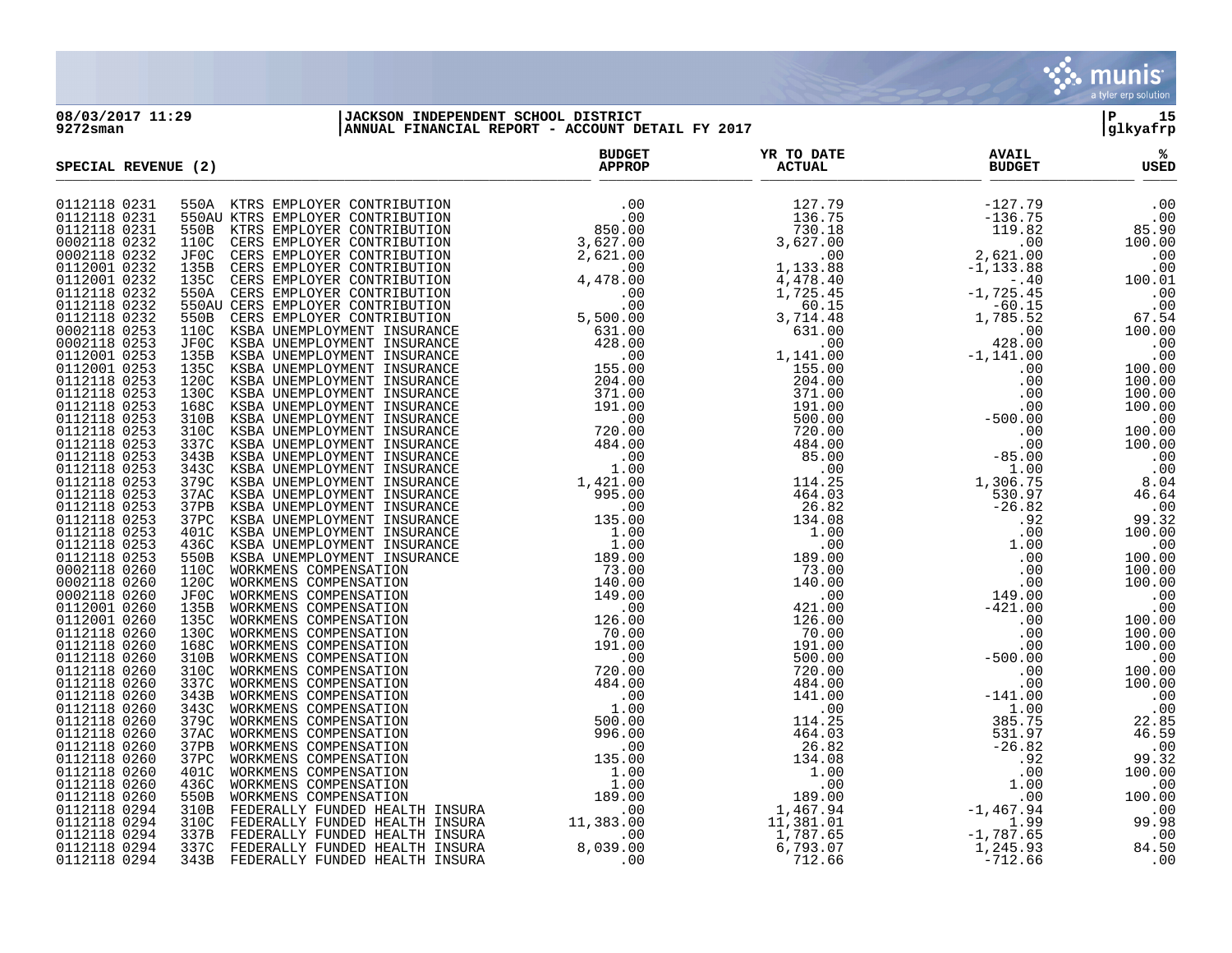

## **08/03/2017 11:29 |JACKSON INDEPENDENT SCHOOL DISTRICT |P 16 9272sman |ANNUAL FINANCIAL REPORT - ACCOUNT DETAIL FY 2017 |glkyafrp**

| SPECIAL REVENUE (2)                                                                                                                                                                                                                                                                                                                                                                                                                                                                                                                                                                          | <b>BUDGET</b><br><b>APPROP</b> | YR TO DATE<br><b>ACTUAL</b> | <b>AVAIL</b><br><b>BUDGET</b> | %<br>USED |
|----------------------------------------------------------------------------------------------------------------------------------------------------------------------------------------------------------------------------------------------------------------------------------------------------------------------------------------------------------------------------------------------------------------------------------------------------------------------------------------------------------------------------------------------------------------------------------------------|--------------------------------|-----------------------------|-------------------------------|-----------|
| 0112118 0294<br>0112118 0294<br>0112118 0294<br>0112118 0294<br>0112118 0294<br>0112118 0294<br>0112118 0294<br>0112118 0294<br>0112118 0295<br>0112118 0295<br>0112118 0295<br>0112118 0295<br>0112118 0295<br>0112118 0295<br>0112118 0295<br>0112118 0295<br>0112118 0295<br>0112118 0295<br>0112118 0295<br>0112118 0295<br>0112118 0295<br>0112118 0296<br>0112118 0296<br>0112118 0296<br>0112118 0296<br>0112118 0296<br>0112118 0296<br>0112118 0296<br>0112118 0296<br>0112118 0296<br>0112118 0296<br>0112118 0296<br>0112118 0296<br>0112118 0296<br>0112118 0297<br>0112118 0297 |                                |                             |                               |           |
| 0112118 0297<br>0112118 0297                                                                                                                                                                                                                                                                                                                                                                                                                                                                                                                                                                 |                                |                             |                               |           |
| TOTAL 0200<br>EMPLOYEE BENEFITS                                                                                                                                                                                                                                                                                                                                                                                                                                                                                                                                                              | 144,618.00                     | 150,746.97                  | $-6,128.97$ 104.24            |           |
| 0300 PURCHASED PROF AND TECH SERV                                                                                                                                                                                                                                                                                                                                                                                                                                                                                                                                                            |                                |                             |                               |           |
| 0002118 0338<br>JF0C REGISTRATION FEES<br>0112118 0338<br>168C REGISTRATION FEES<br>0112118 0338<br>337C<br>0112001 0349<br>135C<br>0112118 0349<br>37PB<br>0112118 0349<br>37PC<br>550B OTHER PROFESSIONAL SERVICES<br>0112118 0349<br>0112118 0349<br>550BJ OTHER PROFESSIONAL SERVICES                                                                                                                                                                                                                                                                                                    |                                |                             |                               |           |
| TOTAL 0300 PURCHASED PROF AND TECH SERV                                                                                                                                                                                                                                                                                                                                                                                                                                                                                                                                                      | 43,060.03                      | 41,379.67                   | 1,680.36                      | 96.10     |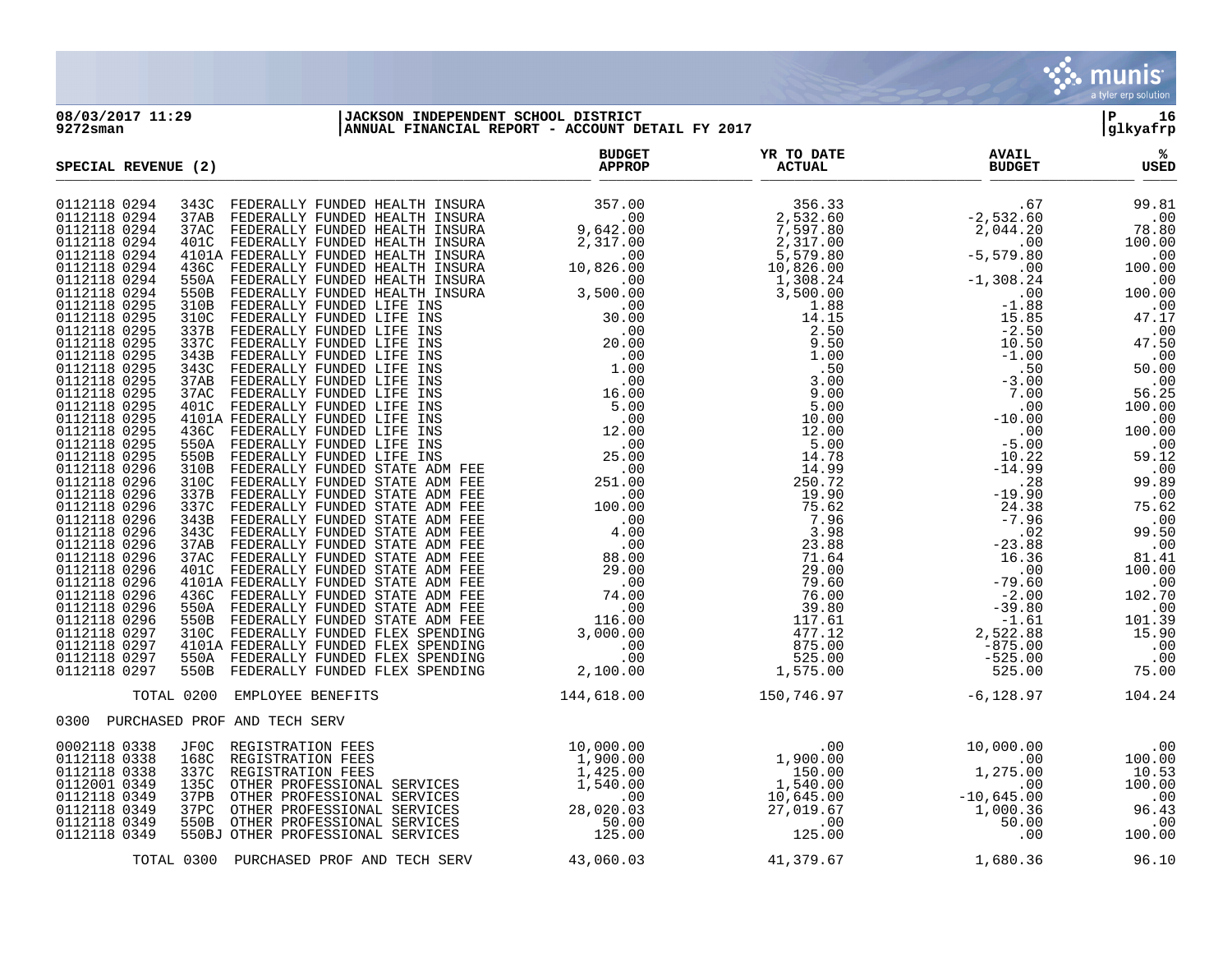

## **08/03/2017 11:29 |JACKSON INDEPENDENT SCHOOL DISTRICT |P 17 9272sman |ANNUAL FINANCIAL REPORT - ACCOUNT DETAIL FY 2017 |glkyafrp**

| SPECIAL REVENUE (2)                                                                                                                                                                                                                                                                                                                                                                                                                                                                                                                                                                                                                                                                                                                                                                                                                                                                                                                                                                                                                                                                                                                                                                                                                                                                                                                                                                                                                                                                                                                                                                                                                                                                                                                                          | <b>BUDGET</b><br><b>APPROP</b>                                                                                                      | YR TO DATE<br><b>ACTUAL</b>                                                                                                                              | <b>AVAIL</b><br><b>BUDGET</b>                                                                                                                                                                                                                                                                                                      | ℁<br>USED                                                                                                                                                                                                                                                                                                                         |
|--------------------------------------------------------------------------------------------------------------------------------------------------------------------------------------------------------------------------------------------------------------------------------------------------------------------------------------------------------------------------------------------------------------------------------------------------------------------------------------------------------------------------------------------------------------------------------------------------------------------------------------------------------------------------------------------------------------------------------------------------------------------------------------------------------------------------------------------------------------------------------------------------------------------------------------------------------------------------------------------------------------------------------------------------------------------------------------------------------------------------------------------------------------------------------------------------------------------------------------------------------------------------------------------------------------------------------------------------------------------------------------------------------------------------------------------------------------------------------------------------------------------------------------------------------------------------------------------------------------------------------------------------------------------------------------------------------------------------------------------------------------|-------------------------------------------------------------------------------------------------------------------------------------|----------------------------------------------------------------------------------------------------------------------------------------------------------|------------------------------------------------------------------------------------------------------------------------------------------------------------------------------------------------------------------------------------------------------------------------------------------------------------------------------------|-----------------------------------------------------------------------------------------------------------------------------------------------------------------------------------------------------------------------------------------------------------------------------------------------------------------------------------|
| 0500 OTHER PURCHASED SERVICES                                                                                                                                                                                                                                                                                                                                                                                                                                                                                                                                                                                                                                                                                                                                                                                                                                                                                                                                                                                                                                                                                                                                                                                                                                                                                                                                                                                                                                                                                                                                                                                                                                                                                                                                |                                                                                                                                     |                                                                                                                                                          |                                                                                                                                                                                                                                                                                                                                    |                                                                                                                                                                                                                                                                                                                                   |
| 0002118 0580<br>182C TRAVEL<br>0112001 0580<br>135B<br>TRAVEL<br>0112001 0580<br>135C<br>TRAVEL<br>0112118 0580<br>310A<br>TRAVEL<br>0112118 0580<br>310C<br>TRAVEL<br>0112118 0580<br>337C<br>TRAVEL<br>0112118 0580<br>37PB<br>TRAVEL<br>0112118 0580<br>37 <sub>PC</sub><br>TRAVEL<br>0112118 0580<br>550A<br>TRAVEL<br>0112118 0580<br>550B<br>TRAVEL<br>0112118 0580<br>550BJ TRAVEL                                                                                                                                                                                                                                                                                                                                                                                                                                                                                                                                                                                                                                                                                                                                                                                                                                                                                                                                                                                                                                                                                                                                                                                                                                                                                                                                                                    | 1,480.00<br>$\overline{\phantom{0}}$ .00<br>50.00<br>.00<br>905.00<br>75.00<br>.00<br>1.00<br>.00<br>$1,342.00$<br>975.00<br>875.00 | 1,479.93<br>$83.20$<br>$51.00$<br>$\begin{array}{r}51.00\\51.00\\128.00\\381.48\\00\\3,228.88\\0.00\\24.4\,7\end{array}$<br>244.17<br>1,001.51<br>875.00 | .07<br>$-83.20$<br>$-1.00$<br>$-1.00$<br>$-128.00$<br>$523.52$<br>$75.00$<br>$-3,228.88$<br>$1.00$<br>$-244.17$<br>$340.49$<br>.00                                                                                                                                                                                                 | 100.00<br>$\overline{\phantom{0}}$ .00<br>102.00<br>.00<br>$42.15$<br>.00<br>.00<br>$\begin{array}{c} 0.00 \\ -0.00 \end{array}$<br>74.63<br>100.00                                                                                                                                                                               |
| TOTAL 0500<br>OTHER PURCHASED SERVICES                                                                                                                                                                                                                                                                                                                                                                                                                                                                                                                                                                                                                                                                                                                                                                                                                                                                                                                                                                                                                                                                                                                                                                                                                                                                                                                                                                                                                                                                                                                                                                                                                                                                                                                       | 4,728.00                                                                                                                            | 7,473.17                                                                                                                                                 | $-2,745.17$                                                                                                                                                                                                                                                                                                                        | 158.06                                                                                                                                                                                                                                                                                                                            |
| 0600 SUPPLIES                                                                                                                                                                                                                                                                                                                                                                                                                                                                                                                                                                                                                                                                                                                                                                                                                                                                                                                                                                                                                                                                                                                                                                                                                                                                                                                                                                                                                                                                                                                                                                                                                                                                                                                                                |                                                                                                                                     |                                                                                                                                                          |                                                                                                                                                                                                                                                                                                                                    |                                                                                                                                                                                                                                                                                                                                   |
| 0002118 0610<br>182C<br>GENERAL SUPPLIES<br>$\begin{tabular}{l c c c} \multicolumn{1}{c}{\textbf{PULES}} & 38.00 & 37.87 \\ \hline \textbf{PULIES} & 793.00 & 3,07.9 \\ \textbf{PULIES} & 793.00 & 3,072.74 \\ \textbf{PULIES} & 1.638.00 & 1,638.43 \\ \textbf{PULIES} & 10.00 & 803.00 \\ \textbf{PULIES} & 1225.96 & 203.00 \\ \textbf{PULIES} & 1,257.00 & 1,225.96 \\ \textbf{PULES} & 1$<br>0002118 0610<br>JF0C<br>GENERAL SUPPLIES<br>0112001 0610<br>135B<br>GENERAL SUPPLIES<br>0112001 0610<br>135C<br><b>GENERAL SUPPLIES</b><br>0112118 0610<br>130C<br>GENERAL SUPPLIES<br>0112118 0610<br>168C<br><b>GENERAL SUPPLIES</b><br>0112118 0610<br><b>GENERAL SUPPLIES</b><br>337B<br>0112118 0610<br>337C<br>GENERAL SUPPLIES<br>0112118 0610<br>379B<br>GENERAL SUPPLIES<br>0112118 0610<br>379C<br>GENERAL SUPPLIES<br>0112118 0610<br>550A<br>GENERAL SUPPLIES<br>0112118 0610<br>550B<br>GENERAL SUPPLIES<br>0112118 0642<br>PERIODICALS & NEWSPAPERS<br>310C<br>0002118 0644<br>160C<br>TEXTBOOKS<br>0112118 0644<br>337C<br>TEXTBOOKS<br>0112118 0646<br>310B<br>TESTS<br>0112118 0646<br>310C<br><b>TESTS</b><br>337C<br>0112118 0646<br>TESTS<br>0002118 0650<br>160C<br>SUPPLIES-TECHNOLOGY RELATED<br>0112118 0650<br>162C<br>SUPPLIES-TECHNOLOGY RELATED<br>0112118 0650<br>310C<br>SUPPLIES-TECHNOLOGY RELATED<br>0112118 0650<br>337C<br>SUPPLIES-TECHNOLOGY RELATED<br>0112118 0650<br>379B<br>SUPPLIES-TECHNOLOGY RELATED<br>379C<br>0112118 0650<br>SUPPLIES-TECHNOLOGY RELATED<br>0112118 0651<br>310C<br>SUPPLIES-TECH RELATED DEVICES<br>0112118 0679<br>379B<br>OTHER<br>379C<br>0112118 0679<br>OTHER<br>0112118 0679<br>37PB<br>OTHER<br>0112118 0679<br>37PC<br>OTHER<br>310C<br>0112118 0697<br>OTHER SUPPLIES & MATERIALS |                                                                                                                                     |                                                                                                                                                          | $\begin{array}{r} \text{ } \begin{array}{r} \text{ } 13 \\ \text{ } 793.00 \\ -3\, , 072.74 \\ -\, .430 \\ 1\, .00 \\ 1\, .00 \\ -219.99 \\ -19.99 \\ -1\, .100\, .00 \\ -1\, .100\, .00 \\ -5\, , 118\, .05 \\ 656.96 \\ 2\, , 052\, .00 \\ 50\, .00 \\ 50\, .00 \\ 50\, .00 \\ 50\, .00 \\ 50\, .00 \\ 50\, .00 \\ 50\, .00 \\ $ | 99.66<br>.00<br>.00<br>100.03<br>$\overline{00}$ .<br>100.00<br>00.<br>97.53<br>.00<br>.00<br>.00<br>$\begin{array}{c} .00 \\ 82.15 \\ .00 \\ 100.00 \\ .00 \end{array}$<br>.00<br>.00<br>.00<br>13.15<br>100.00<br>100.00<br>99.98<br>.00<br>.00<br>$12.31$<br>.00<br>.00<br>60.16<br>$\overline{\phantom{0}}$ .00<br>.00<br>.00 |
| TOTAL 0600 SUPPLIES                                                                                                                                                                                                                                                                                                                                                                                                                                                                                                                                                                                                                                                                                                                                                                                                                                                                                                                                                                                                                                                                                                                                                                                                                                                                                                                                                                                                                                                                                                                                                                                                                                                                                                                                          | 53,011.97                                                                                                                           | 52, 374.85                                                                                                                                               | 637.12                                                                                                                                                                                                                                                                                                                             | 98.80                                                                                                                                                                                                                                                                                                                             |

0700 PROPERTY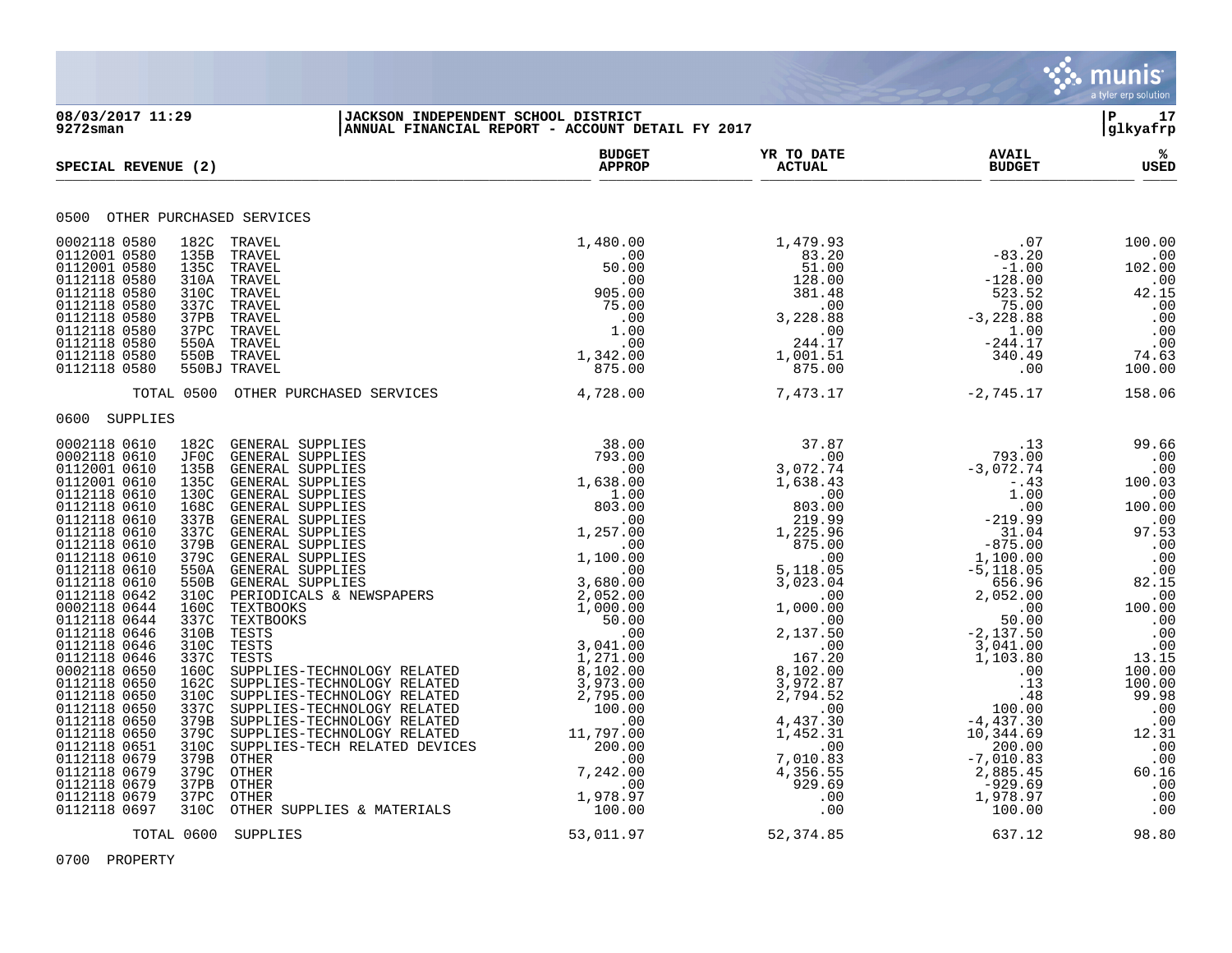|                                                                                                                      |                                                                                                                                             |                                                              |                                            |                                               | munis<br>a tyler erp solution        |
|----------------------------------------------------------------------------------------------------------------------|---------------------------------------------------------------------------------------------------------------------------------------------|--------------------------------------------------------------|--------------------------------------------|-----------------------------------------------|--------------------------------------|
| 08/03/2017 11:29<br>9272sman                                                                                         | JACKSON INDEPENDENT SCHOOL DISTRICT                                                                                                         | ANNUAL FINANCIAL REPORT - ACCOUNT DETAIL FY 2017             |                                            |                                               | l P<br>18<br> glkyafrp               |
| SPECIAL REVENUE (2)                                                                                                  |                                                                                                                                             | <b>BUDGET</b><br><b>APPROP</b>                               | YR TO DATE<br><b>ACTUAL</b>                | <b>AVAIL</b><br><b>BUDGET</b>                 | %<br><b>USED</b>                     |
| 0112001 0733<br>135C<br>0112118 0734<br>162B<br>0112118 0734<br>162C<br>0112118 0734<br>337C                         | FURNITURE & FIXTURES<br>COMPUTERS & RELATED EOUIPMENT<br>COMPUTERS & RELATED EQUIPMENT<br>COMPUTERS & RELATED EQUIPMENT                     | 210.00<br>$\overline{\phantom{0}}$ .00<br>9,155.00<br>100.00 | 209.43<br>3,535.98<br>9,155.13<br>$.00 \,$ | .57<br>$-3, 535.98$<br>$-13$<br>100.00        | 99.73<br>.00<br>100.00<br>.00        |
| TOTAL 0700                                                                                                           | PROPERTY                                                                                                                                    | 9,465.00                                                     | 12,900.54                                  | $-3,435.54$                                   | 136.30                               |
| 0800 DEBT SERVICE AND MISCELLANEOUS                                                                                  |                                                                                                                                             |                                                              |                                            |                                               |                                      |
| 0112118 0810<br>18D7<br>0112118 0894<br>337C<br>0112118 0894<br>379B<br>0112118 0894<br>379C<br>0112118 0899<br>337C | REGISTRATION FEES & OTHR DUES<br>INSTRUCTIONAL FIELD TRIPS<br>INSTRUCTIONAL FIELD TRIPS<br>INSTRUCTIONAL FIELD TRIPS<br>OTHER MISCELLANEOUS | 998.00<br>100.00<br>.00<br>2,630.00<br>100.00                | 998.00<br>.00<br>163.75<br>2,555.28<br>.00 | .00<br>100.00<br>$-163.75$<br>74.72<br>100.00 | 100.00<br>.00<br>.00<br>97.16<br>.00 |
| TOTAL 0800                                                                                                           | DEBT SERVICE AND MISCELLANEOU                                                                                                               | 3,828.00                                                     | 3,717.03                                   | 110.97                                        | 97.10                                |
| TOTAL 1000                                                                                                           | INSTRUCTION                                                                                                                                 | 768,135.00                                                   | 749,664.88                                 | 18,470.12                                     | 97.60                                |
| STUDENT SUPPORT SERVICES<br>2100                                                                                     |                                                                                                                                             |                                                              |                                            |                                               |                                      |
| 0300                                                                                                                 | PURCHASED PROF AND TECH SERV                                                                                                                |                                                              |                                            |                                               |                                      |
| 0112043 0349<br>337B<br>0112043 0349<br>337C                                                                         | OTHER PROFESSIONAL SERVICES<br>OTHER PROFESSIONAL SERVICES                                                                                  | .00<br>2,500.00                                              | 660.00<br>1,765.00                         | $-660.00$<br>735.00                           | .00<br>70.60                         |
| TOTAL 0300                                                                                                           | PURCHASED PROF AND TECH SERV                                                                                                                | 2,500.00                                                     | 2,425.00                                   | 75.00                                         | 97.00                                |
| TOTAL 2100                                                                                                           | STUDENT SUPPORT SERVICES                                                                                                                    | 2,500.00                                                     | 2,425.00                                   | 75.00                                         | 97.00                                |
| 2200                                                                                                                 | INSTRUCTIONAL STAFF SUPP SERV                                                                                                               |                                                              |                                            |                                               |                                      |
| 0300                                                                                                                 | PURCHASED PROF AND TECH SERV                                                                                                                |                                                              |                                            |                                               |                                      |
| 0002053 0338<br>140C<br>0112053 0338<br>140C<br>337C<br>0002117 0342                                                 | REGISTRATION FEES<br>REGISTRATION FEES<br>AUDITING SERVICES                                                                                 | 525.00<br>836.00<br>220.00                                   | 525.00<br>836.00<br>.00                    | .00<br>.00<br>220.00                          | 100.00<br>100.00<br>.00              |
| TOTAL 0300                                                                                                           | PURCHASED PROF AND TECH SERV                                                                                                                | 1,581.00                                                     | 1,361.00                                   | 220.00                                        | 86.08                                |
| 0500 OTHER PURCHASED SERVICES                                                                                        |                                                                                                                                             |                                                              |                                            |                                               |                                      |
| 0002053 0580<br>140C<br>0112053 0580<br>140C                                                                         | TRAVEL<br>TRAVEL                                                                                                                            | 404.00<br>3,000.00                                           | 404.00<br>3,000.00                         | .00<br>.00                                    | 100.00<br>100.00                     |
| TOTAL 0500                                                                                                           | OTHER PURCHASED SERVICES                                                                                                                    | 3,404.00                                                     | 3,404.00                                   | .00                                           | 100.00                               |
| TOTAL 2200                                                                                                           | INSTRUCTIONAL STAFF SUPP SERV                                                                                                               | 4,985.00                                                     | 4,765.00                                   | 220.00                                        | 95.59                                |

2700 STUDENT TRANSPORTATION

0100 SALARIES PERSONNEL SERVICES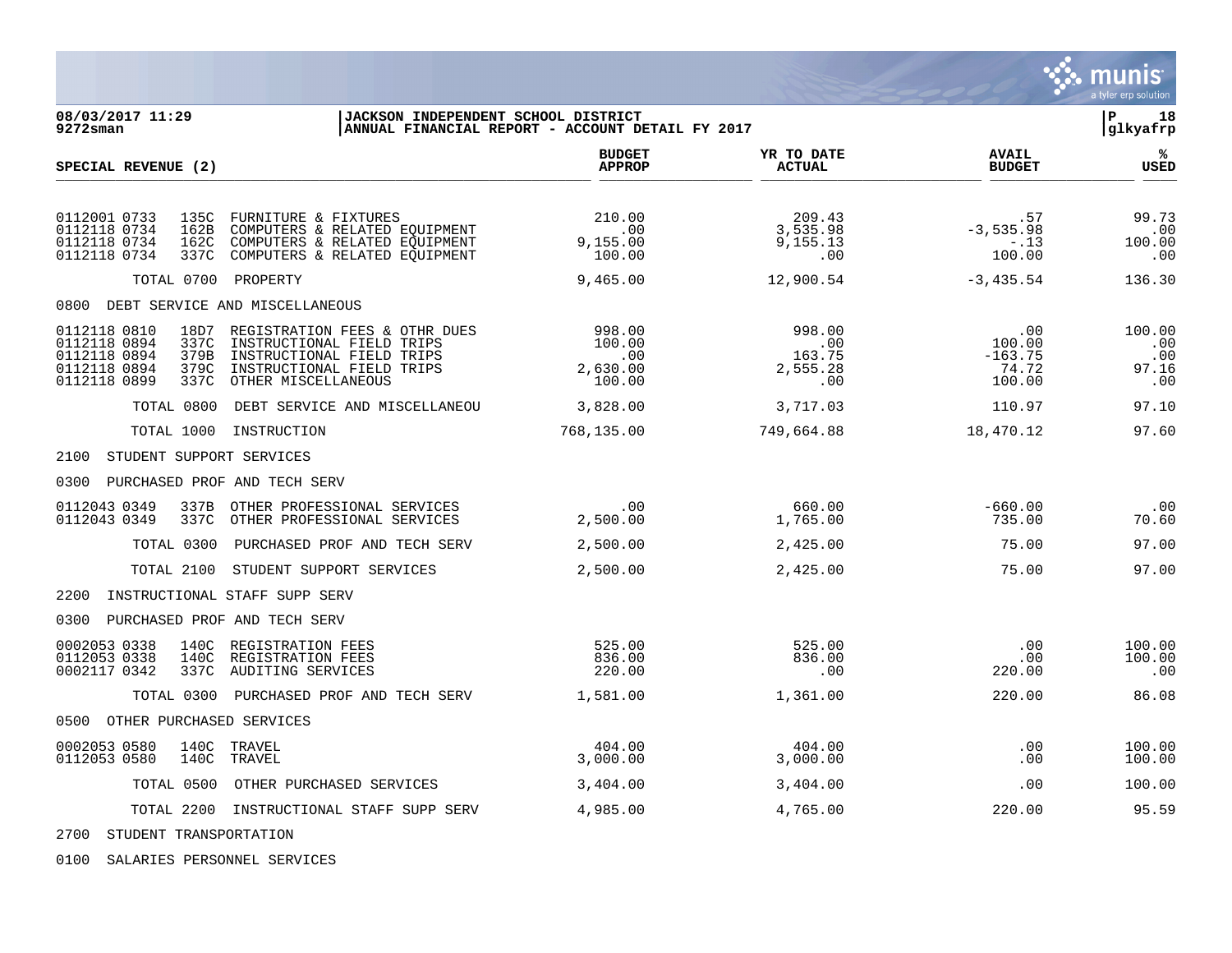

**08/03/2017 11:29 |JACKSON INDEPENDENT SCHOOL DISTRICT |P 19 9272sman |ANNUAL FINANCIAL REPORT - ACCOUNT DETAIL FY 2017 |glkyafrp BUDGET YR TO DATE AVAIL %**  $\begin{array}{cccccccccccccccccccccccccccccccccccccccccc} \text{SPECTAL REVIEW} & (2) & & & & & & \text{APPROP} & & & & \text{ACTUAL} & & & \text{BUDGET} & & & \text{USED} \end{array}$ 9012092 0112 379B EXTRA SERVICE .00 92.24 -92.24 .00 9012092 0112 379C EXTRA SERVICE 1,269.00 844.72 424.28 66.57 9012092 0112 550A EXTRA SERVICE .00 694.78 -694.78 .00 9012092 0112 550B EXTRA SERVICE 2,500.00 1,954.96 545.04 78.20 9012792 0130 135B CLASSIFIED REGULAR SALARY .00 615.00 -615.00 .00 9012792 0130 135C CLASSIFIED REGULAR SALARY 3,060.00 3,060.00 .00 100.00 TOTAL 0100 SALARIES PERSONNEL SERVICES 6,829.00 7,261.70 -432.70 106.34 0200 EMPLOYEE BENEFITS 9012092 0221 135B EMPLOYER FICA CONTRIBUTION .00 .88 -.88 .00 9012092 0221 379B EMPLOYER FICA CONTRIBUTION .00 .00 5.20 5.20 -5.20 -5.20 -5.20 .00 9012092 0221 379C EMPLOYER FICA CONTRIBUTION 111.00 46.42 64.58 41.82 9012092 0221 550A EMPLOYER FICA CONTRIBUTION .00 .00 40.87 -40.87 -40.87 .00 9012092 0221 550B EMPLOYER FICA CONTRIBUTION 132.00 118.29 13.71 13.71 89.61 9012792 0221 135B EMPLOYER FICA CONTRIBUTION .00 33.26 -33.26 .00 9012792 0221 135C EMPLOYER FICA CONTRIBUTION 176.00 175.59 175.59 .41 99.77 9012092 0222 379B EMPLOYER MEDICARE CONTRIBUTION .00 .00  $1.22$  -1.22 -1.22 .00 9012092 0222 379C EMPLOYER MEDICARE CONTRIBUTION 18.00 10.93 7.07 60.72 9012092 0222 550A EMPLOYER MEDICARE CONTRIBUTION .00 .00 9.57 -9.57 -9.57 -9.57 .00 9012092 0222 550B EMPLOYER MEDICARE CONTRIBUTION 40.00 27.67 12.33 69.18 9012792 0222 135B EMPLOYER MEDICARE CONTRIBUTION .00 .00 .00 7.99 -7.99 -7.99 .00 9012792 0222 135C EMPLOYER MEDICARE CONTRIBUTION 58.00 41.06 16.94 70.79 9012092 0232 379B CERS EMPLOYER CONTRIBUTION .00 17.23 -17.23 .00 9012092 0232 379C CERS EMPLOYER CONTRIBUTION 206.00 141.63 64.37 68.75 9012092 0232 550A CERS EMPLOYER CONTRIBUTION .00 129.79 -129.79 .00 9012092 0232 550B CERS EMPLOYER CONTRIBUTION 400.00 361.93 38.07 90.48 9012792 0232 135B CERS EMPLOYER CONTRIBUTION .00 114.88 -114.88 .00 9012792 0232 135C CERS EMPLOYER CONTRIBUTION 455.00 471.60 -16.60 103.65 TOTAL 0200 EMPLOYEE BENEFITS  $1,596.00$   $1,756.01$   $-160.01$   $-160.01$ 0600 SUPPLIES 9012092 0627 550A DIESEL FUEL .00 1,010.00 -1,010.00 .00 9012092 0627 550B DIESEL FUEL 375.00 300.00 75.00 80.00 9012792 0627 135B DIESEL FUEL .00 2,500.00 -2,500.00 .00

9012792 0627 135C DIESEL FUEL 500.00 500.00 .00 100.00 TOTAL 0600 SUPPLIES 675.00 6875.00 4,310.00 4,310.00 4,335.00 492.57 TOTAL 2700 STUDENT TRANSPORTATION 9,300.00 13,327.71 - 4,027.71 143.31 3300 COMMUNITY SERVICES 0100 SALARIES PERSONNEL SERVICES 9302104 0130D 125C CLASSIFIED DIRECTOR 26,712.00 26,744.76 -32.76 100.12 TOTAL 0100 SALARIES PERSONNEL SERVICES 26,712.00 26,744.76 -32.76 100.12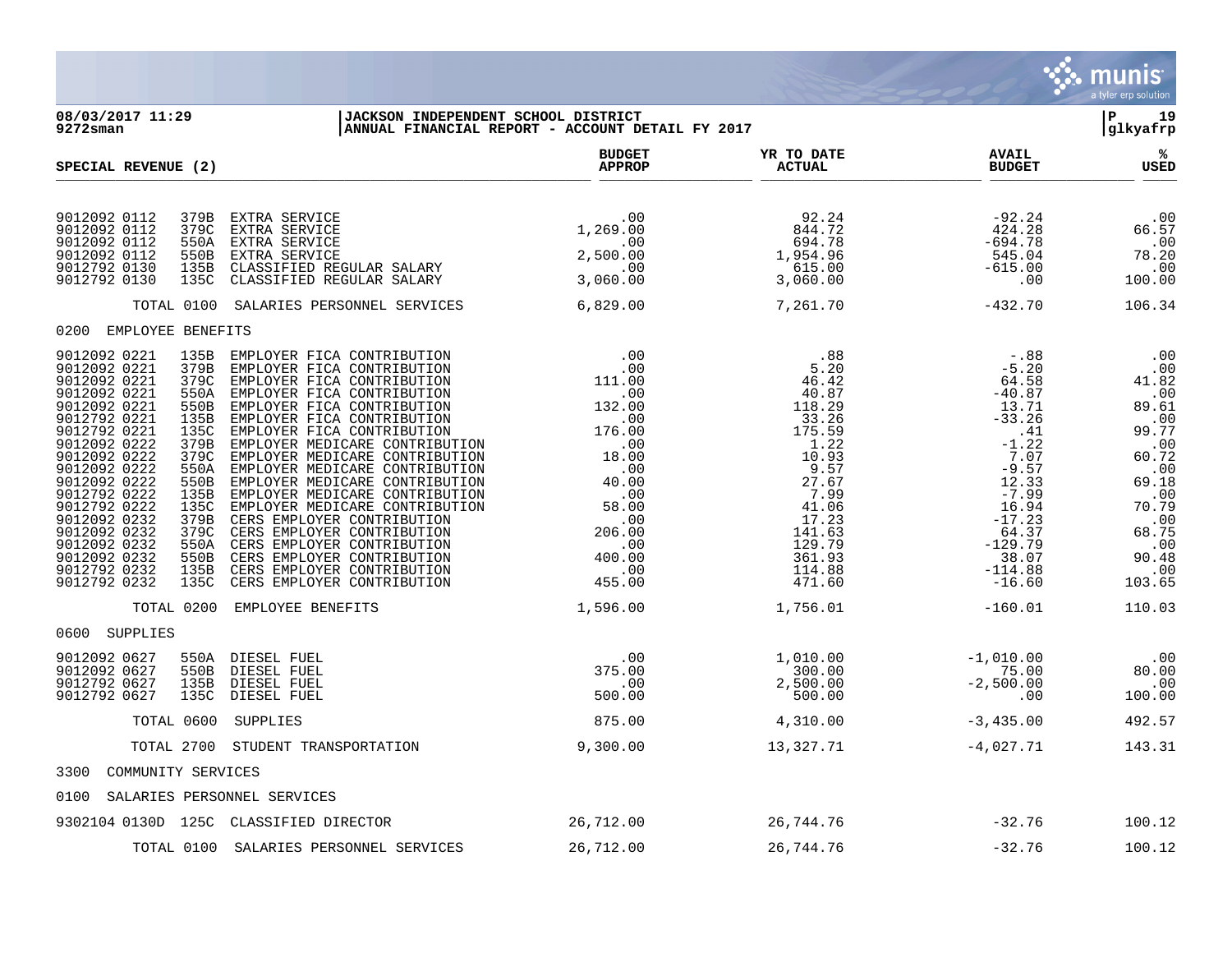|                                                                                                                                                                    |                                                  |                                |                               | munis<br>a tyler erp solution |
|--------------------------------------------------------------------------------------------------------------------------------------------------------------------|--------------------------------------------------|--------------------------------|-------------------------------|-------------------------------|
| 08/03/2017 11:29<br>JACKSON INDEPENDENT SCHOOL DISTRICT<br>$9272$ sman                                                                                             | ANNUAL FINANCIAL REPORT - ACCOUNT DETAIL FY 2017 |                                |                               | ${\bf P}$<br>20<br>glkyafrp   |
| SPECIAL REVENUE (2)                                                                                                                                                | <b>BUDGET</b><br><b>APPROP</b>                   | YR TO DATE<br><b>ACTUAL</b>    | <b>AVAIL</b><br><b>BUDGET</b> | ℁<br><b>USED</b>              |
| 0200<br>EMPLOYEE BENEFITS                                                                                                                                          |                                                  |                                |                               |                               |
| 9302104 0221<br>125C<br>EMPLOYER FICA CONTRIBUTION<br>125C<br>9302104 0222<br>EMPLOYER MEDICARE CONTRIBUTION<br>125C<br>9302104 0232<br>CERS EMPLOYER CONTRIBUTION | 1,657.00<br>388.00<br>4,915.07                   | 1,624.94<br>380.04<br>4,938.53 | 32.06<br>7.96<br>$-23.46$     | 98.07<br>97.95<br>100.48      |
| TOTAL 0200<br>EMPLOYEE BENEFITS                                                                                                                                    | 6,960.07                                         | 6,943.51                       | 16.56                         | 99.76                         |
| OTHER PURCHASED SERVICES<br>0500                                                                                                                                   |                                                  |                                |                               |                               |
| 9302104 0580<br>125C<br>TRAVEL                                                                                                                                     | 162.00                                           | 161.03                         | .97                           | 99.40                         |
| TOTAL 0500<br>OTHER PURCHASED SERVICES                                                                                                                             | 162.00                                           | 161.03                         | .97                           | 99.40                         |
| SUPPLIES<br>0600                                                                                                                                                   |                                                  |                                |                               |                               |
| 9302104 0610<br>125C<br>GENERAL SUPPLIES<br>9302104 0679<br>125C<br>OTHER                                                                                          | 573.44<br>300.00                                 | 573.26<br>299.95               | .18<br>.05                    | 99.97<br>99.98                |
| TOTAL 0600<br>SUPPLIES                                                                                                                                             | 873.44                                           | 873.21                         | .23                           | 99.97                         |
| DEBT SERVICE AND MISCELLANEOUS<br>0800                                                                                                                             |                                                  |                                |                               |                               |
| 125C<br>REGISTRATION FEES & OTHR DUES<br>9302104 0810                                                                                                              | 40.00                                            | 25.00                          | 15.00                         | 62.50                         |
| TOTAL 0800<br>DEBT SERVICE AND MISCELLANEOU                                                                                                                        | 40.00                                            | 25.00                          | 15.00                         | 62.50                         |
| TOTAL 3300<br>COMMUNITY SERVICES                                                                                                                                   | 34,747.51                                        | 34,747.51                      | .00                           | 100.00                        |
| TOTAL EXPENDITURES                                                                                                                                                 | 819,667.51                                       | 804,930.10                     | 14,737.41                     | 98.20                         |
| TOTAL FOR SPECIAL REVENUE (2)                                                                                                                                      | .00                                              | .00                            | .00                           | .00                           |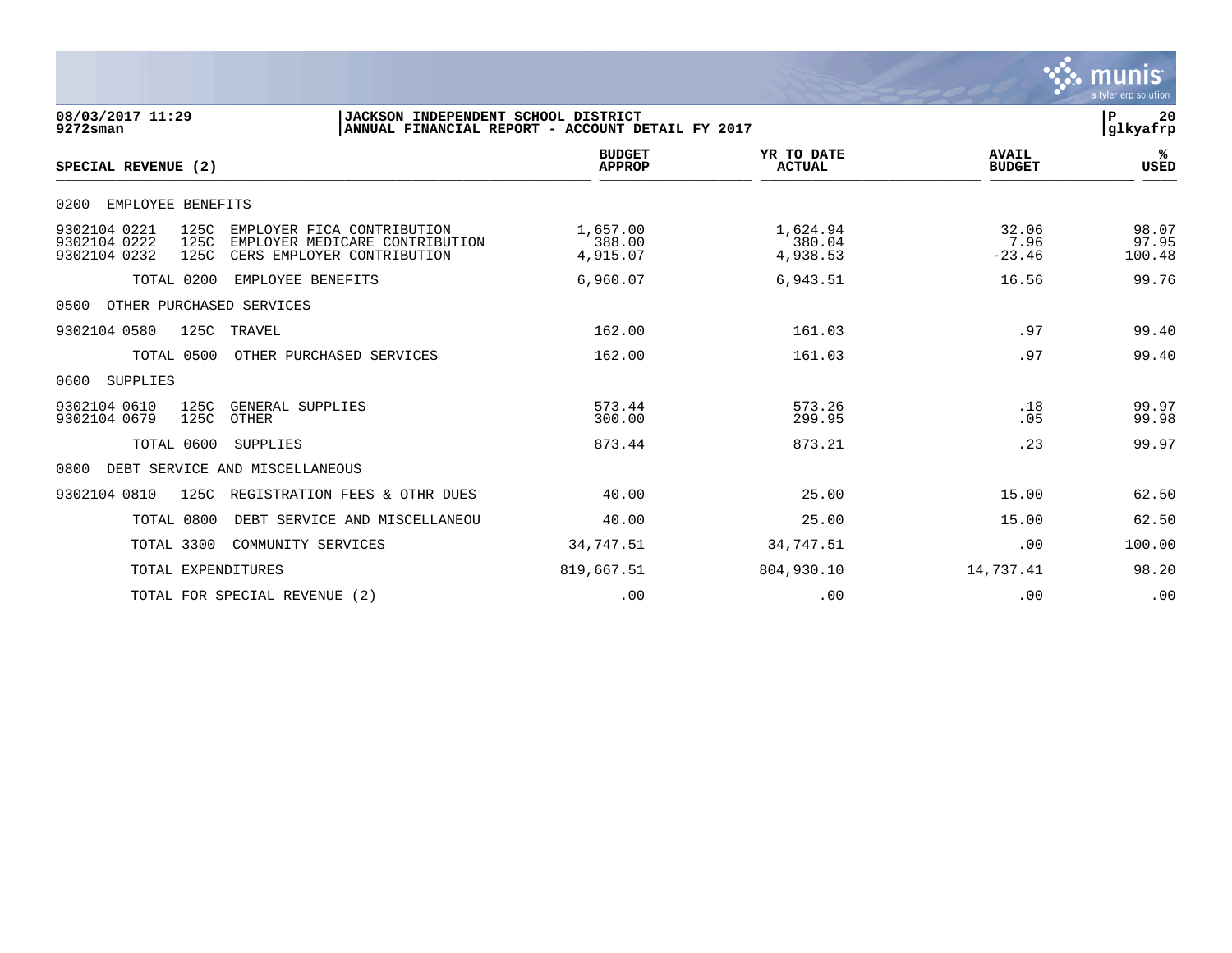|                                                                                                                                      |                            |                                  |                                |                             |                               | <b>W. MUNIS</b><br>a tyler erp solution |  |  |
|--------------------------------------------------------------------------------------------------------------------------------------|----------------------------|----------------------------------|--------------------------------|-----------------------------|-------------------------------|-----------------------------------------|--|--|
| 08/03/2017 11:29<br> JACKSON INDEPENDENT SCHOOL DISTRICT<br>glkyafrp<br>ANNUAL FINANCIAL REPORT - ACCOUNT DETAIL FY 2017<br>9272sman |                            |                                  |                                |                             |                               |                                         |  |  |
|                                                                                                                                      | CAPITAL OUTLAY FUND (310)  |                                  | <b>BUDGET</b><br><b>APPROP</b> | YR TO DATE<br><b>ACTUAL</b> | <b>AVAIL</b><br><b>BUDGET</b> | ℁<br>USED                               |  |  |
| REVENUES                                                                                                                             |                            |                                  |                                |                             |                               |                                         |  |  |
| RECEIPTS                                                                                                                             |                            |                                  |                                |                             |                               |                                         |  |  |
|                                                                                                                                      | REVENUE FROM STATE SOURCES |                                  |                                |                             |                               |                                         |  |  |
| RESTRICTED                                                                                                                           |                            |                                  |                                |                             |                               |                                         |  |  |
| 310                                                                                                                                  | 3200                       | RESTRICTED STATE REVENUE         | 31,258.00                      | 31,258.00                   | .00                           | 100.00                                  |  |  |
|                                                                                                                                      | TOTAL RESTRICTED           |                                  | 31,258.00                      | 31,258.00                   | .00                           | 100.00                                  |  |  |
|                                                                                                                                      |                            | TOTAL REVENUE FROM STATE SOURCES | 31,258.00                      | 31,258.00                   | .00                           | 100.00                                  |  |  |
|                                                                                                                                      | TOTAL RECEIPTS             |                                  | 31,258.00                      | 31,258.00                   | .00                           | 100.00                                  |  |  |
|                                                                                                                                      | TOTAL REVENUES             |                                  | 31,258.00                      | 31,258.00                   | .00                           | 100.00                                  |  |  |

 $\mathcal{L}$  . The set of  $\mathcal{L}$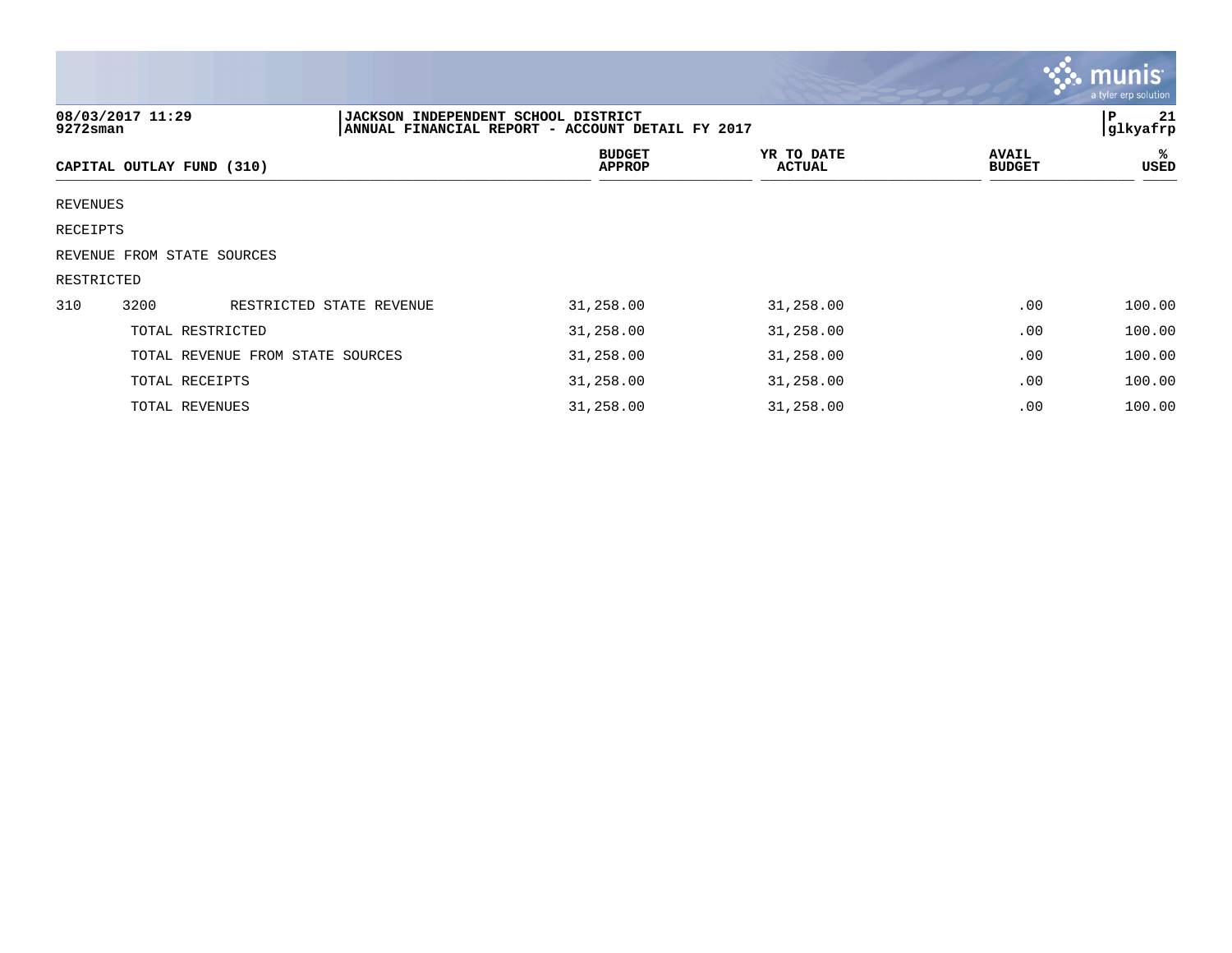|                                  |                                                                                         |                                |                             |                               | a tyler erp solution          |
|----------------------------------|-----------------------------------------------------------------------------------------|--------------------------------|-----------------------------|-------------------------------|-------------------------------|
| 08/03/2017 11:29<br>$9272$ sman  | JACKSON INDEPENDENT SCHOOL DISTRICT<br>ANNUAL FINANCIAL REPORT - ACCOUNT DETAIL FY 2017 |                                |                             |                               | 22<br>$\mathbf P$<br>glkyafrp |
| CAPITAL OUTLAY FUND (310)        |                                                                                         | <b>BUDGET</b><br><b>APPROP</b> | YR TO DATE<br><b>ACTUAL</b> | <b>AVAIL</b><br><b>BUDGET</b> | ℁<br>USED                     |
| <b>EXPENDITURES</b>              |                                                                                         |                                |                             |                               |                               |
| 2600                             | PLANT OPERATIONS & MAINTENANCE                                                          |                                |                             |                               |                               |
| OTHER PURCHASED SERVICES<br>0500 |                                                                                         |                                |                             |                               |                               |
| 0003087 0529                     | OTHER INSURANCE                                                                         | 10,055.35                      | 10,055.35                   | .00                           | 100.00                        |
| TOTAL 0500                       | OTHER PURCHASED SERVICES                                                                | 10,055.35                      | 10,055.35                   | .00                           | 100.00                        |
| TOTAL 2600                       | PLANT OPERATIONS & MAINTENANCE                                                          | 10,055.35                      | 10,055.35                   | .00                           | 100.00                        |
| FUND TRANSFERS<br>5200           |                                                                                         |                                |                             |                               |                               |
| 0900<br>OTHER ITEMS              |                                                                                         |                                |                             |                               |                               |
| 0003113 0914                     | FOR DEBT SERVICE                                                                        | 21,202.65                      | 21,202.65                   | .00                           | 100.00                        |
| TOTAL 0900                       | OTHER ITEMS                                                                             | 21,202.65                      | 21,202.65                   | .00                           | 100.00                        |
| TOTAL 5200                       | FUND TRANSFERS                                                                          | 21,202.65                      | 21,202.65                   | .00                           | 100.00                        |
| TOTAL EXPENDITURES               |                                                                                         | 31,258.00                      | 31,258.00                   | .00                           | 100.00                        |
|                                  | TOTAL FOR CAPITAL OUTLAY FUND<br>(310)                                                  | .00                            | .00                         | .00                           | .00                           |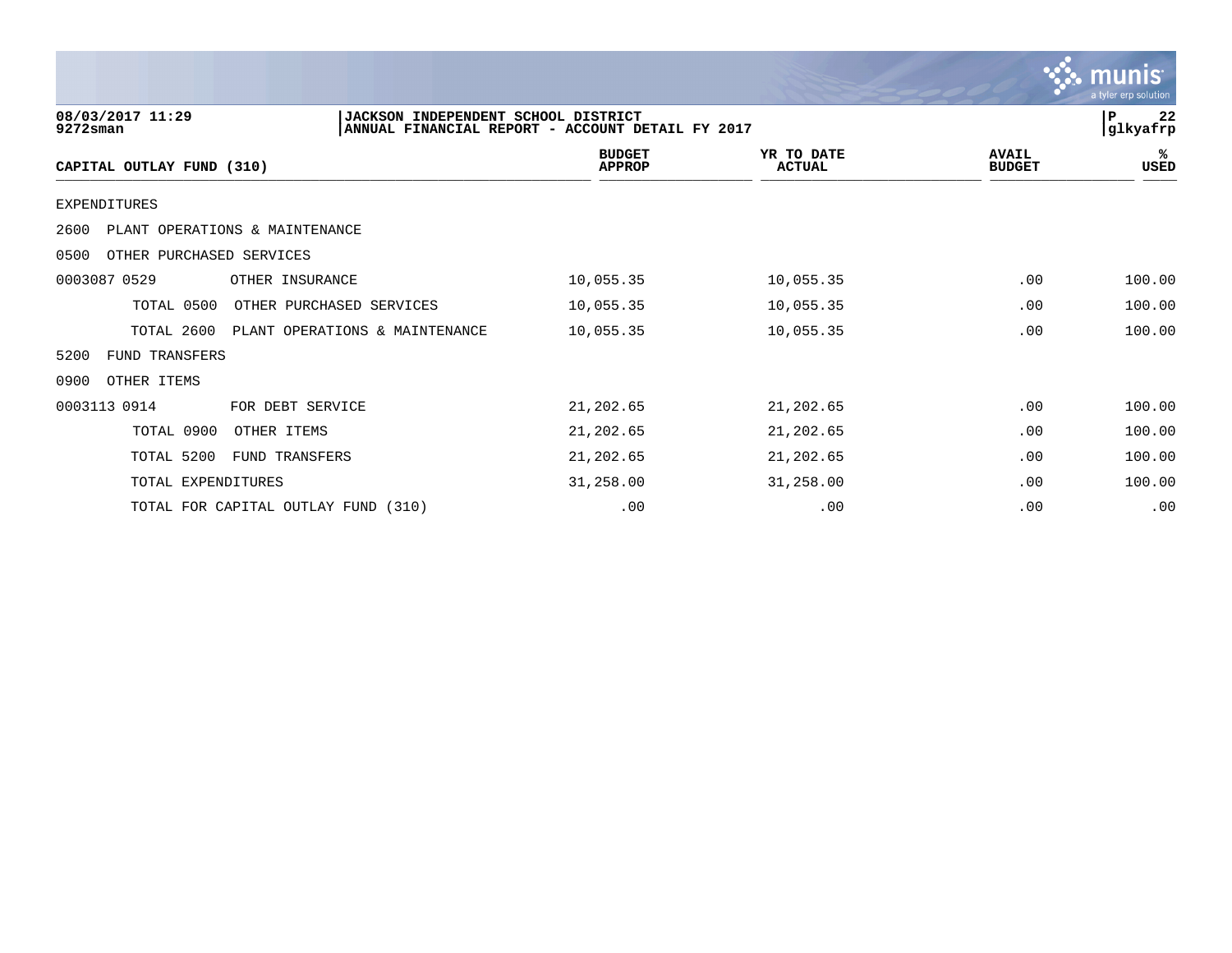|                 |                            |                                     |                                                  |                             |                               | a tyler erp solution |
|-----------------|----------------------------|-------------------------------------|--------------------------------------------------|-----------------------------|-------------------------------|----------------------|
| 9272sman        | 08/03/2017 11:29           | JACKSON INDEPENDENT SCHOOL DISTRICT | ANNUAL FINANCIAL REPORT - ACCOUNT DETAIL FY 2017 |                             |                               | P<br>23<br>glkyafrp  |
|                 |                            | BUILDING FUND (5 CENT LEVY) (320)   | <b>BUDGET</b><br><b>APPROP</b>                   | YR TO DATE<br><b>ACTUAL</b> | <b>AVAIL</b><br><b>BUDGET</b> | ℁<br><b>USED</b>     |
| <b>REVENUES</b> |                            |                                     |                                                  |                             |                               |                      |
| <b>RECEIPTS</b> |                            |                                     |                                                  |                             |                               |                      |
|                 | REVENUE FROM LOCAL SOURCES |                                     |                                                  |                             |                               |                      |
|                 | AD VALOREM TAXES           |                                     |                                                  |                             |                               |                      |
| 320             | 1111                       | GENERAL PROPERTY TAX                | .00                                              | 22,453.00                   | $-22, 453.00$                 | .00                  |
|                 |                            | TOTAL AD VALOREM TAXES              | .00                                              | 22,453.00                   | $-22, 453.00$                 | .00                  |
|                 |                            | TOTAL REVENUE FROM LOCAL SOURCES    | .00                                              | 22,453.00                   | $-22, 453.00$                 | .00                  |
|                 | REVENUE FROM STATE SOURCES |                                     |                                                  |                             |                               |                      |
| RESTRICTED      |                            |                                     |                                                  |                             |                               |                      |
| 320             | 3200                       | RESTRICTED STATE REVENUE            | 100,009.00                                       | 100,009.00                  | .00                           | 100.00               |
|                 |                            | TOTAL RESTRICTED                    | 100,009.00                                       | 100,009.00                  | .00                           | 100.00               |
|                 |                            | TOTAL REVENUE FROM STATE SOURCES    | 100,009.00                                       | 100,009.00                  | .00                           | 100.00               |
|                 | OTHER RECEIPTS             |                                     |                                                  |                             |                               |                      |
|                 | INTERFUND TRANSFERS        |                                     |                                                  |                             |                               |                      |
| 320             | 5210                       | <b>FUND TRANSFER</b>                | 22,453.00                                        | .00                         | 22,453.00                     | .00                  |
|                 |                            | TOTAL INTERFUND TRANSFERS           | 22,453.00                                        | .00                         | 22,453.00                     | .00                  |
|                 |                            | TOTAL OTHER RECEIPTS                | 22,453.00                                        | .00                         | 22,453.00                     | .00                  |
|                 | TOTAL RECEIPTS             |                                     | 122,462.00                                       | 122,462.00                  | .00                           | 100.00               |
|                 | TOTAL REVENUES             |                                     | 122,462.00                                       | 122,462.00                  | .00                           | 100.00               |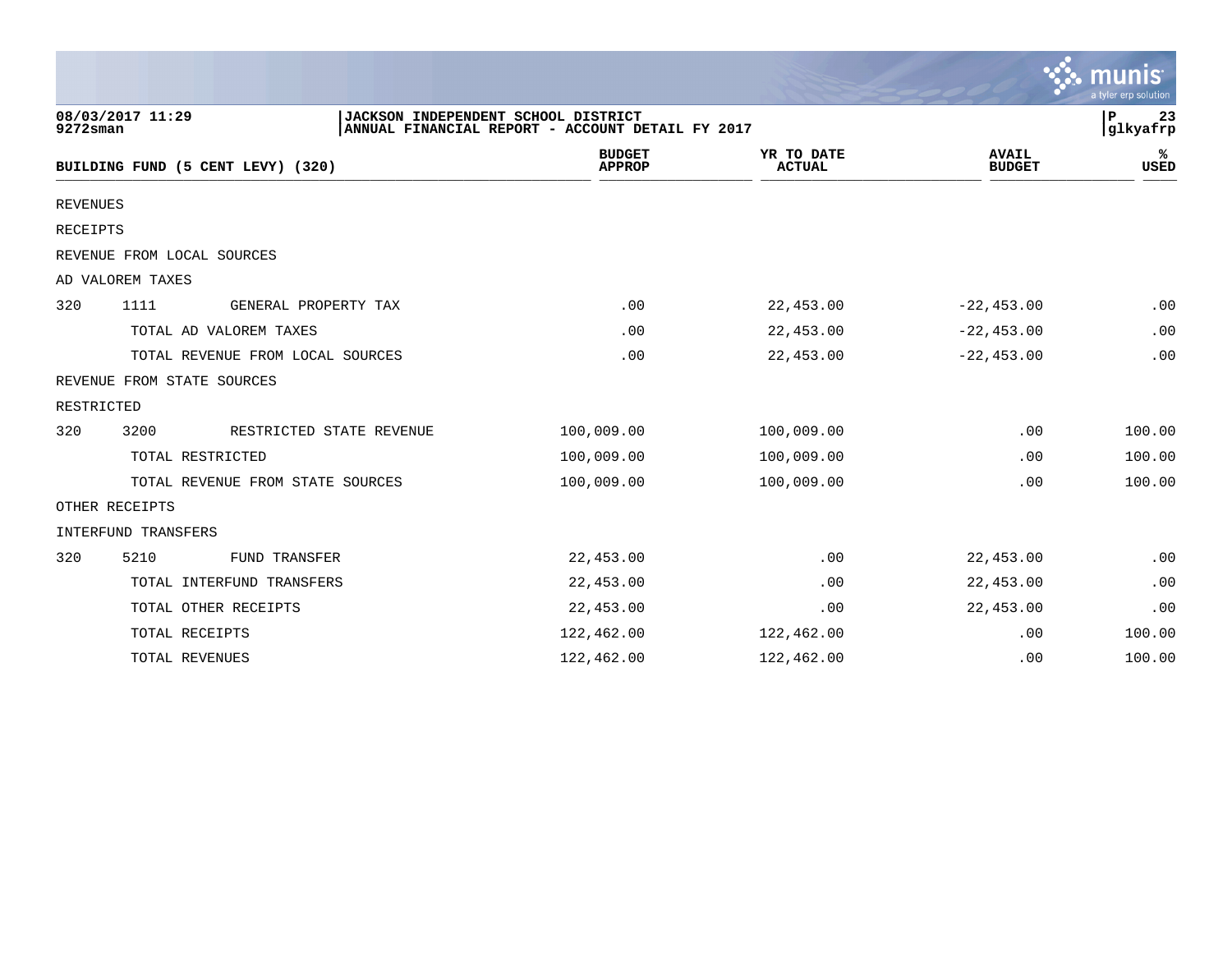|                                   |                                                                                         |                                |                             |                               | a tyler erp solution        |
|-----------------------------------|-----------------------------------------------------------------------------------------|--------------------------------|-----------------------------|-------------------------------|-----------------------------|
| 08/03/2017 11:29<br>9272sman      | JACKSON INDEPENDENT SCHOOL DISTRICT<br>ANNUAL FINANCIAL REPORT - ACCOUNT DETAIL FY 2017 |                                |                             |                               | 24<br>${\bf P}$<br>glkyafrp |
| BUILDING FUND (5 CENT LEVY) (320) |                                                                                         | <b>BUDGET</b><br><b>APPROP</b> | YR TO DATE<br><b>ACTUAL</b> | <b>AVAIL</b><br><b>BUDGET</b> | ℁<br><b>USED</b>            |
| <b>EXPENDITURES</b>               |                                                                                         |                                |                             |                               |                             |
| DEBT SERVICE<br>5100              |                                                                                         |                                |                             |                               |                             |
| 0700<br>PROPERTY                  |                                                                                         |                                |                             |                               |                             |
| 0003212 0720                      | <b>BUILDINGS</b>                                                                        | 20,626.00                      | 20,626.00                   | .00                           | 100.00                      |
| TOTAL 0700                        | PROPERTY                                                                                | 20,626.00                      | 20,626.00                   | .00                           | 100.00                      |
| TOTAL 5100                        | DEBT SERVICE                                                                            | 20,626.00                      | 20,626.00                   | .00                           | 100.00                      |
| FUND TRANSFERS<br>5200            |                                                                                         |                                |                             |                               |                             |
| OTHER ITEMS<br>0900               |                                                                                         |                                |                             |                               |                             |
| 0003213 0914                      | FOR DEBT SERVICE                                                                        | 101,836.00                     | 101,836.00                  | .00                           | 100.00                      |
| TOTAL 0900                        | OTHER ITEMS                                                                             | 101,836.00                     | 101,836.00                  | .00                           | 100.00                      |
| TOTAL 5200                        | FUND TRANSFERS                                                                          | 101,836.00                     | 101,836.00                  | .00                           | 100.00                      |
| TOTAL EXPENDITURES                |                                                                                         | 122,462.00                     | 122,462.00                  | .00                           | 100.00                      |
|                                   | TOTAL FOR BUILDING FUND (5 CENT LEVY) (320)                                             | .00                            | .00                         | .00                           | .00                         |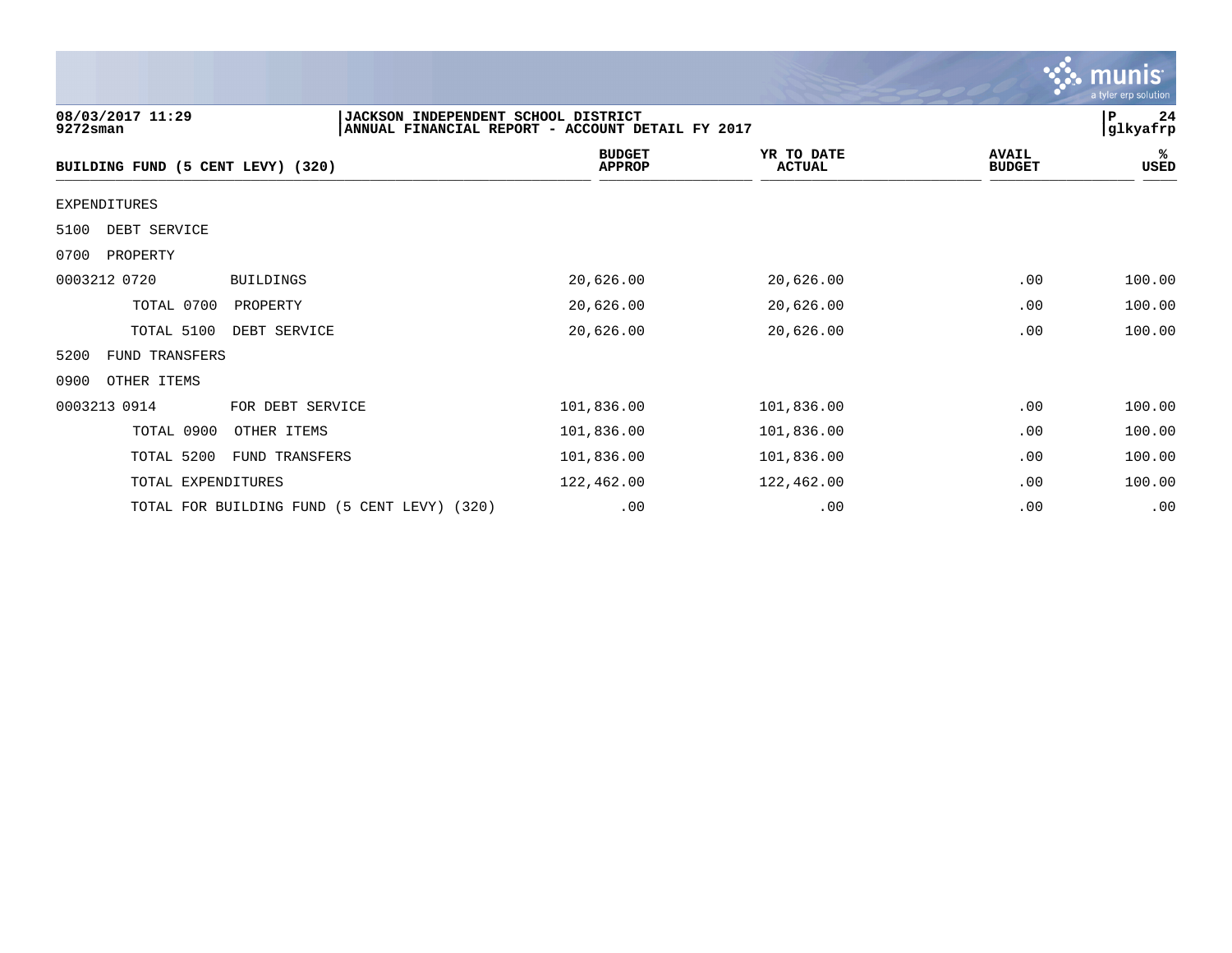|                 |                                  |                                                                                         |                                |                             |                               | a tyler erp solution        |
|-----------------|----------------------------------|-----------------------------------------------------------------------------------------|--------------------------------|-----------------------------|-------------------------------|-----------------------------|
| $9272$ sman     | 08/03/2017 11:29                 | JACKSON INDEPENDENT SCHOOL DISTRICT<br>ANNUAL FINANCIAL REPORT - ACCOUNT DETAIL FY 2017 |                                |                             |                               | 25<br>${\bf P}$<br>glkyafrp |
|                 | DEBT SERVICE FUND (400)          |                                                                                         | <b>BUDGET</b><br><b>APPROP</b> | YR TO DATE<br><b>ACTUAL</b> | <b>AVAIL</b><br><b>BUDGET</b> | %ะ<br><b>USED</b>           |
| <b>REVENUES</b> |                                  |                                                                                         |                                |                             |                               |                             |
| <b>RECEIPTS</b> |                                  |                                                                                         |                                |                             |                               |                             |
|                 | REVENUE FROM STATE SOURCES       |                                                                                         |                                |                             |                               |                             |
|                 | REVENUE FOR ON BEHALF PAYMENTS   |                                                                                         |                                |                             |                               |                             |
| 400<br>400      | 3900<br>SF07<br>3900<br>SF10     | ON-BEHALF PAYMENTS/VOCA/EDUCAT<br>ON-BEHALF PAYMENTS/VOCA/EDUCAT                        | .00<br>.00                     | 10,240.75<br>25,972.50      | $-10, 240.75$<br>$-25,972.50$ | .00<br>.00                  |
|                 |                                  | TOTAL REVENUE FOR ON BEHALF PAYMENTS                                                    | .00                            | 36, 213. 25                 | $-36, 213.25$                 | .00                         |
|                 | TOTAL REVENUE FROM STATE SOURCES |                                                                                         | .00                            | 36, 213. 25                 | $-36, 213.25$                 | .00                         |
|                 | OTHER RECEIPTS                   |                                                                                         |                                |                             |                               |                             |
|                 | INTERFUND TRANSFERS              |                                                                                         |                                |                             |                               |                             |
| 400             | 5210                             | <b>FUND TRANSFER</b>                                                                    | 145,818.00                     | 123,038.65                  | 22,779.35                     | 84.38                       |
|                 | TOTAL INTERFUND TRANSFERS        |                                                                                         | 145,818.00                     | 123,038.65                  | 22,779.35                     | 84.38                       |
|                 | TOTAL OTHER RECEIPTS             |                                                                                         | 145,818.00                     | 123,038.65                  | 22,779.35                     | 84.38                       |
|                 | TOTAL RECEIPTS                   |                                                                                         | 145,818.00                     | 159,251.90                  | $-13, 433.90$                 | 109.21                      |
|                 | TOTAL REVENUES                   |                                                                                         | 145,818.00                     | 159,251.90                  | $-13, 433.90$                 | 109.21                      |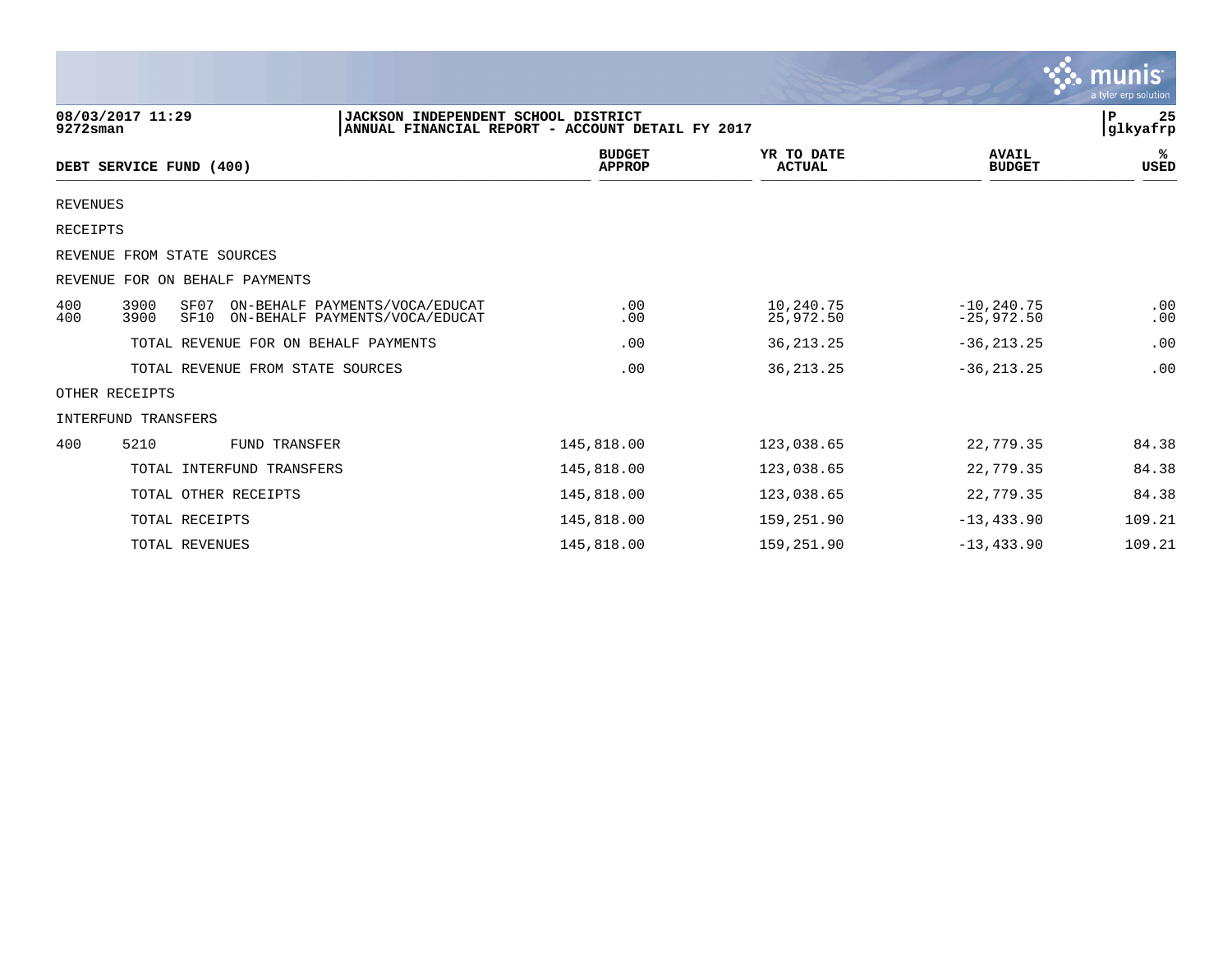

| 08/03/2017 11:29<br>$9272$ sman                                                                                                                                  | JACKSON INDEPENDENT SCHOOL DISTRICT<br>ANNUAL FINANCIAL REPORT - ACCOUNT DETAIL FY 2017 |                                                     |                                                                          |                                                                                     | 26<br>P<br>glkyafrp                        |
|------------------------------------------------------------------------------------------------------------------------------------------------------------------|-----------------------------------------------------------------------------------------|-----------------------------------------------------|--------------------------------------------------------------------------|-------------------------------------------------------------------------------------|--------------------------------------------|
| DEBT SERVICE FUND (400)                                                                                                                                          |                                                                                         | <b>BUDGET</b><br><b>APPROP</b>                      | YR TO DATE<br><b>ACTUAL</b>                                              | <b>AVAIL</b><br><b>BUDGET</b>                                                       | ℁<br>USED                                  |
| EXPENDITURES                                                                                                                                                     |                                                                                         |                                                     |                                                                          |                                                                                     |                                            |
| 5100<br>DEBT SERVICE                                                                                                                                             |                                                                                         |                                                     |                                                                          |                                                                                     |                                            |
| 0800<br>DEBT SERVICE AND MISCELLANEOUS                                                                                                                           |                                                                                         |                                                     |                                                                          |                                                                                     |                                            |
| 0004112 0831<br>0004112 0831<br>SF07<br>0004112 0831<br>SF10<br>0004112 0832<br>INTEREST<br>0004112 0832<br>SF07<br>INTEREST<br>0004112 0832<br>SF10<br>INTEREST | REDEMPTION OF PRINCIPAL<br>REDEMPTION OF PRINCIPAL<br>REDEMPTION OF PRINCIPAL           | 106,192.00<br>.00<br>.00<br>39,626.00<br>.00<br>.00 | 99,129.15<br>8,705.00<br>15,000.00<br>23,909.50<br>1,535.75<br>10,972.50 | 7,062.85<br>$-8,705.00$<br>$-15,000.00$<br>15,716.50<br>$-1,535.75$<br>$-10,972.50$ | 93.35<br>.00<br>.00<br>60.34<br>.00<br>.00 |
| TOTAL 0800                                                                                                                                                       | DEBT SERVICE AND MISCELLANEOU                                                           | 145,818.00                                          | 159,251.90                                                               | $-13, 433.90$                                                                       | 109.21                                     |
| TOTAL 5100<br>DEBT SERVICE                                                                                                                                       |                                                                                         | 145,818.00                                          | 159,251.90                                                               | $-13, 433.90$                                                                       | 109.21                                     |
| TOTAL EXPENDITURES                                                                                                                                               |                                                                                         | 145,818.00                                          | 159,251.90                                                               | $-13, 433.90$                                                                       | 109.21                                     |
| TOTAL FOR DEBT SERVICE FUND (400)                                                                                                                                |                                                                                         | .00                                                 | .00                                                                      | .00                                                                                 | .00                                        |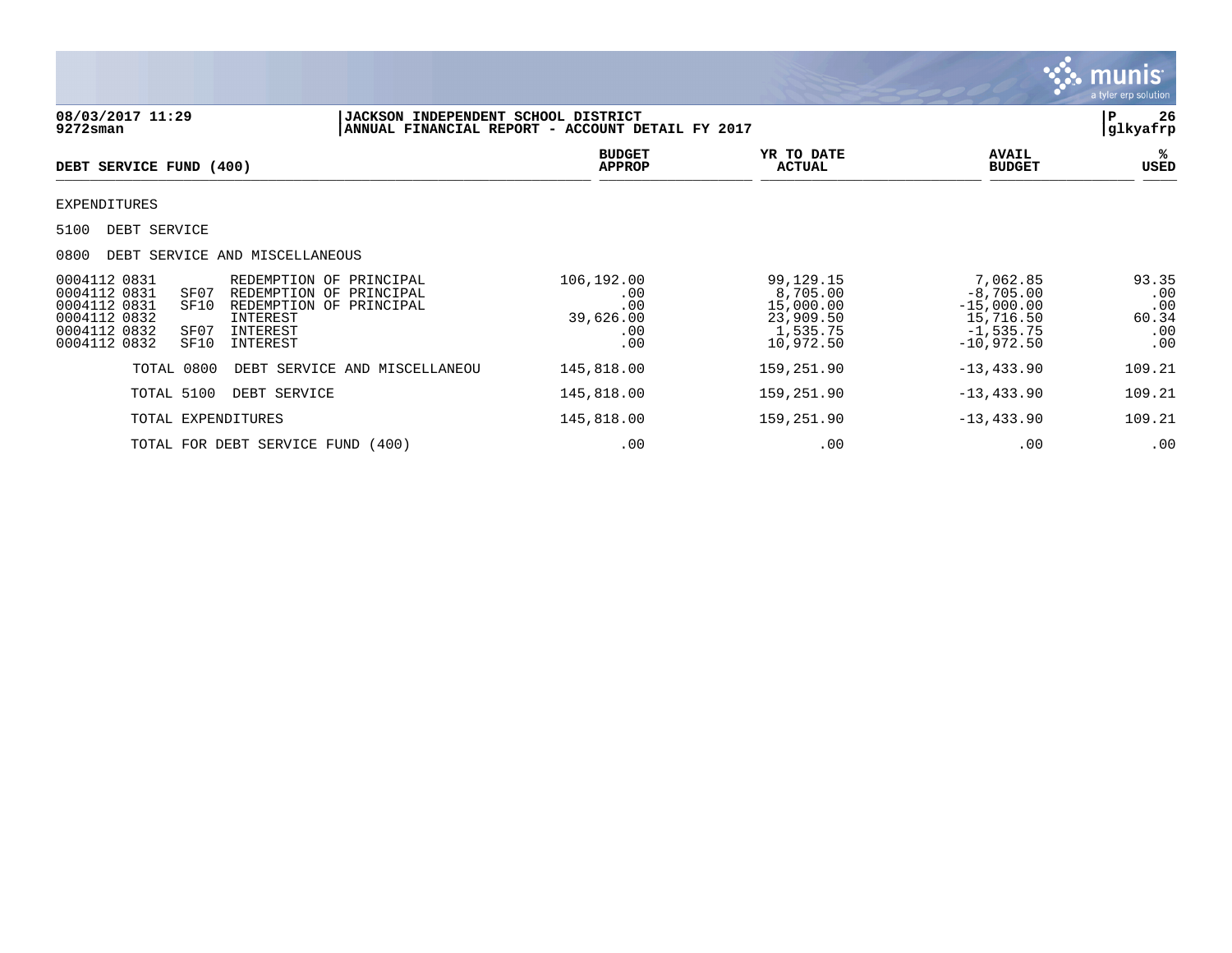|                 |                                                                                                             |                                |                             |                               | a tyler erp solution |
|-----------------|-------------------------------------------------------------------------------------------------------------|--------------------------------|-----------------------------|-------------------------------|----------------------|
| 9272sman        | 08/03/2017 11:29<br>JACKSON INDEPENDENT SCHOOL DISTRICT<br>ANNUAL FINANCIAL REPORT - ACCOUNT DETAIL FY 2017 |                                |                             |                               | 27<br>P<br>glkyafrp  |
|                 | FOOD SERVICE FUND (51)                                                                                      | <b>BUDGET</b><br><b>APPROP</b> | YR TO DATE<br><b>ACTUAL</b> | <b>AVAIL</b><br><b>BUDGET</b> | ℁<br>USED            |
| <b>REVENUES</b> |                                                                                                             |                                |                             |                               |                      |
|                 | 0999 BEGINNING BALANCE                                                                                      |                                |                             |                               |                      |
|                 | TOTAL 0999 BEGINNING BALANCE                                                                                | 16,614.96                      | 16,615.02                   | $-.06$                        | 100.00               |
| RECEIPTS        |                                                                                                             |                                |                             |                               |                      |
|                 | REVENUE FROM LOCAL SOURCES                                                                                  |                                |                             |                               |                      |
|                 | EARNINGS ON INVESTMENTS                                                                                     |                                |                             |                               |                      |
| 510             | 1510<br>INTEREST INCOME                                                                                     | 300.00                         | 300.00                      | .00                           | 100.00               |
|                 | TOTAL EARNINGS ON INVESTMENTS                                                                               | 300.00                         | 300.00                      | .00                           | 100.00               |
|                 | FOOD SERVICE                                                                                                |                                |                             |                               |                      |
| 510             | 1629<br>OTHER LUNCHRM RECEIPTS                                                                              | 60,129.91                      | 62,474.96                   | $-2, 345.05$                  | 103.90               |
|                 | TOTAL FOOD SERVICE                                                                                          | 60,129.91                      | 62,474.96                   | $-2,345.05$                   | 103.90               |
|                 | OTHER REVENUE FROM LOCAL SOURCES                                                                            |                                |                             |                               |                      |
| 510             | 1990<br>MISCELLANEOUS REVENUE                                                                               | 50.00                          | .00                         | 50.00                         | .00                  |
|                 | TOTAL OTHER REVENUE FROM LOCAL SOURCES                                                                      | 50.00                          | .00                         | 50.00                         | .00                  |
|                 | TOTAL REVENUE FROM LOCAL SOURCES                                                                            | 60,479.91                      | 62,774.96                   | $-2, 295.05$                  | 103.79               |
|                 | REVENUE FROM STATE SOURCES                                                                                  |                                |                             |                               |                      |
| RESTRICTED      |                                                                                                             |                                |                             |                               |                      |
| 510             | 3200<br>RESTRICTED STATE REVENUE                                                                            | 1,117.00                       | .00                         | 1,117.00                      | .00                  |
|                 | TOTAL RESTRICTED                                                                                            | 1,117.00                       | .00                         | 1,117.00                      | .00                  |
|                 | REVENUE FOR ON BEHALF PAYMENTS                                                                              |                                |                             |                               |                      |
| 510             | 3900<br>ON-BEHALF PAYMENTS/VOCA/EDUCAT                                                                      | 17,000.00                      | 20,375.82                   | $-3, 375.82$                  | 119.86               |
|                 | TOTAL REVENUE FOR ON BEHALF PAYMENTS                                                                        | 17,000.00                      | 20, 375.82                  | $-3,375.82$                   | 119.86               |
|                 | TOTAL REVENUE FROM STATE SOURCES                                                                            | 18,117.00                      | 20, 375.82                  | $-2, 258.82$                  | 112.47               |
|                 | REVENUE FROM FEDERAL SOURCES                                                                                |                                |                             |                               |                      |
|                 | RESTRICTED THROUGH THE STATE                                                                                |                                |                             |                               |                      |
| 510             | 4500<br>RESTRICTED FED THRU STATE                                                                           | 222,483.00                     | 247,883.73                  | $-25, 400.73$                 | 111.42               |
|                 | TOTAL RESTRICTED THROUGH THE STATE                                                                          | 222,483.00                     | 247,883.73                  | $-25, 400.73$                 | 111.42               |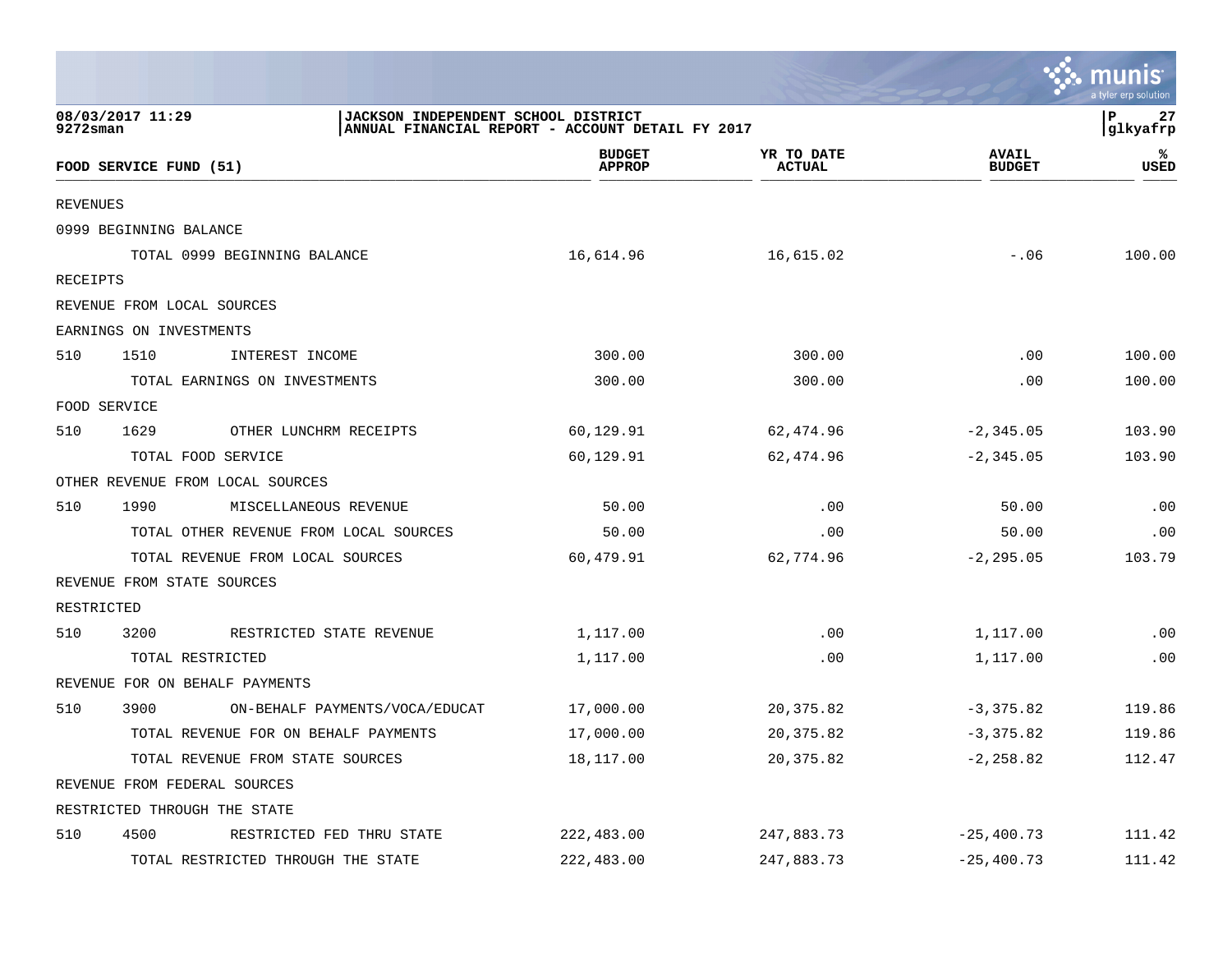

**08/03/2017 11:29 |JACKSON INDEPENDENT SCHOOL DISTRICT |P 28 ANNUAL FINANCIAL REPORT - ACCOUNT DETAIL FY 2017 BUDGET YR TO DATE AVAIL %**  $FOOD$  **SERVICE FUND** (51)  $\frac{A \text{H} \text{R}}{A \text{H} \text{H} \text{R}}$ CHILD NUTRITION PROGRAM DONATED COMMODIT 510 4950 CHILD NUTR PRG DONATED COMMOD 8,901.00 9,500.00 -599.00 106.73 TOTAL CHILD NUTRITION PROGRAM DONATED COMMODIT 8,901.00 9,500.00 -599.00 -599.00 106.73 TOTAL REVENUE FROM FEDERAL SOURCES 231,384.00 257,383.73 -25,999.73 111.24 TOTAL RECEIPTS 309,980.91 340,534.51 -30,553.60 109.86 TOTAL REVENUES 326,595.87 357,149.53 -30,553.66 109.36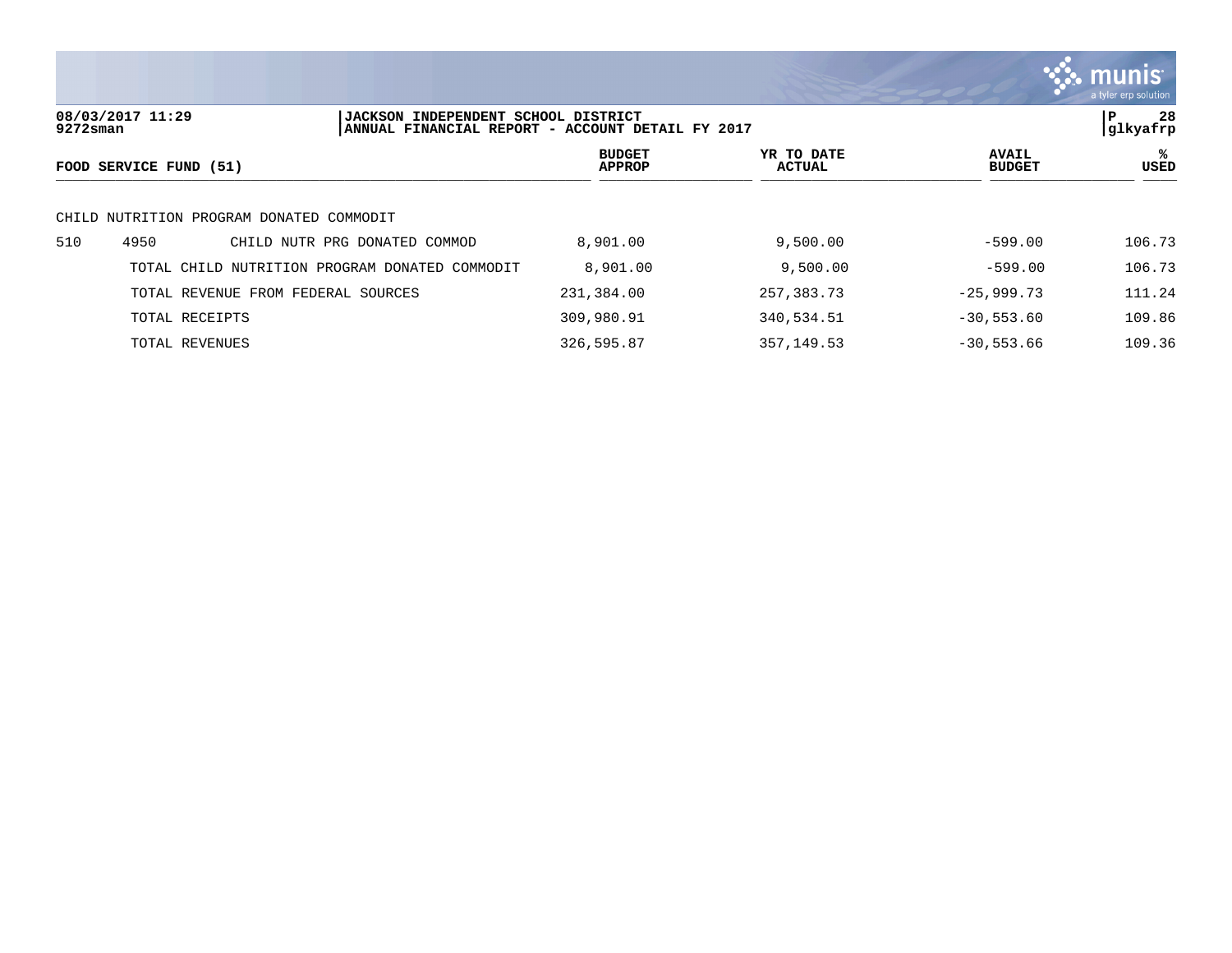|                                               |                                                                                            |                                                  |                                     |                                   | munis<br>a tyler erp solution  |
|-----------------------------------------------|--------------------------------------------------------------------------------------------|--------------------------------------------------|-------------------------------------|-----------------------------------|--------------------------------|
| 08/03/2017 11:29<br>$9272$ sman               | JACKSON INDEPENDENT SCHOOL DISTRICT                                                        | ANNUAL FINANCIAL REPORT - ACCOUNT DETAIL FY 2017 |                                     |                                   | $\mathbf{P}$<br>29<br>glkyafrp |
| FOOD SERVICE FUND (51)                        |                                                                                            | <b>BUDGET</b><br><b>APPROP</b>                   | YR TO DATE<br><b>ACTUAL</b>         | <b>AVAIL</b><br><b>BUDGET</b>     | ℁<br><b>USED</b>               |
| <b>EXPENDITURES</b>                           |                                                                                            |                                                  |                                     |                                   |                                |
| 3100 FOOD SERVICE OPERATION                   |                                                                                            |                                                  |                                     |                                   |                                |
| 0100<br>SALARIES PERSONNEL SERVICES           |                                                                                            |                                                  |                                     |                                   |                                |
| 0005101 0130<br>0005101 0140<br>0005101 0150  | CLASSIFIED REGULAR SALARY<br>CLASSIFIED OVERTIME SALARY<br>CLASSIFIED SUBSTITUTE SALARY    | 65,670.00<br>702.00<br>8,750.00                  | 64,650.14<br>701.96<br>8,746.05     | 1,019.86<br>.04<br>3.95           | 98.45<br>99.99<br>99.95        |
|                                               | TOTAL 0100 SALARIES PERSONNEL SERVICES                                                     | 75,122.00                                        | 74,098.15                           | 1,023.85                          | 98.64                          |
| 0200<br>EMPLOYEE BENEFITS                     |                                                                                            |                                                  |                                     |                                   |                                |
| 0005101 0221<br>0005101 0222<br>0005101 0232  | EMPLOYER FICA CONTRIBUTION<br>EMPLOYER MEDICARE CONTRIBUTION<br>CERS EMPLOYER CONTRIBUTION | 5,249.00<br>1,260.00<br>15,500.00                | 4,245.69<br>992.82<br>12,207.86     | 1,003.31<br>267.18<br>3,292.14    | 80.89<br>78.80<br>78.76        |
|                                               | TOTAL 0200 EMPLOYEE BENEFITS                                                               | 22,009.00                                        | 17,446.37                           | 4,562.63                          | 79.27                          |
| 0280 ON-BEHALF                                |                                                                                            |                                                  |                                     |                                   |                                |
| 0005101 0280                                  | ON-BEHALF PAYMENTS/VOCA/EDUCAT                                                             | 17,000.00                                        | 20,375.82                           | $-3,375.82$                       | 119.86                         |
| TOTAL 0280 ON-BEHALF                          |                                                                                            | 17,000.00                                        | 20,375.82                           | $-3,375.82$                       | 119.86                         |
| 0300 PURCHASED PROF AND TECH SERV             |                                                                                            |                                                  |                                     |                                   |                                |
| 0005101 0338                                  | REGISTRATION FEES                                                                          | 3,881.00                                         | 3,880.46                            | .54                               | 99.99                          |
|                                               | TOTAL 0300 PURCHASED PROF AND TECH SERV                                                    | 3,881.00                                         | 3,880.46                            | .54                               | 99.99                          |
| 0400 PURCHASED PROPERTY SERVICES              |                                                                                            |                                                  |                                     |                                   |                                |
| 0005101 0439                                  | OTHER REPAIRS AND MAINTENANCE                                                              | 3,500.00                                         | 1,207.52                            | 2,292.48                          | 34.50                          |
|                                               | TOTAL 0400 PURCHASED PROPERTY SERVICES                                                     | 3,500.00                                         | 1,207.52                            | 2,292.48                          | 34.50                          |
| 0500 OTHER PURCHASED SERVICES                 |                                                                                            |                                                  |                                     |                                   |                                |
| 0005101 0580<br>0005101 0583                  | TRAVEL<br>HAULING OF COMMODITIES                                                           | 1,000.00<br>710.00                               | 801.62<br>.00                       | 198.38<br>710.00                  | 80.16<br>.00                   |
|                                               | TOTAL 0500 OTHER PURCHASED SERVICES                                                        | 1,710.00                                         | 801.62                              | 908.38                            | 46.88                          |
| 0600 SUPPLIES                                 |                                                                                            |                                                  |                                     |                                   |                                |
| 0005101 0610<br>0005101 0630<br>0005101 0630N | GENERAL SUPPLIES<br>FOOD<br>NONPROGRAM FOOD                                                | 20,000.00<br>174,446.87<br>8,427.00              | 15,888.04<br>183,945.98<br>8,427.02 | 4,111.96<br>$-9,499.11$<br>$-.02$ | 79.44<br>105.45<br>100.00      |
| TOTAL 0600 SUPPLIES                           |                                                                                            | 202,873.87                                       | 208, 261.04                         | $-5,387.17$                       | 102.66                         |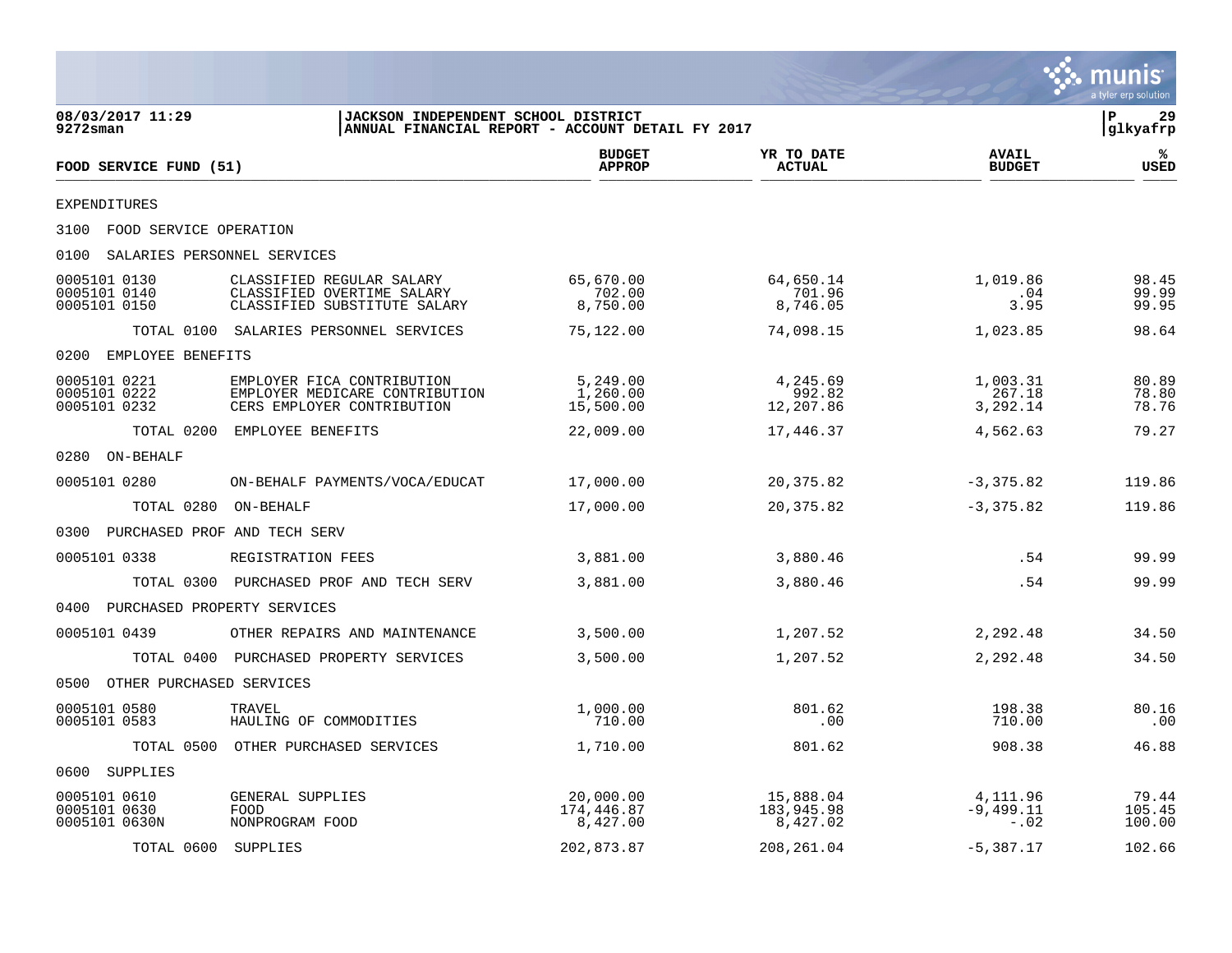

| 08/03/2017 11:29<br>9272sman     |                        | <b> JACKSON INDEPENDENT SCHOOL DISTRICT</b><br>ANNUAL FINANCIAL REPORT - ACCOUNT DETAIL FY 2017 |                      |                               | 30<br>P<br> glkyafrp |  |
|----------------------------------|------------------------|-------------------------------------------------------------------------------------------------|----------------------|-------------------------------|----------------------|--|
| FOOD SERVICE FUND (51)           |                        | <b>BUDGET</b><br><b>APPROP</b>                                                                  | YR TO DATE<br>ACTUAL | <b>AVAIL</b><br><b>BUDGET</b> | ℁<br>USED            |  |
| 0700<br>PROPERTY                 |                        |                                                                                                 |                      |                               |                      |  |
| 0005101 0739                     | OTHER EOUIPMENT        | 500.00                                                                                          | .00                  | 500.00                        | .00                  |  |
| TOTAL 0700<br>PROPERTY           |                        | 500.00                                                                                          | .00                  | 500.00                        | .00                  |  |
| TOTAL 3100                       | FOOD SERVICE OPERATION | 326,595.87                                                                                      | 326,070.98           | 524.89                        | 99.84                |  |
| TOTAL EXPENDITURES               |                        | 326,595.87                                                                                      | 326,070.98           | 524.89                        | 99.84                |  |
| TOTAL FOR FOOD SERVICE FUND (51) |                        | .00                                                                                             | 31,078.55            | $-31,078.55$                  | .00                  |  |